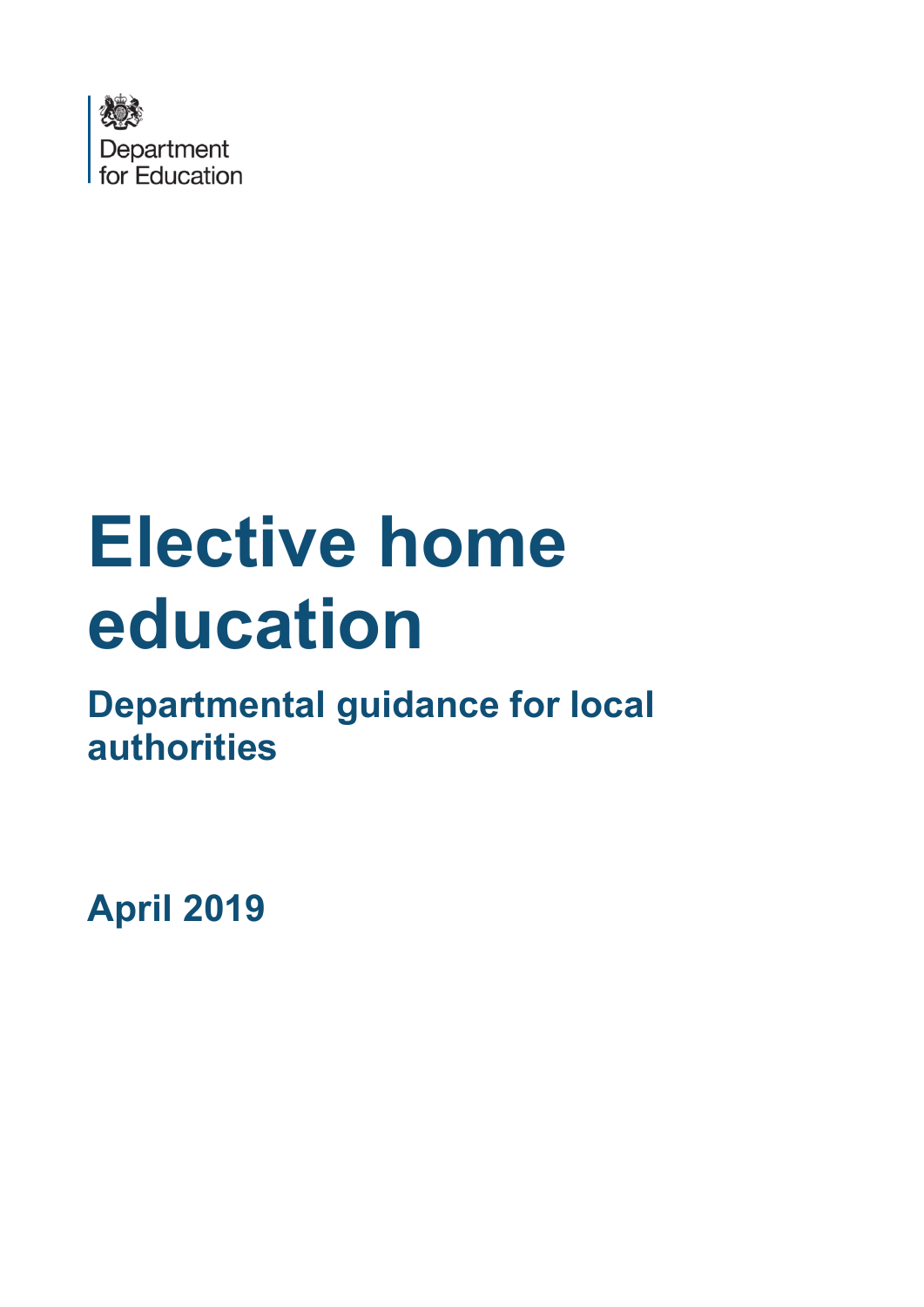## **Contents**

| Summary                                                                                           | 3              |
|---------------------------------------------------------------------------------------------------|----------------|
| Introduction                                                                                      | 4              |
| Summary flow chart                                                                                | 5              |
| 1. What is elective home education?                                                               | 6              |
| 2. Reasons for elective home education - why do parents choose to provide it?                     | $\overline{7}$ |
| 3. The starting point for local authorities                                                       | 9              |
| 4. How do local authorities know that a child is being educated at home?                          | 12             |
| 5. Local authorities' responsibilities for children who are, or appear to be, educated at<br>home | 15             |
| 6. What should local authorities do when it is not clear that home education is<br>suitable?      | 17             |
| 7. Safeguarding: the interface with home education                                                | 22             |
| 8. Home-educated children with special educational needs (SEN)                                    | 26             |
| 9. What do the s.7 requirements mean?                                                             | 30             |
| <b>Further information</b>                                                                        | 33             |
| <b>Flow Charts</b>                                                                                | 40             |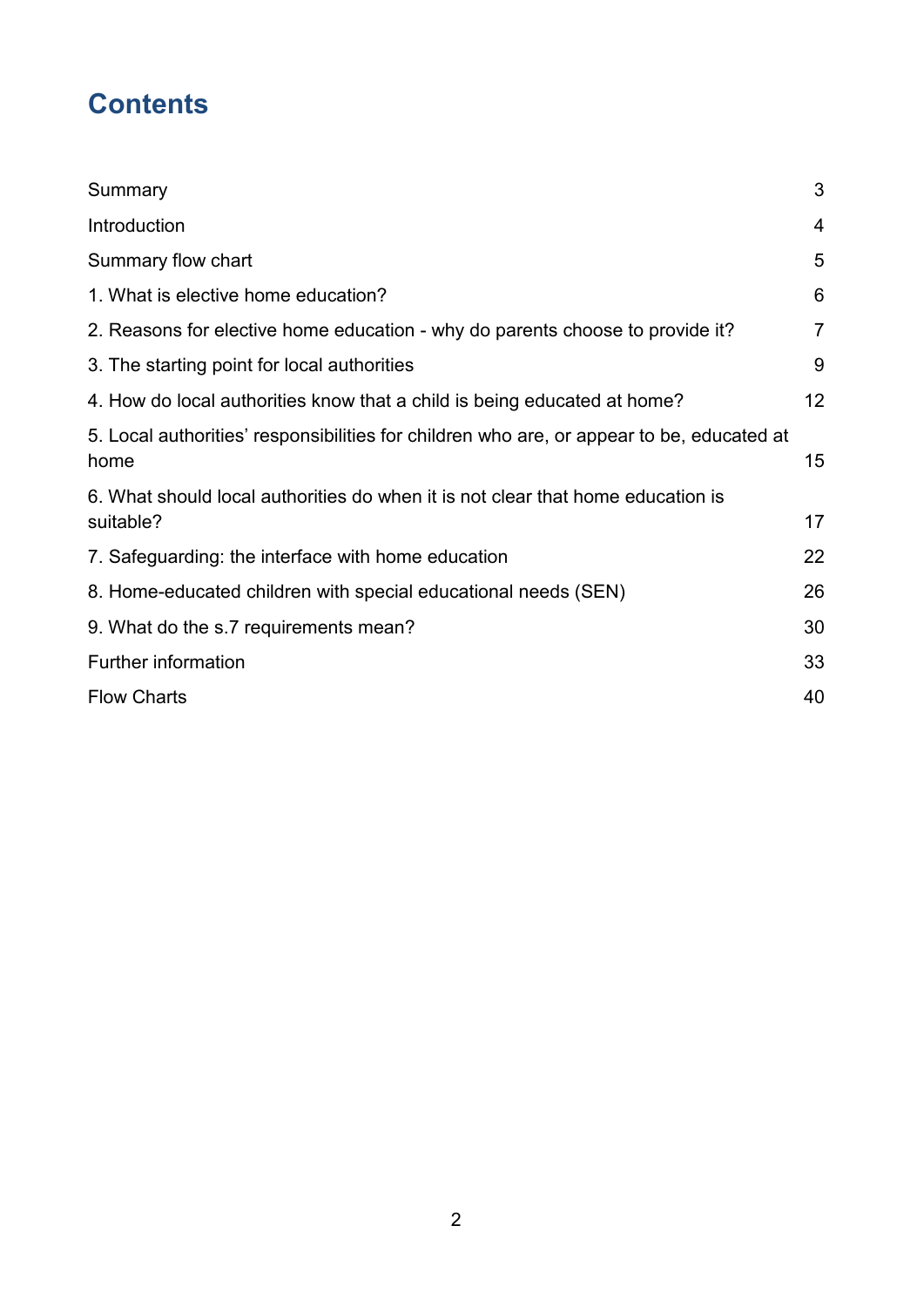## <span id="page-2-0"></span>**Summary**

### **About this departmental guidance**

This is departmental guidance from the Department for Education. It is non-statutory, and has been produced to help local authorities understand their role in relation to elective home education.

#### **Expiry or review date**

This guidance will next be reviewed by December 2020.

### **Who is this guidance for?**

This guidance is for:

- Local authorities
- Schools
- Organisations concerned with elective home education
- Parents, although a separate and parallel document for parents is published alongside this one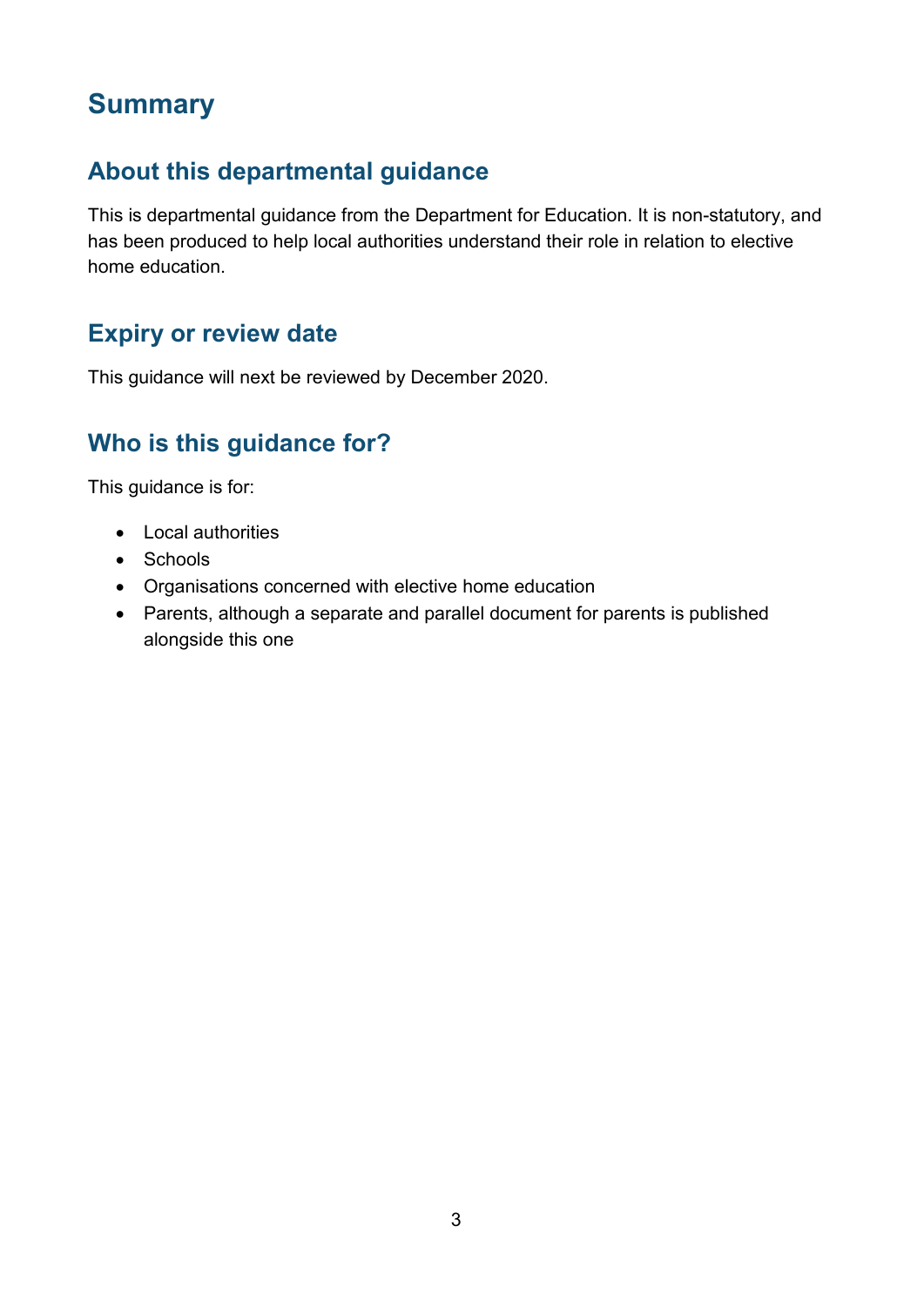## <span id="page-3-0"></span>**Introduction**

The government's aim is to ensure all young people receive world-class education which allows them to reach their potential and live a more fulfilled life, regardless of background. That education should be provided in a safe environment, whether at school or at home.

Parents have a right to educate their children at home, and the government wants the many parents who do it well to be supported. They devote time, financial resources and dedication to the education of their children. Most parents who take up the weighty responsibility of home education do a great job, and many children benefit from being educated at home.

Educating children at home works well when it is a positive, informed and dedicated choice. However, the past few years have seen a very significant increase in the number of children being educated at home, and there is considerable evidence that many of these children are not receiving a suitable education. There is a less well evidenced but increasing concern that some children educated at home may not be in safe environments.

The department believes that although the primary responsibility for ensuring that children are properly educated belongs to parents, a local authority has a moral and social obligation to ensure that a child is safe and being suitably educated. If it is not clear that that is the case, the authority should act to remedy the position.

This guidance is intended to help local authorities understand their existing powers, and their duties in relation to children who are being educated at home, and how those relate to the obligations of parents. It aims to enable local authorities to identify children not receiving a suitable education, and do something about it. The end result should be that every child is receiving a suitable education in a safe and appropriate setting, whether at home or in school.

**Where necessary - because it is evident that a child is simply not receiving suitable education at home and the use of school attendance powers is not achieving a change in that situation - the local authority should be ready to use its safeguarding powers as explained in this guidance. The overriding objective in these cases is to ensure that the child's development is protected from significant harm.** 

Our initial step is to ensure that LAs understand the powers at their disposal and when they can be used to intervene if it appears that a child is not receiving an adequate, safe, or appropriate education. However, where it is clear that parents are educating a child well at home, the need for contact should be minimal and not made more onerous than is required by the parents' own needs.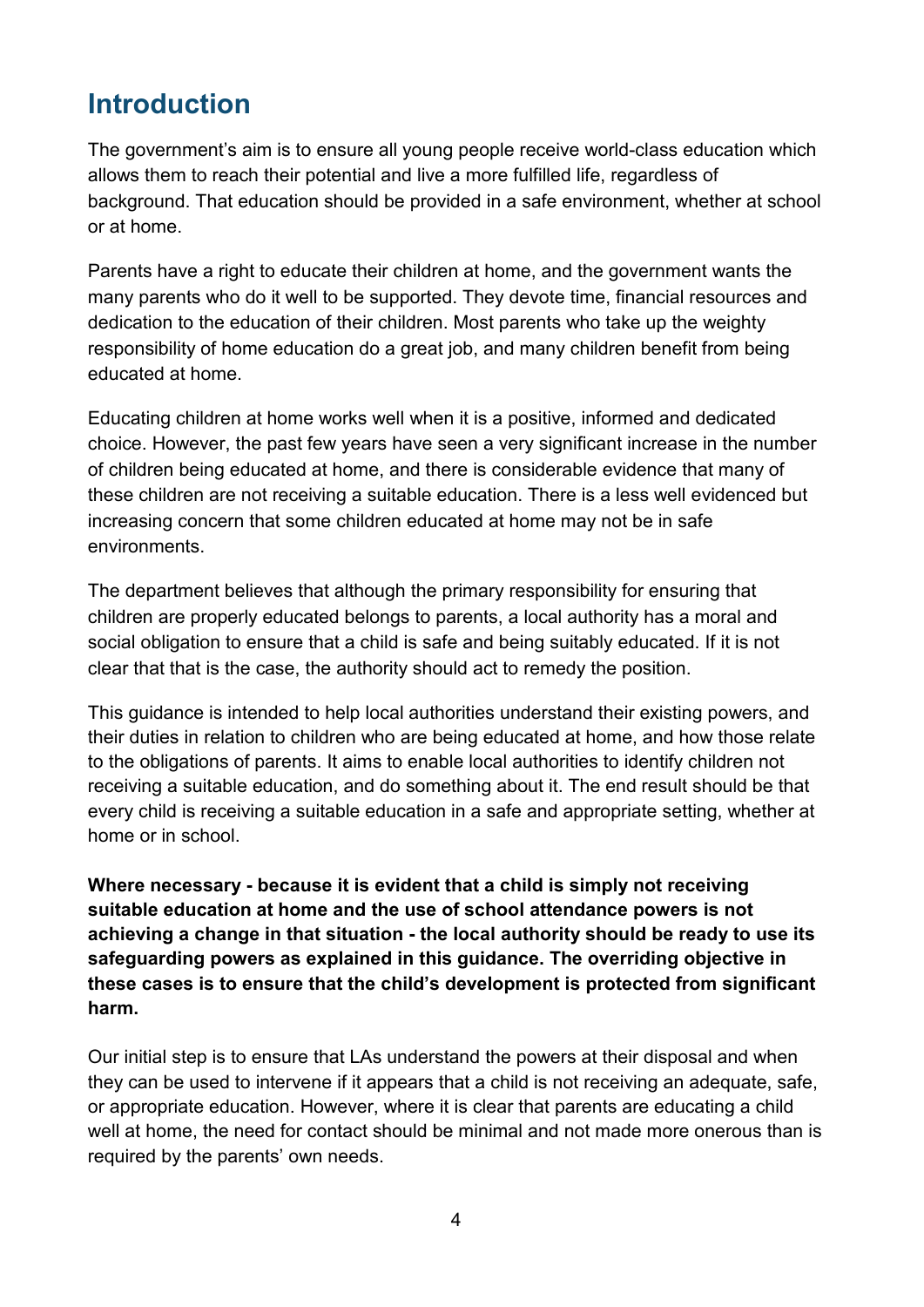## <span id="page-4-0"></span>**Summary flow chart**

*This chart summarises the more detailed flow charts inserted at the end of this guidance document by showing the main features of the legal options open to a local authority if it is satisfied that a child is not receiving a suitable education at home*

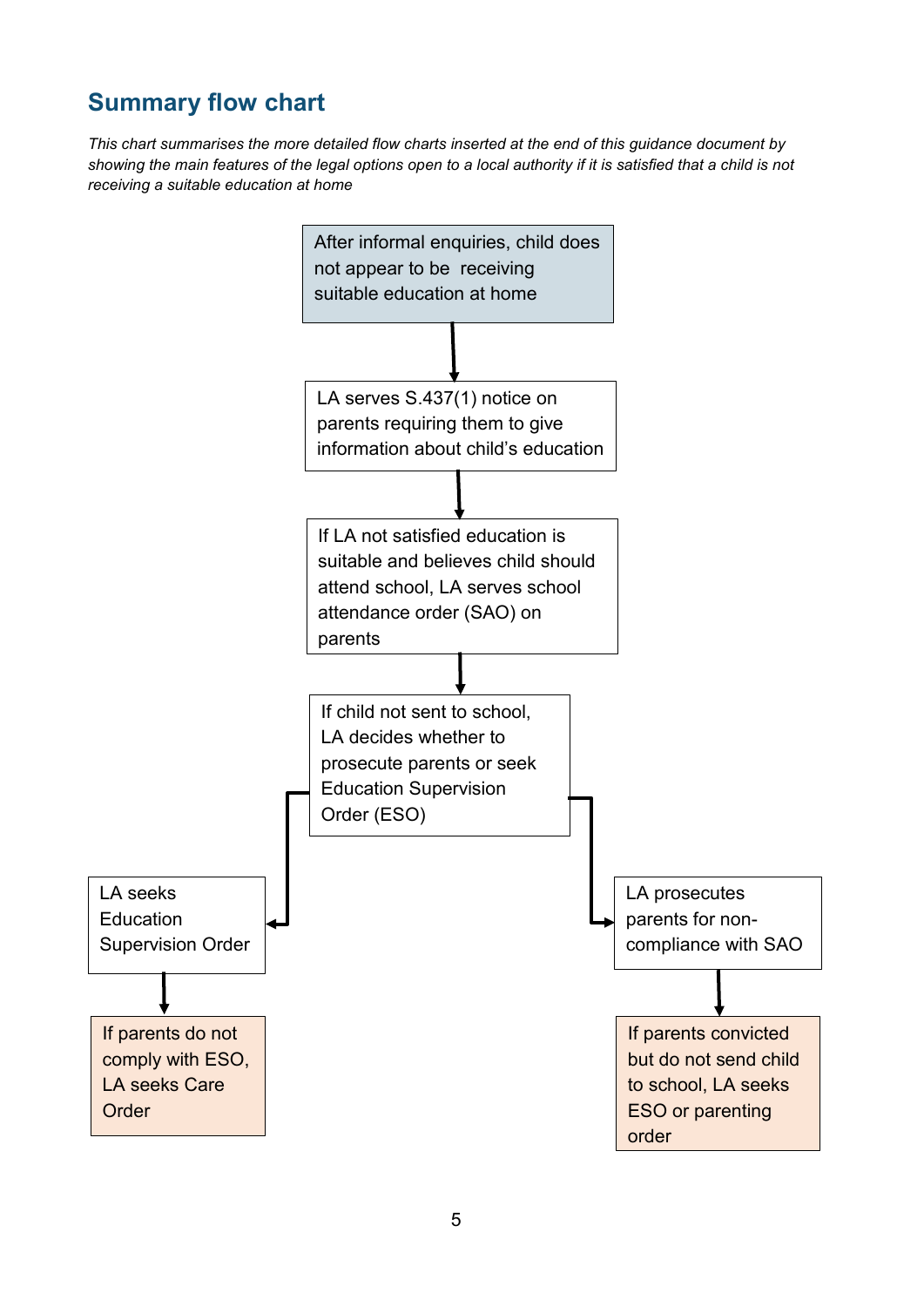## <span id="page-5-0"></span>**1. What is elective home education?**

1.1 Elective home education is a term used to describe a choice by parents to provide education for their children at home - or at home and in some other way which they choose - instead of sending them to school full-time. This is different to education provided by a local authority otherwise than at a school - for example, tuition for children who are too ill to attend school. Throughout this guidance, 'parents' should be taken to include all those with parental responsibility, including guardians (and foster carers, although in this case the local authority may be the corporate parent).

1.2 Educating a child (or children) full-time at home is a rewarding but challenging task. Parents may choose to engage private tutors or other adults to assist in providing a suitable education, but there is no requirement to do so. There are other settings which may be used, for example parental support groups which offer tuition, and companies which give part-time tuition. This can also include provision made at further education colleges for children aged 14 and over.

1.3 Although children being home-educated are not normally registered at any school, parents sometimes choose to make arrangements for a child to receive part of the total provision at a school - the purpose of this will often be to provide education in specific subjects more easily than is possible at home. Such arrangements are sometimes known as 'flexi-schooling'. Schools are under no obligation to agree to such arrangements, but some are happy to do so. When a child is flexi-schooled, the parents must still ensure that the child receives a suitable full-time education but the element received at school must be taken into account in considering whether that duty is met, just as it should be when a child attends other settings on a part-time basis as described above. Bearing that in mind, this guidance applies as much to children who are flexi-schooled as it does to others who are educated at home.

1.4 Parents who choose to educate a child in these ways rather than sending the child to school full-time take on financial responsibility for the cost of doing so, including the cost of any external assistance used such as tutors, parent groups or part-time alternative provision. If the child attends state-funded school or FE college for part of the week, that will have no cost to the parents. Examination costs are also the responsibility of parents if a child does not attend school full-time, although some schools or colleges attended parttime may meet the costs, or the local authority may have a policy of assisting with such costs for children educated at home.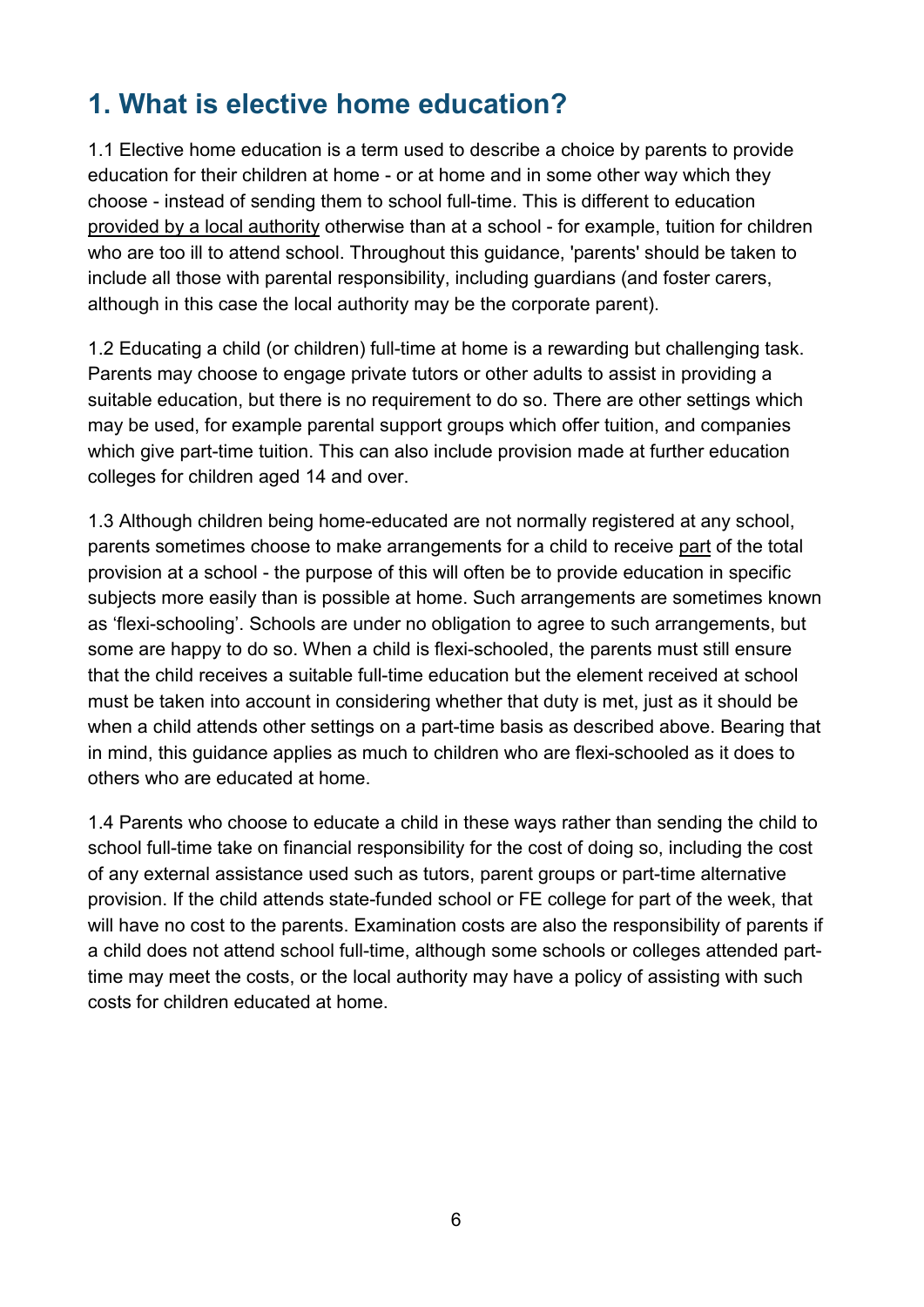## <span id="page-6-0"></span>**2. Reasons for elective home education - why do parents choose to provide it?**

2.1 Home education is not the only alternative to school attendance - in any circumstances where a child cannot attend school the local authority should be offering alternative provision to reduce the likelihood that a child will end up without suitable education. Notwithstanding that, there are many reasons why parents do choose to educate children at home, including those set out below:

- Ideological or philosophical views which favour home education, or wishing to provide education which has a different basis to that normally found in schools
- Religious or cultural beliefs, and a wish to ensure that the child's education is aligned with these
- Dissatisfaction with the school system, or the school(s) at which a place is available
- Bullying of the child at school
- Health reasons, particularly mental health of the child
- As a short term intervention for a particular reason
- A child's unwillingness or inability to go to school, including school phobia
- Special educational needs, or a perceived lack of suitable provision in the school system for those needs
- Disputes with a school over the education, special needs or behaviour of the child, in some cases resulting in 'off-rolling'[1](#page-6-1) or exclusion
- Familial reasons which have nothing to do with schools or education (eg using older children educated at home as carers)
- As a stop-gap whilst awaiting a place at a school other than the one allocated

2.2 These various reasons for undertaking home education are not mutually exclusive. For some children, several of these factors might apply. When local authorities engage with home-educating families they should take into account the context of individual situations. Often home education will be undertaken as a positive choice which is expected to lead to a better outcome. However in some cases home education may be attempted as a last resort. This appears to be occurring more frequently, and is likely to have implications for the quality of home education provided. Such families may require more support and guidance.

<span id="page-6-1"></span><sup>-</sup><sup>1</sup> Used in this document to refer to instances where a child is withdrawn from a school by the parent as a result of pressure from the school rather than it being a purely voluntary decision.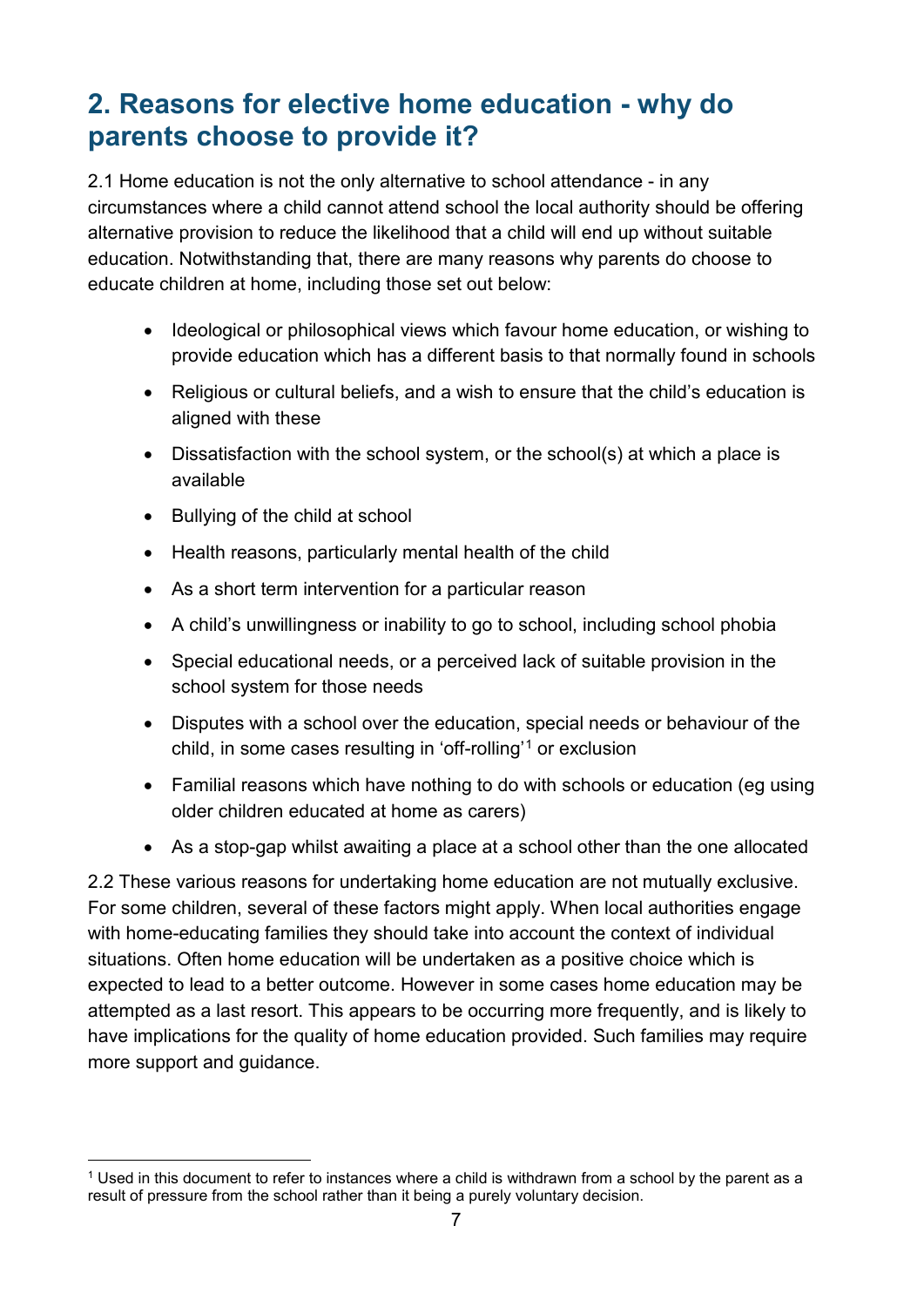2.3 Local authorities should bear in mind that whatever the reasons, in the majority of cases parents have undertaken home education in what they perceive as the best interests of the child even if they require additional support to undertake home education properly. However, it may be the case that if the local authority discusses home education with parents, the reason initially given for adopting it may not reflect what parents actually do by way of making provision. Whenever possible, local authorities should encourage parents to discuss an intention to home educate children before putting it into effect. They should offer support and advice based on the individual family's motivations, for example by explaining the very substantial time commitments involved in delivering home education properly and suggesting potential alternatives to home education. This is likely to reduce the number of children who receive unsuitable education at home. Many parents considering the prospect of home education may not understand the extent of the time commitment involved or the costs, such as exam fees.

2.4 There are no specific legal requirements as to the content of home education, provided the parents are meeting their duty in s.7 of the Education Act 1996. This means that education does not need to include any particular subjects, and does not need to have any reference to the National Curriculum; and there is no requirement to enter children for public examinations. There is no obligation to follow the 'school day' or have holidays which mirror those observed by schools. Many home educating families do follow a clear academic and time structure but it should not be assumed that a different approach which rejects conventional schooling and its patterns is unsatisfactory, or constitutes 'unsuitable' education. Approaches such as autonomous and self-directed learning, undertaken with a very flexible stance as to when education is taking place, should be judged by outcomes, not on the basis that a different way of educating children must be wrong.

2.5 The local authority should also consider trends in home education in a wider strategic context, for example in identifying shortcomings in local school provision and alternative provision settings, or failures by schools to manage attendance and behaviour properly.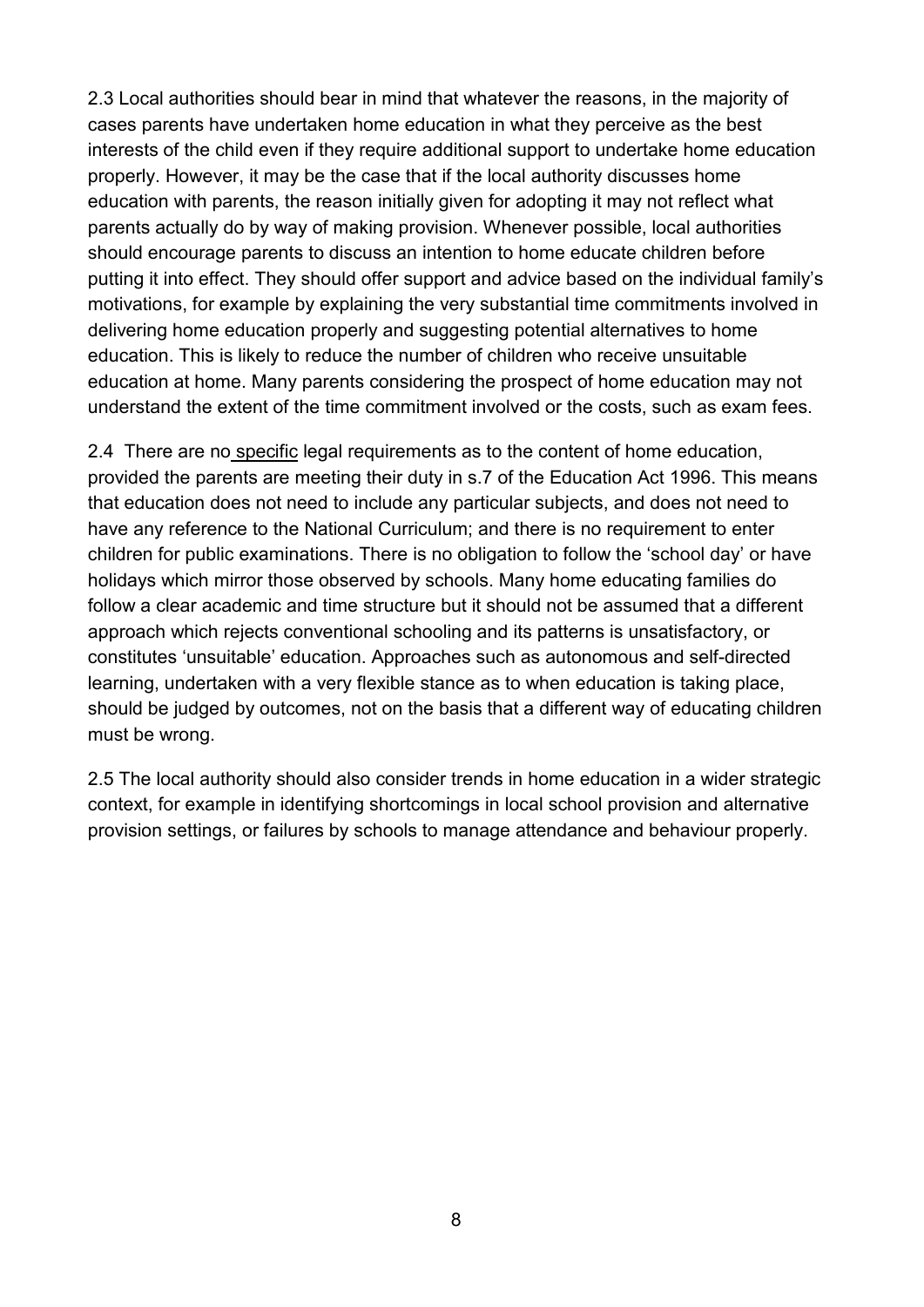# <span id="page-8-0"></span>**3. The starting point for local authorities**

### **When is a child of concern?**

3.1 If a local authority is aware that a child of compulsory school age is not attending a state or registered independent school full-time, and it is unclear how that child's education is being provided, a local authority should consider the possibility that the child is being educated at home by its parents (possibly in combination with part-time attendance at another setting). In such a case, the local authority's task is to find out how he or she is being educated and whether that education satisfies legal requirements.

3.2 Parents have a right to educate their children at home. Section 7 of the Education Act 1996 provides that:

> *"The parent of every child of compulsory school age shall cause him to receive efficient full-time education suitable -*

*(a) to his age, ability and aptitude, and* 

*(b) to any special educational needs he may have,*

*either by regular attendance at school or otherwise."* 

#### 3.3 **This means that the responsibility for children's education rests with their**

**parents.** In England, education is compulsory, but – despite the phrase 'child of compulsory school age' quoted above – going to school is not. State-funded education is made available for all children of compulsory school age whose parents request it, and every child should be in school or receiving alternative provision made by the local authority or the child's school, unless parents themselves can make suitable arrangements. If parents do educate children at home, section 7 means that the child should be getting an efficient, suitable full-time education.

3.4 In the case of some children who are home educated, this means that they have never attended school. More commonly, however, perhaps in around 80-90% of the total in most local authority areas<sup>2</sup>, children who are being educated at home have attended school at some previous point.

3.5 The current legal framework is not a system for regulating home education *per se* or forcing parents to educate their children in any particular way. Instead, it is a system for

<span id="page-8-1"></span><sup>-</sup><sup>2</sup> See survey report by Association of Directors of Children's Services (ADCS) at [ADCS survey](http://adcs.org.uk/education/article/elective-home-education-survey-2018)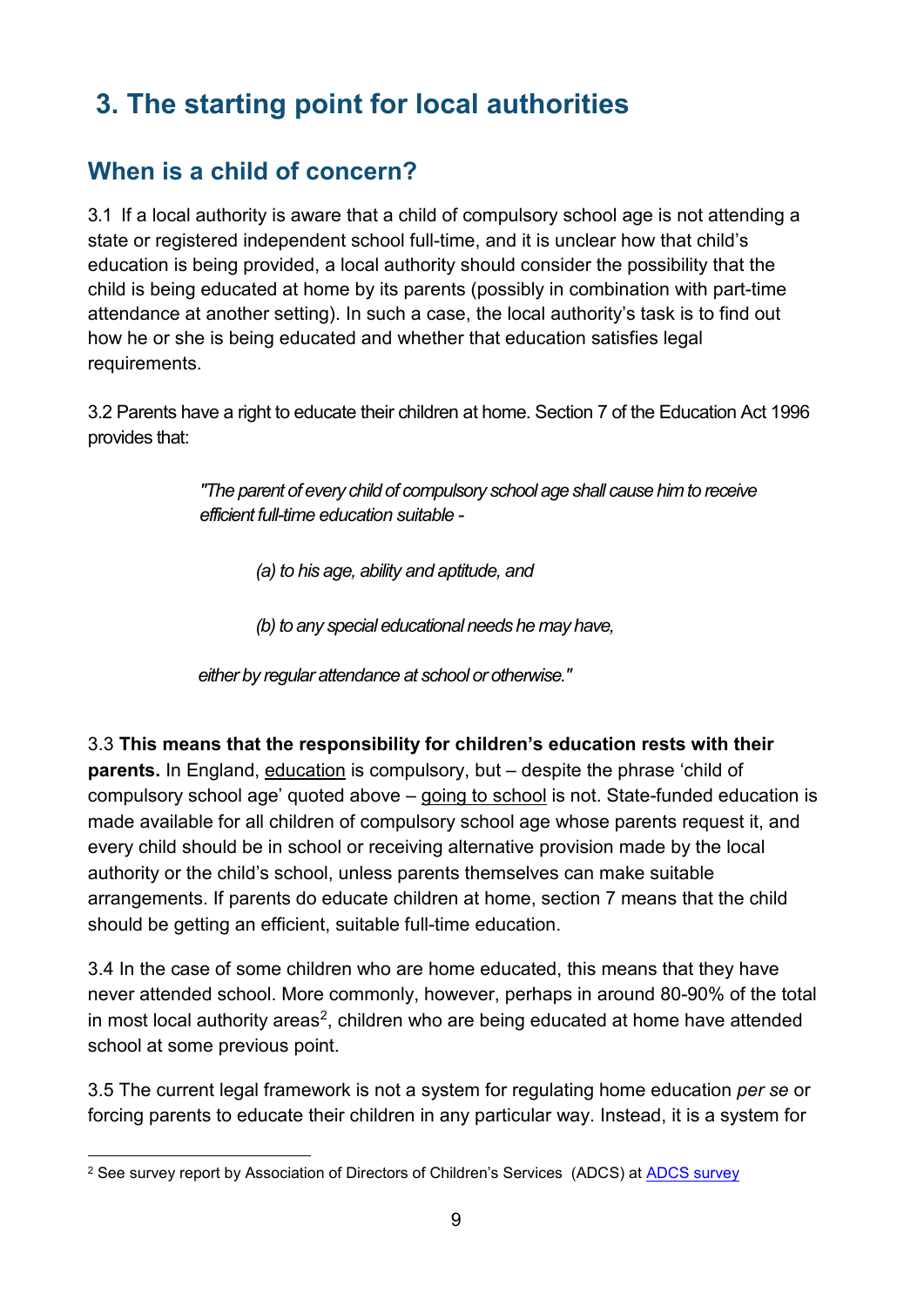identifying and dealing with children who, for any reason and in any circumstances, are not receiving an efficient suitable full-time education. If a child is not attending school fulltime, the law does not assume that child is not being suitably educated. It does require the local authority to enquire what education is being provided and local authorities have these responsibilities for all children of compulsory school age. Local authorities should ensure that their enquiries are timely and effective. Depending on the results of those enquiries, the law may require further action by the local authority and the department believes that this is the case for an increasing number of children. Local authorities must take such action where it is required, within the constraints of the law. Local authorities have the same safeguarding responsibilities for children educated at home as for other children. They should be ready to use safeguarding powers appropriately, when warranted. This flows from the general responsibilities which local authorities have for the well-being of all children living in their area.

3.6 Because of this, the department recommends that each local authority should, as a minimum:

- have a written policy statement on elective home education which is clear, transparent and easily accessible by using different formats as necessary, is consistent with the current legal framework and preferably drawn up in consultation with local families who educate children at home so that it can reflect both the challenges and rewards of educating children in this way. It should take into account local circumstances and set out how the authority will seek to engage and communicate with parents;
- set aside the resources necessary to implement its policy effectively and consistently. This is not always easy at a time of constrained resources; but effective implementation in conjunction with work in related areas such as education welfare, children missing education and admissions, can reduce spend in the longer term on families where engagement is difficult;
- consider their organisational structures for dealing with home education and the related areas mentioned above. Although parents who educate their children at home sometimes say that home education should be dealt with in isolation, the reality is that it needs a holistic approach to issues of suitability, attendance, welfare and safeguarding. All of these factors need to be in place to ensure a good education outcome;
- seek to offer guidance to all known home-educating families in their area about their rights and obligations, and also provide advice on good practice and available resources for parents who request it;
- make it clear in all documentation that the local authority sees its role in relation to home education as part of its wider responsibilities, including safeguarding, for all children living in its area;
- regularly review its elective home education policies so that they reflect current law and local circumstances, and are compatible with this guidance document;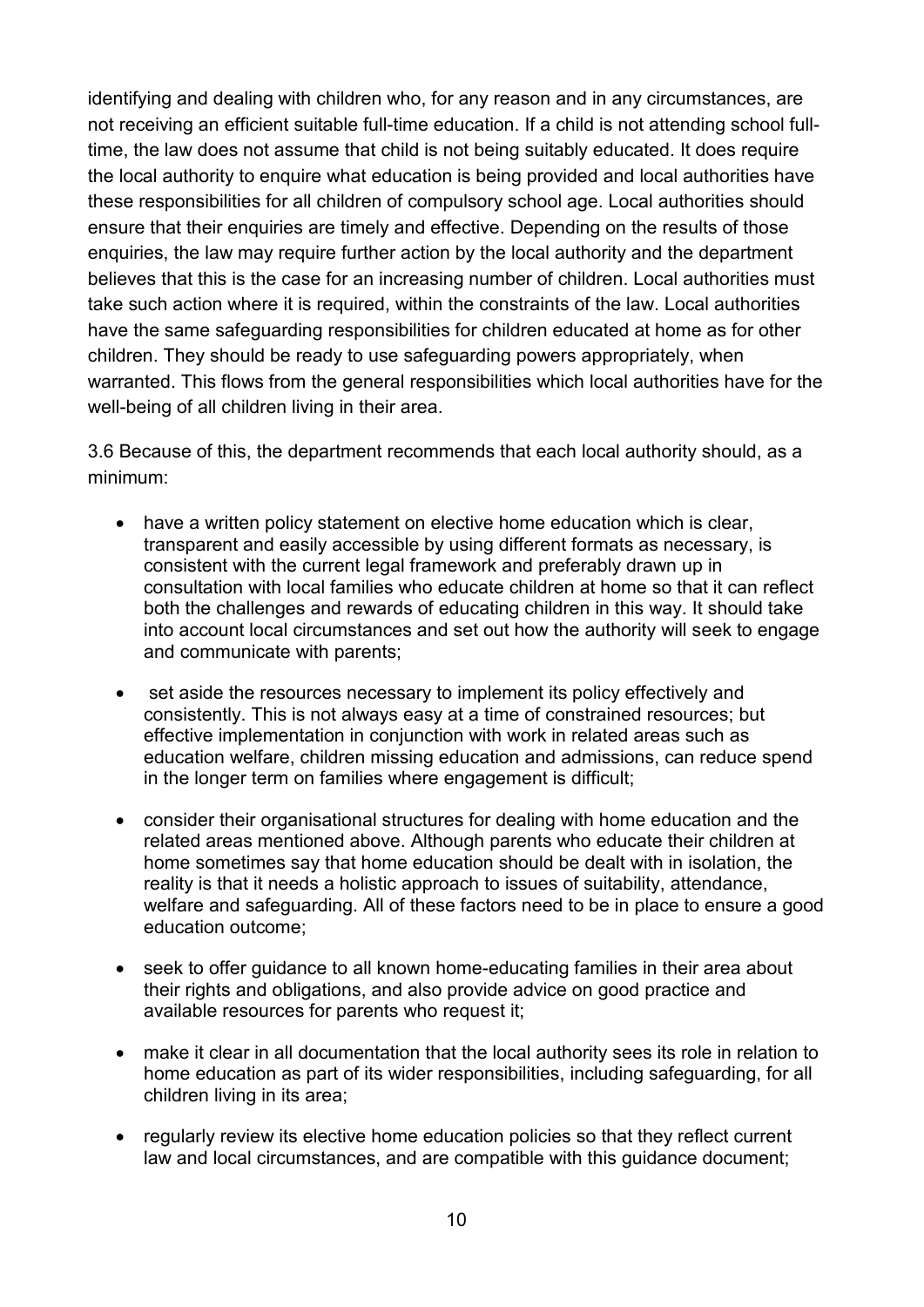• provide clear details of their complaints procedure and deal with all complaints in a sensitive and timely manner.

3.7 Local authorities may often choose to go further than this - for example by operating voluntary registration schemes so that support can be given more readily to those who wish to receive it, and by providing more information on home educated children in their locality. Such schemes can also help authorities discharge the responsibilities which they have under ss. 436A and 437 of the 1996 Act (see below) and the department would encourage those authorities which do not operate voluntary registration to consider doing so. However, registration is currently not a legal obligation for either parents or authorities.

3.8 Local authorities should bear in mind that when Ofsted carries out inspections of local authorities<sup>[3](#page-10-0)</sup>, it reports on the way in which local authorities deal with vulnerable children in their areas. Home-educated children are NOT automatically 'vulnerable'; but some children educated at home do fall into that category, and evidence from many local authorities is that the proportion who do is increasing. Unless a local authority uses all the powers at its disposal at an early stage, it is likely that many of these children will need more drastic – and more expensive – intervention later on.

3.9 Therefore Ofsted will look at the way each local authority deals with this issue, in particular the ways in which it identifies children who are not receiving suitable education and what steps the local authority takes to deal with that. Local authorities should keep known home educators and local home education support organisations informed of forthcoming Ofsted inspections and any input they can have, as well as outcomes of inspections – although reports on these are available on the Ofsted website. Ofsted has no responsibility for inspecting the provision of home education, only the way local authorities deal with it in the context of their statutory responsibilities.

<span id="page-10-0"></span><sup>&</sup>lt;u>.</u> <sup>3</sup> Under s.136 of the Education and Inspections Act 2006.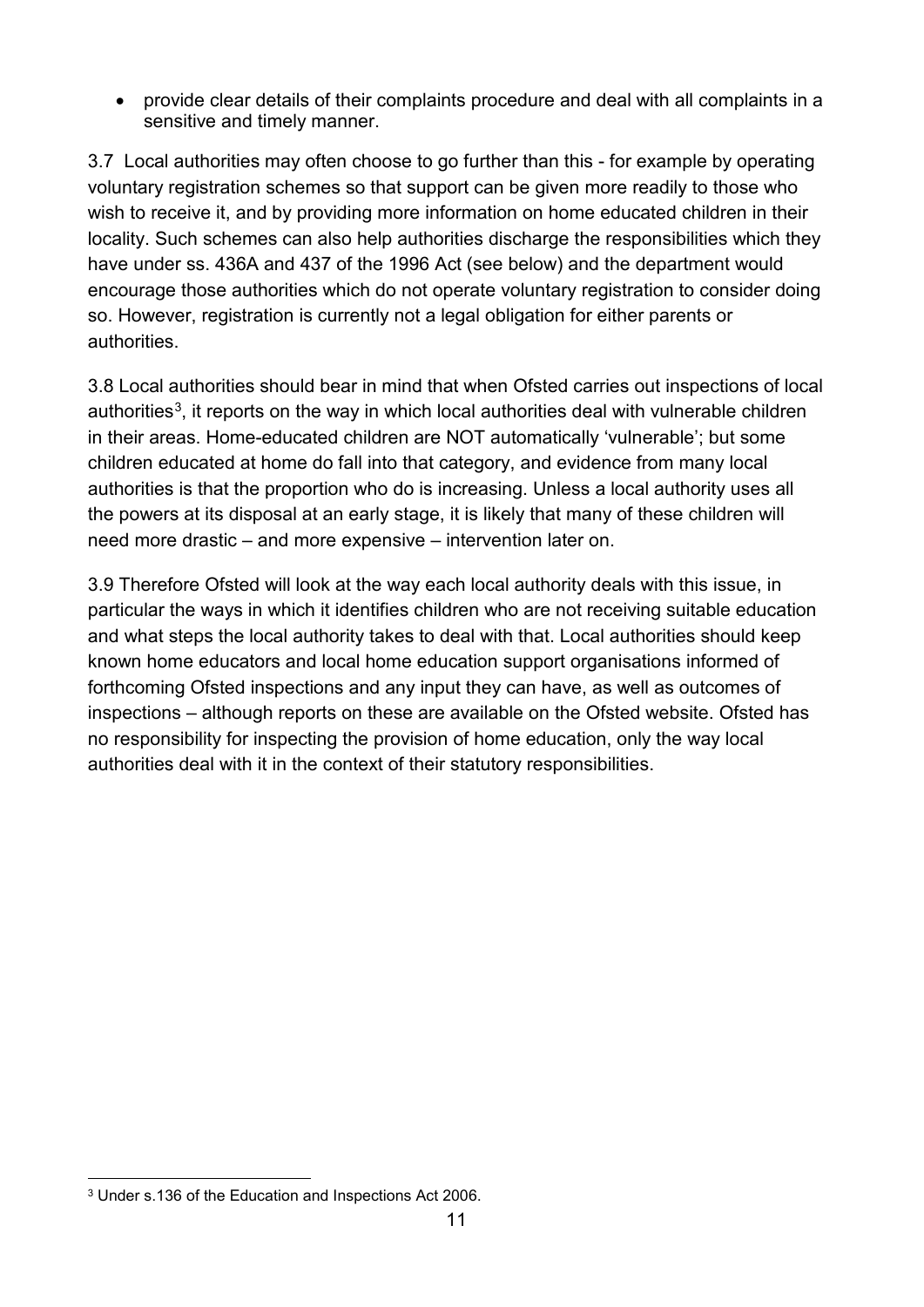## <span id="page-11-0"></span>**4. How do local authorities know that a child is being educated at home?**

#### **Children who have never attended school**

4.1 One of the most significant issues for local authorities in maintaining adequate oversight is the initial identification of children who are being educated at home. There is no legal duty on parents to inform the local authority that a child is being home educated. If a child never attends school, an authority may be unaware that he or she is being home educated.

4.2 Identification of children who have never attended school and may be home educated forms a significant element of fulfilling an authority's statutory duty under s.436A of the Education Act 1996 - to make arrangements to enable the authority to establish, so far as it is possible to do so, the identities of children in its area who are not receiving a suitable education. The duty applies in relation to children of compulsory school age who are not on a school roll, and who are not receiving a suitable education otherwise than at school (for example, at home, or in alternative provision). Until a local authority is satisfied that a home-educated child is receiving a suitable full-time education, then a child being educated at home is potentially in scope of this duty. The department's [children missing](https://www.gov.uk/government/publications/children-missing-education)  [education statutory guidance for local authorities](https://www.gov.uk/government/publications/children-missing-education) applies. However, this should not be taken as implying that it is the responsibility of parents under s.436A to 'prove' that education at home is suitable. A proportionate approach needs to be taken.

4.3 It should be noted that the caveat in s.436A 'so far as it is possible to do so' should not be interpreted as meaning 'so far as the authority finds it convenient or practical to do so'. It means what it says, and the authority should do whatever is actually possible. If the department receives a complaint that a local authority is not doing enough to meet its duty under s.436A, it will consider whether there is sufficient basis for making a direction under s.496 or s.497 of the Education Act 1996 so that outcomes for children in that local authority's area can be improved.

4.4 In particular, local authorities should explore the scope for using agreements with health bodies, general practitioners and other agencies, to increase their knowledge of children who are not attending school. Some local authorities already actively encourage referrals from doctors and hospitals of children whom there is reason to think may be home educated. Under s.10 of the Children Act 2004, local authorities should have arrangements in place to promote co-operation between the authority and its partners who deal with children, and under section 11, arrangements should be in place to ensure that functions are discharged with regard to the need to safeguard and promote the welfare of children. These arrangements should include information sharing protocols and it is possible for these to allow sharing of data on children who appear to be home educated and about whom there is a concern as to the suitability of that education which amounts to possible neglect causing significant harm. The Data Protection Act 2018 allows for such sharing of data in principle, but local authorities and their partners will of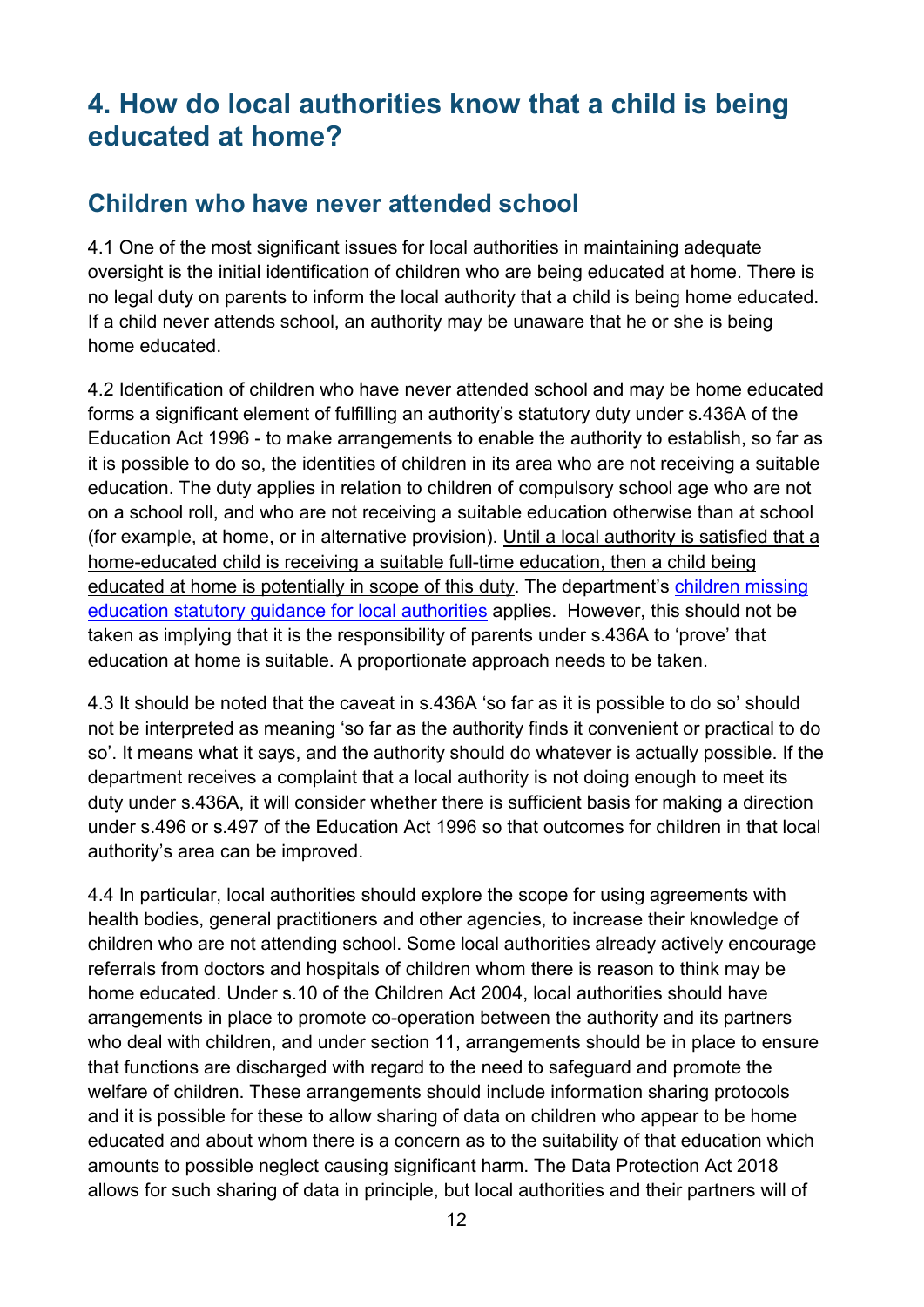course need to ensure that their particular arrangements are fully compliant with data protection legislation under the Act, the GDPR and Article 8 of the  $ECHR<sup>4</sup>$ . Subject to that caveat, any local authority which does not have such arrangements in place already should consider doing so and seek advice on good practice from other authorities and relevant associations.

#### **Children who have attended school**

4.5 In some respects, fulfilling the s.436A duty in relation to children who may be home educated is easier for local authorities when a child has previously attended a school, but it is not necessarily the case that such children will automatically become known to the local authority.

4.6 Although most local authorities encourage parents who withdraw a child from school for home education to notify the school and/or the authority, (and DfE guidance to parents also encourages this) there is no legal obligation on parents to provide such notification, either in writing or otherwise, or indeed to provide any reason for withdrawal. The only exceptions to this are (a) that a child may not be removed from the roll of a special school without the consent of the local authority if enrolled there under arrangements made by the local authority<sup>[5](#page-12-1)</sup>, and (b) in cases where a child is enrolled at a school in accordance with a school attendance order, when the authority must revoke the order (or amend it to replace the school with a different school) before the child can be removed from the roll<sup>6</sup>. However, it should be noted that until a child is removed from the school roll (which can only be when one of the trigger points specified in the Education (Pupil Registration) (England) Regulations 2006 as amended is reached), the parent is at risk of prosecution for not securing attendance at the school even if suitable home education is being provided. This means that it is in a parent's interests to notify the school in writing of withdrawal for home education.

4.7 It was formerly the case that schools were obliged by the 2006 Pupil Registration Regulations to notify the local authority that a child had been withdrawn for home education only when the school had been notified of this in writing by the parents. From September 2016 the regulations were amended so that the local authority must now be informed of all deletions from the admission register when this takes place at a nonstandard transition time. Local authorities should also consider using their power to require schools (including independent schools) to provide information, under

<span id="page-12-0"></span><sup>-</sup><sup>4</sup> It is likely to be lawful for a LA to process (i.e. record and/or use) such information, on the basis that the processing would be necessary for the performance of a public task within the meaning of the GDPR and the Data Protection Act 2018; specifically, necessary for 'the exercise of a function conferred on a person by an enactment or rule of law'. The function in question could for example be one of, or a combination of, sections 436A and 437 of the Education Act 1996, section 175 of the Education Act 2002, section 47 of the Children Act 1989, and section 22 of the Children and Families Act 2014. Where the data is 'special category' data within the meaning of the GDPR then the LA will also need to check that a relevant exception applies.

<span id="page-12-1"></span><sup>5</sup> Regulation 8(2), Education (Pupil Registration) (England) Regulations 2006.

<span id="page-12-2"></span> $6$  Regulation 8(1)(a) of the same regulations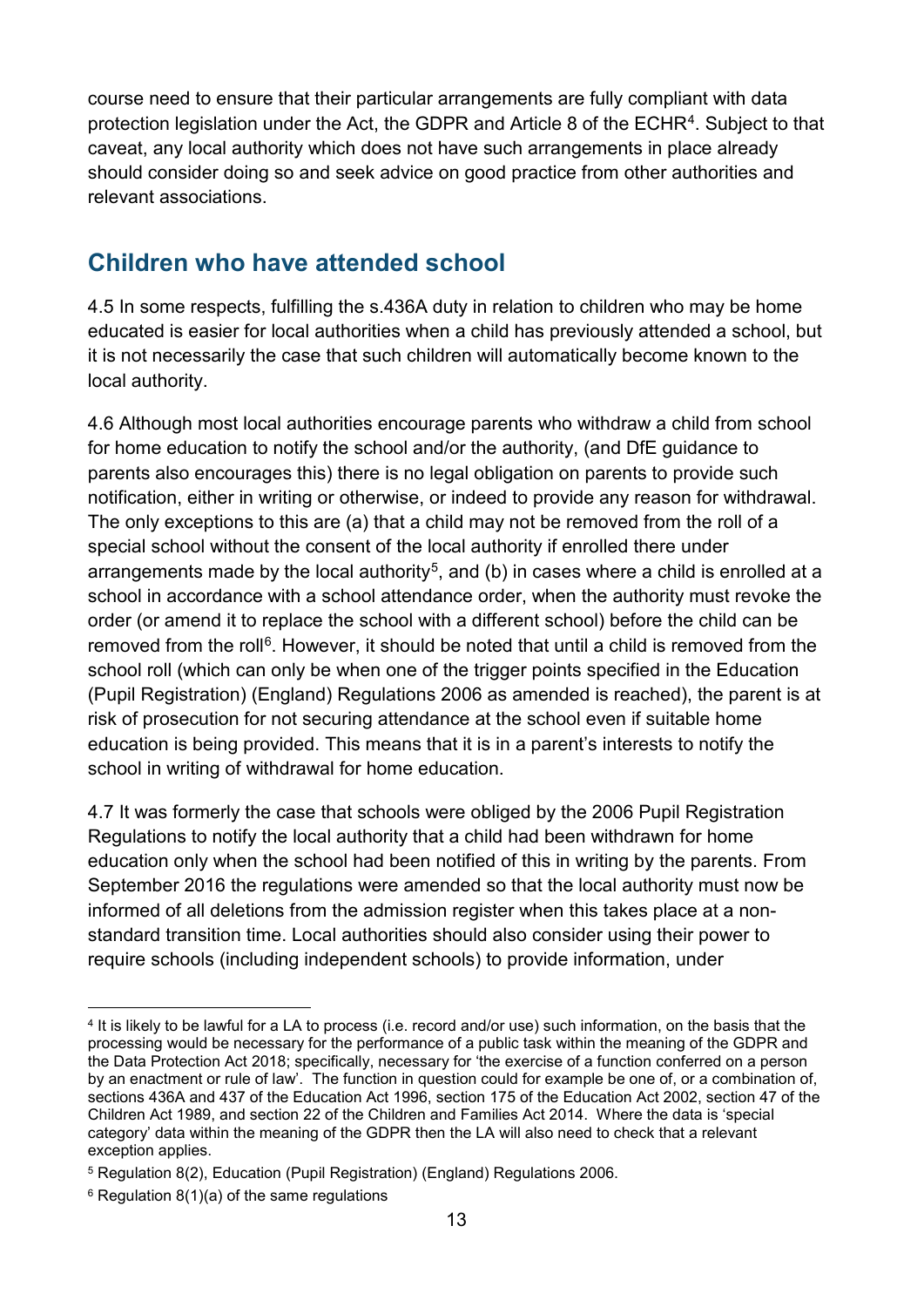arrangements set out by the authority concerned, about children who leave at the school's standard transition times, to help ensure that there is knowledge at local authority level of a child's schooling status. Ofsted is likely to ask local authorities about withdrawal rates at schools and whether action has been taken to identify patterns and a suitable strategic response. Local authorities are entitled to ask schools whether there is any further information available which would suggest that a child may be now home educated, but a school may genuinely not know the reason for withdrawal. A statefunded school must respond reasonably to any request from the local authority for any information it has about the reasons for withdrawal.

4.8 As set out in the statutory guidance on Children Missing Education referenced above, local authorities should also be working with each other to identify children, and share data about those who have left a school in one local authority area but have moved to another.

4.9 These changes mean that a local authority should be more readily able to identify and record children in its area who are being home educated or may be home educated and for whom the suitability of education being provided has not yet been firmly established or is due for review. LAs should use all sources of information available to them, such as that supplied by NHS sources and their own social services departments, to compile and maintain records of all children of compulsory school age who are not registered at schools. They can then find out, and keep under review, whether each of those children is being suitably educated or not. Such a record need not be based wholly or even partly on parental registration of such children, although it must of course be compliant with the GDPR and the Data Protection Act 2018 (see footnote above).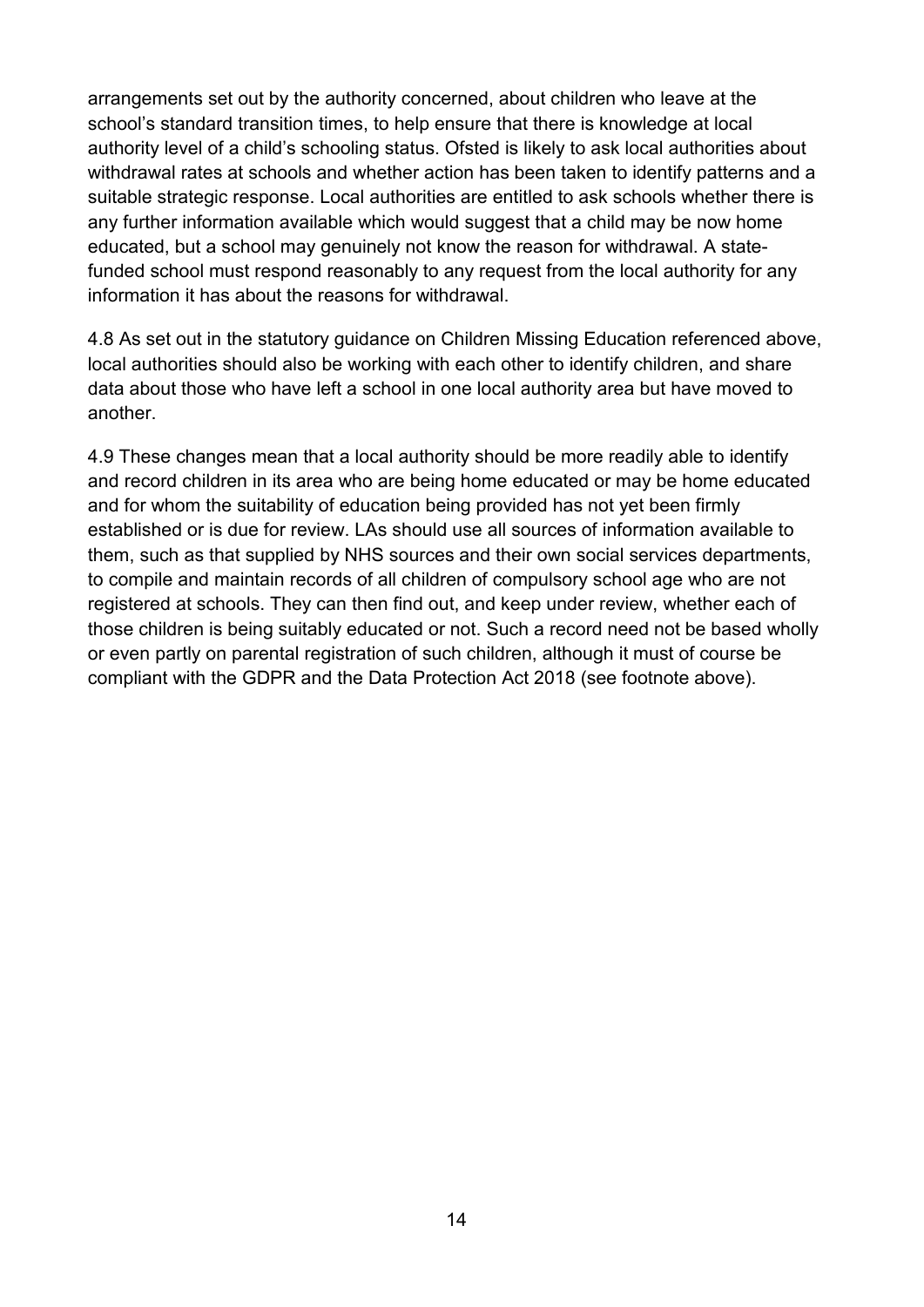## <span id="page-14-0"></span>**5. Local authorities' responsibilities for children who are, or appear to be, educated at home**

5.1 The duty under s.436A dealt with above means that local authorities must make arrangements to find out so far as possible whether home educated children are receiving suitable full-time education.

5.2 Discussion of local authority responsibilities in relation to home education tends to centre on those families where the education is unsatisfactory - or at least potentially so and an authority's home education policies need to be clear about the processes used in such cases - which as noted previously, are increasing in number. However, local authorities' policies should also make clear how the authority interacts with those families where a suitable full-time education is being provided and both parties wish to maintain a suitable level of contact and assurance. Children in these families where children do receive a suitable education at home form a large part of the total number of home educated children in England. It is important that the authority's arrangements are proportionate and do not seek to exert more oversight than is actually needed where parents are successfully taking on this task. Often, having in place a system which is based on a presumption that it will be parents who initiate contact with the authority if necessary will yield good results when the parents are known to be providing good education. However, it is also necessary that the local authority is able to act in the interests of the child, particularly if a change in his or her circumstances occurs. Local authorities should be clear that maintaining such oversight is a legitimate part of their overall responsibilities towards the children living in their area (for example as set out in s.13A of the Education Act 1996 shown below) and act accordingly:

A local authority in England must ensure that their relevant education functions and their relevant training functions are (so far as they are capable of being so exercised) exercised by the authority with a view to—

(a)promoting high standards,

(b)ensuring fair access to opportunity for education and training, and

(c)promoting the fulfilment of learning potential by every person to whom this subsection applies.

In this context, relevant education functions include those under sections 436A to 447 of the Education Act 1996 and the authority should act accordingly.

5.3 There are no detailed legal requirements as to how such a system of oversight should work, and it is for each local authority to decide what it sees as necessary and proportionate to assure itself that every child is receiving a suitable education, or action is being taken to secure that outcome. Establishing a positive relationship between the local authority and the home-educating parent – where that is possible - will allow authorities to better understand parents' educational provision and preferences and offer them appropriate support. A positive relationship will also provide a sound basis for investigation if the authority receives information that a suitable education is not being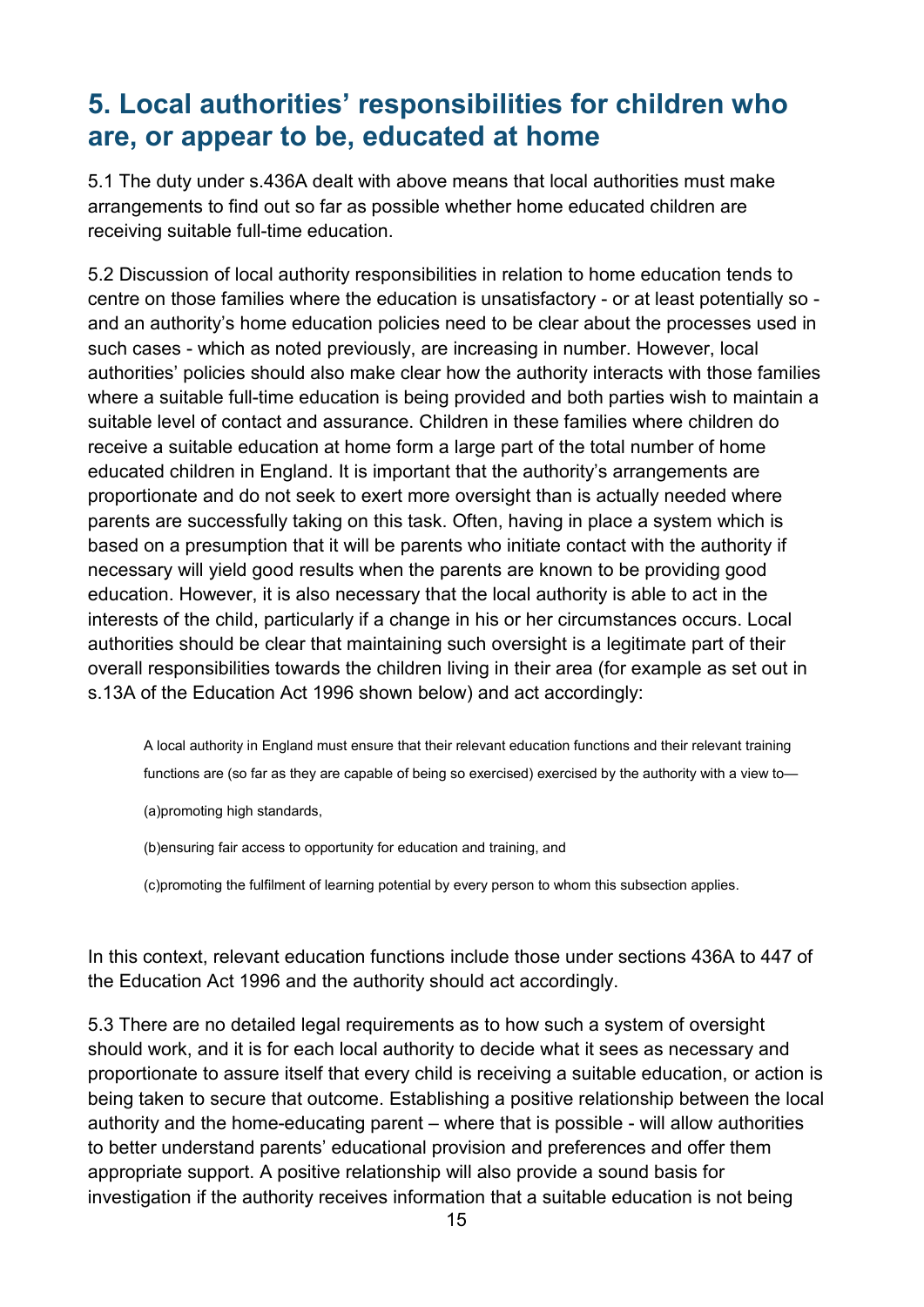provided.

5.4 In any event, the department recommends that each local authority:

- should provide parents with a named contact who is familiar with home education policy and practice and has an understanding of a range of educational philosophies;
- ordinarily makes contact with home educated parents on at least an annual basis so the authority may reasonably inform itself of the current suitability of the education provided. In cases where there were no previous concerns about the education provided and no reason to think that has changed because the parents are continuing to do a good job, such contact would often be very brief;
- has a named senior officer with responsibility for elective home education policy and procedures, and the interaction with other work on issues such as children missing education, unregistered settings, vulnerable children, and welfare;
- organises training on the law and the diversity of home education methods for all officers who have contact with home-educating families, possibly in conjunction with other authorities:
- ensures that those LA staff who may be the first point of contact for a potential home-educating parent understand the right of the parent to choose home education. It is very important that parents are provided with accurate information from the outset to establish a positive foundation for the relationship. However, parents are under no obligation to accept support or advice from a local authority, and refusal to do so is not in itself evidence that the education provided is unsuitable;
- works co-operatively with other relevant agencies such as health services to identify and support children who are being home educated, within the boundaries established by data protection and other legislation.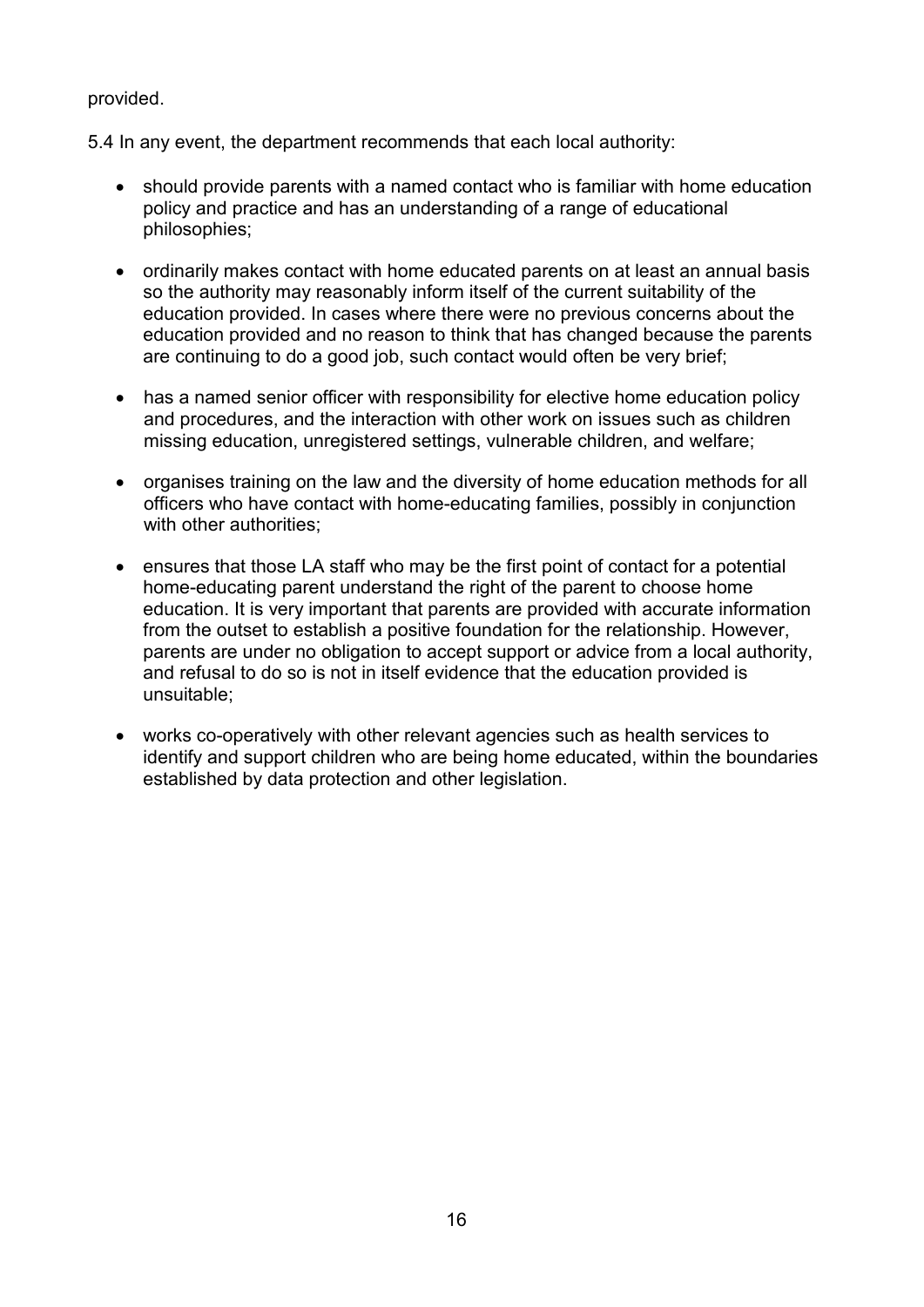## <span id="page-16-0"></span>**6. What should local authorities do when it is not clear that home education is suitable?**

6.1 Questions as to the suitability of home education provision most often arise either when a child is first being home educated, or alternatively when there is a change in the circumstances of a child whose education was previously satisfactory. In the latter case, this change may not be a specific event; it can simply be that as a child grows older, the provision of education is becoming beyond the resources of the parents.

6.2 Families beginning home education sometimes state that they are entitled to a period during which the home education provided for the child may not meet the requirements in s.7 because they are still, as it were, building up the provision to a satisfactory level. Some parents may go further and describe this period as being necessary for 'deschooling'. There is no legal basis for such a position. Any statement along these lines could be an indication that the child is not being properly educated. It is not unreasonable that good home education develops with experience as a child becomes used to being in a different learning environment and parents 'find their feet', and it would be unrealistic to make a judgement about the suitability of home education provision only a few days after it is started. However, families should be aiming to offer satisfactory home education from the outset, and to have made preparations with that aim in view, as time lost in educating a child is difficult to recover. In such cases, a reasonable timescale should be agreed for the parents to develop their provision; it is easier to do this if the parents are engaging constructively with the local authority but in any event, there should be no significant period in which a child is not receiving suitable education, other than reasonable holiday periods at appropriate points.

6.3. This section of the guidance deals with the sequence of action which may have to be undertaken when educational provision for a child of compulsory school age appears to be unsuitable.

6.4 The department's advice is that in all cases where it is not clear as to whether home education is suitable (including situations where there is no information available at all), the authority should initially attempt to resolve those doubts through informal contact and enquiries. This is likely to be the most productive initial approach even when a child is not being suitably educated. An authority's s.436A duty (and that under s.437, see below) forms sufficient basis for informal enquiries. Furthermore, s.436A creates a duty to adopt a system for making such enquiries. Local authorities should be in no doubt about the necessity for doing this in order to make an early move to formal procedures under s.437 if necessary, thus avoiding delay in securing a suitable education when it is not being provided.

6.5 The most obvious course of action is to ask parents for detailed information about the education they are providing. Parents are under no duty to respond to such enquiries, but if a parent does not respond, or responds without providing any information about the child's education, then it will normally be justifiable for the authority to conclude that the child does not appear to be receiving suitable education and it should not hesitate to do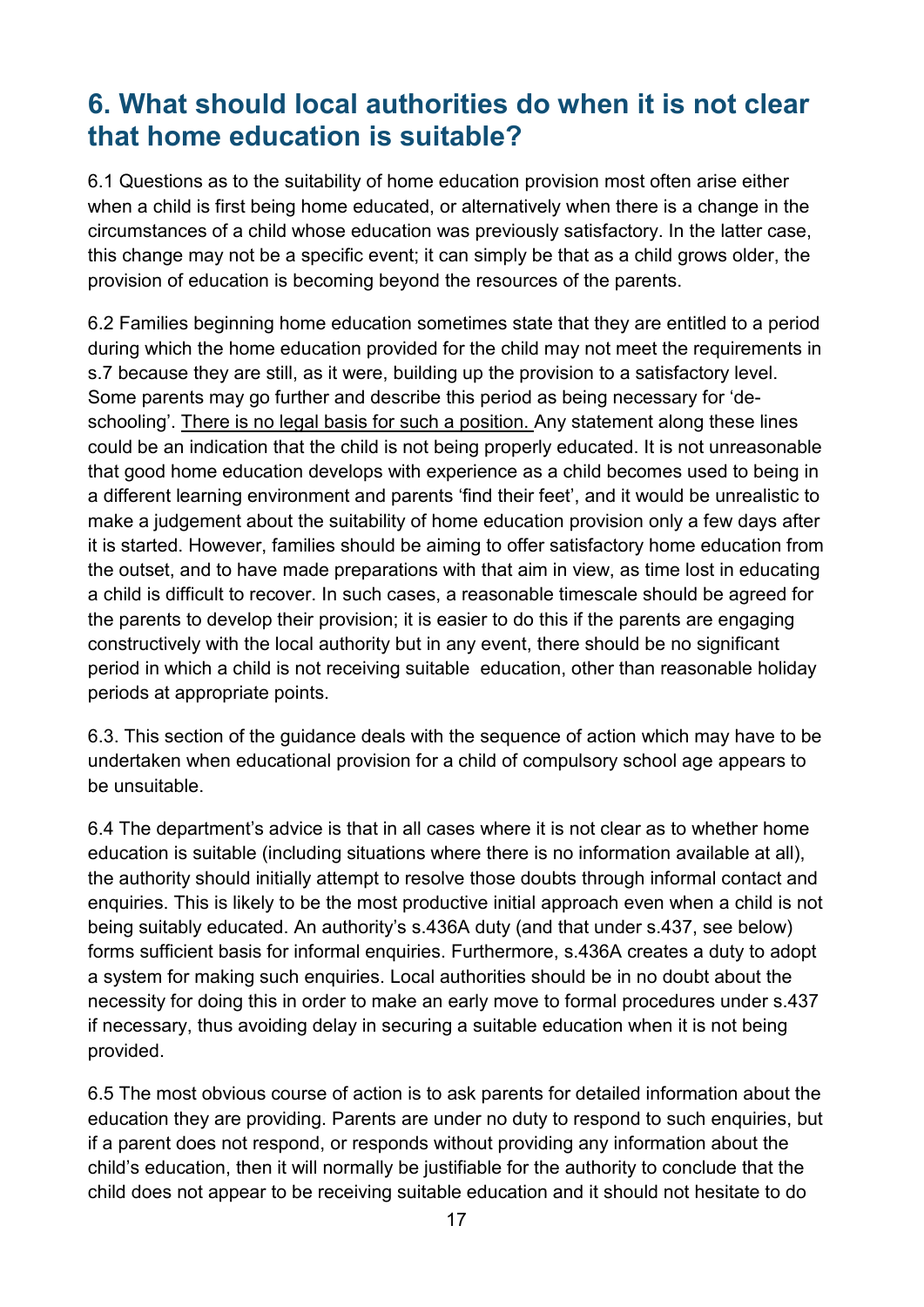so and take the necessary consequent steps. This is confirmed by relevant case law.<sup>[7](#page-17-0)</sup> In many cases, making such informal enquiries will allow the situation to be resolved, either by evidence being provided that the home education is suitable or by agreement on alternative approaches to educating the child based on the local authority's initial assessment (for example, by catering for special needs in a different way).

6.6 Informal enquiries can include a request to see the child, either in the home or in another location. But the parent is under no legal obligation to agree to this simply in order to satisfy the local authority as to the suitability of home education, although a refusal to allow a visit can in some circumstances justify service of a notice under s.437(1).<sup>[8](#page-17-1)</sup> The question of access to the child in relation to safeguarding powers is dealt with in a later section of this guidance.

6.7 It should be borne in mind that there are alternatives which fulfil the parents' s.7 duty other than full-time education at home: these include flexi-schooling, which is described in a later section.

6.8 If informal contacts do not resolve the position, then the 1996 Act provides a framework for formal action to ensure that a child does receive suitable education.

6.9 Under s.437(1) of the Education Act 1996, local authorities must act if it appears that parents are not providing a suitable education. This section states that:

> *"If it appears to a local authority that a child of compulsory school age in their area is not receiving suitable[9](#page-17-2) education, either by regular attendance at school or otherwise, they shall serve a notice in writing on the parent requiring him to satisfy them within the period specified in the notice that the child is receiving such education."*

Section 437(2) of the Act provides that the period specified for a response shall not be less than 15 days beginning with the day on which the notice is served.

6.10 Local authorities considering whether they should serve a s.437(1) notice in a specific case should note that current case law means that a refusal by parents to provide any information in response to informal enquiries will in most cases mean that the authority has a duty to serve a notice under s.437(1). This is because where no other information suggests that the child is being suitably educated, and where the parents have refused to answer, the only conclusion which an authority can reasonably come to, if it has no information about the home education provision being made, is that the home education does not appear to be suitable. Local authorities should take care to ensure that the family has received any enquiries, and is not simply absent.

<span id="page-17-0"></span><sup>&</sup>lt;u>.</u> <sup>7</sup> *Phillips v Brown* [1980] Lexis Citation 1003

<span id="page-17-1"></span><sup>8</sup> *Tweedie v Pritchard* [1963] Crim LR 270; *R v Surrey Quarter Sessions Appeals Committee ex parte Tweedie* [1963] Crim LR 639.

<span id="page-17-2"></span><sup>9</sup> 'suitable' means efficient, full-time, and suitable to the child's age, ability, and aptitude, and to any special educational needs they may have (section 436A(3 of Education Act 1996))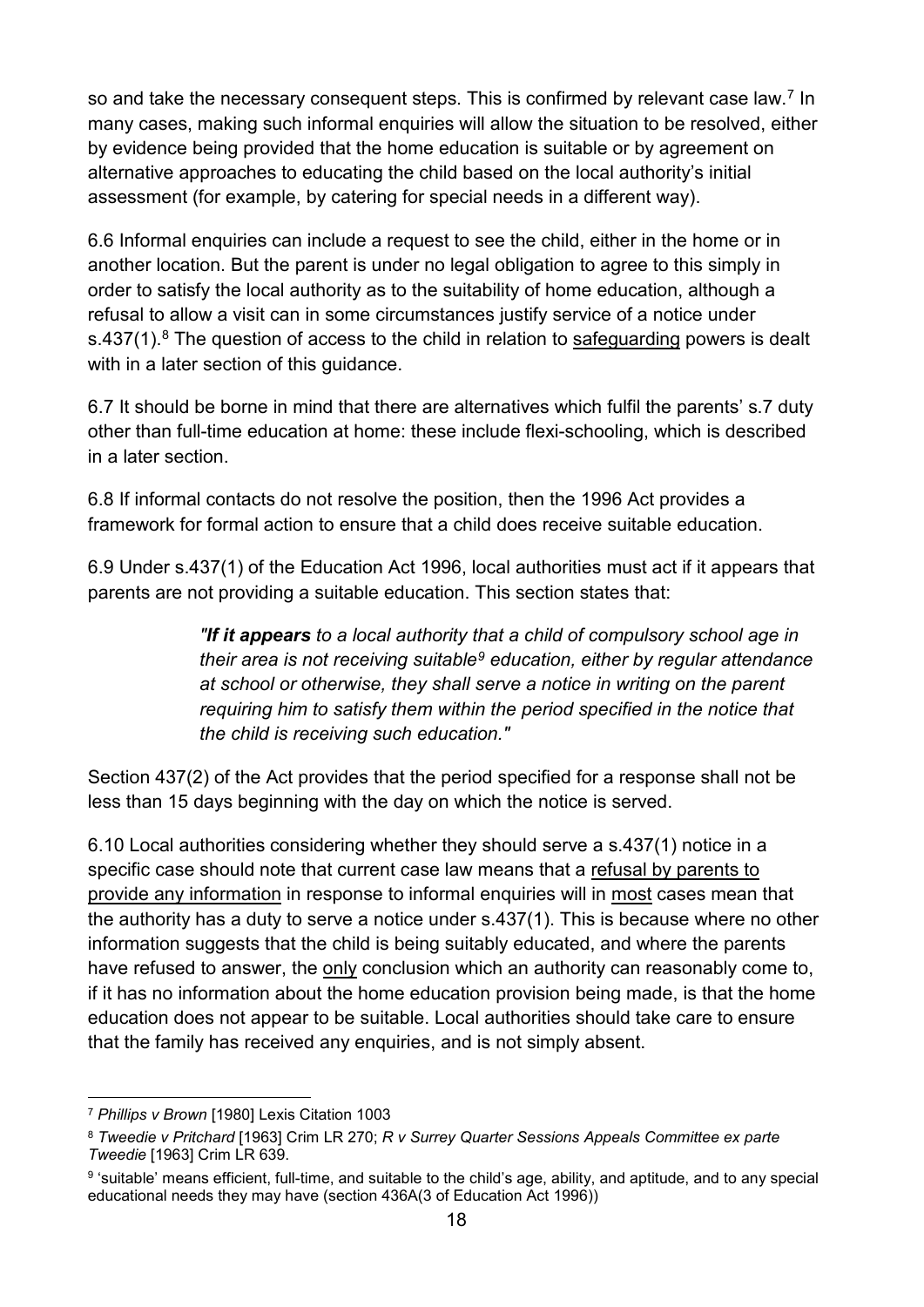6.11 The local authority must consider any response made by the parent to the s.437(1) notice, in the light of s.437(3). Section 437(3) refers to the serving of school attendance orders:

*"If –* 

*(a) a parent on whom a notice has been served under subsection (1) fails to*  satisfy the local authority, within the period specified in the notice, that the *child is receiving suitable education, and*

*(b) in the opinion of the authority it is expedient that the child should attend school,*

*the authority shall serve on the parent an order (referred to in this Act as a "school attendance order"), in such form as may be prescribed, requiring him to cause the child to become a registered pupil at a school named in the order."* 

Nb. If the school in question is an academy, the authority should seek its agreement to that school being named in the order. If an academy is then named in an order which is made, and the academy does not agree with this, a direction may be sought from the Secretary of State.

6.12 In considering whether it is satisfied by the parent's response to the s.437(1) notice, it is open to the authority to consider any other relevant information available to it – not only through its own contacts with the family, but also information provided by other agencies and other sources and the child's former school (if any), as to the child's circumstances and needs. The authority should make arrangements to gather and record as much information as possible from these alternative sources. Of course, the local authority should give reasonable weight to information provided by parents, on its own merits. For example, an authority should not dismiss information provided by parents simply because it is not in a particular form preferred by the authority (eg, a report by a qualified teacher). On the other hand the information provided by parents should demonstrate that the education actually being provided is suitable and address issues such as progression expected and (unless the home education has only just started) achieved. It should not be simply a statement of intent about what will be provided, or a description of the pedagogical approach taken – this would not enable the authority to reach a legitimate conclusion that a suitable education is actually being provided. This is often a key point in separating out families which are genuinely providing a suitable education at home from those who are not, because the latter often cannot demonstrate satisfactory content or measurement of progress.

6.13 The information needed to satisfy the test in s.437(3)(a) depends on the facts of the case and the judgement of the local authority. However, if the parent refuses to make any substantive response to a notice served under s.437(1) that refusal in itself is likely to satisfy the test in s.437(3)(a) - and such a parent should expect to be served with a school attendance order.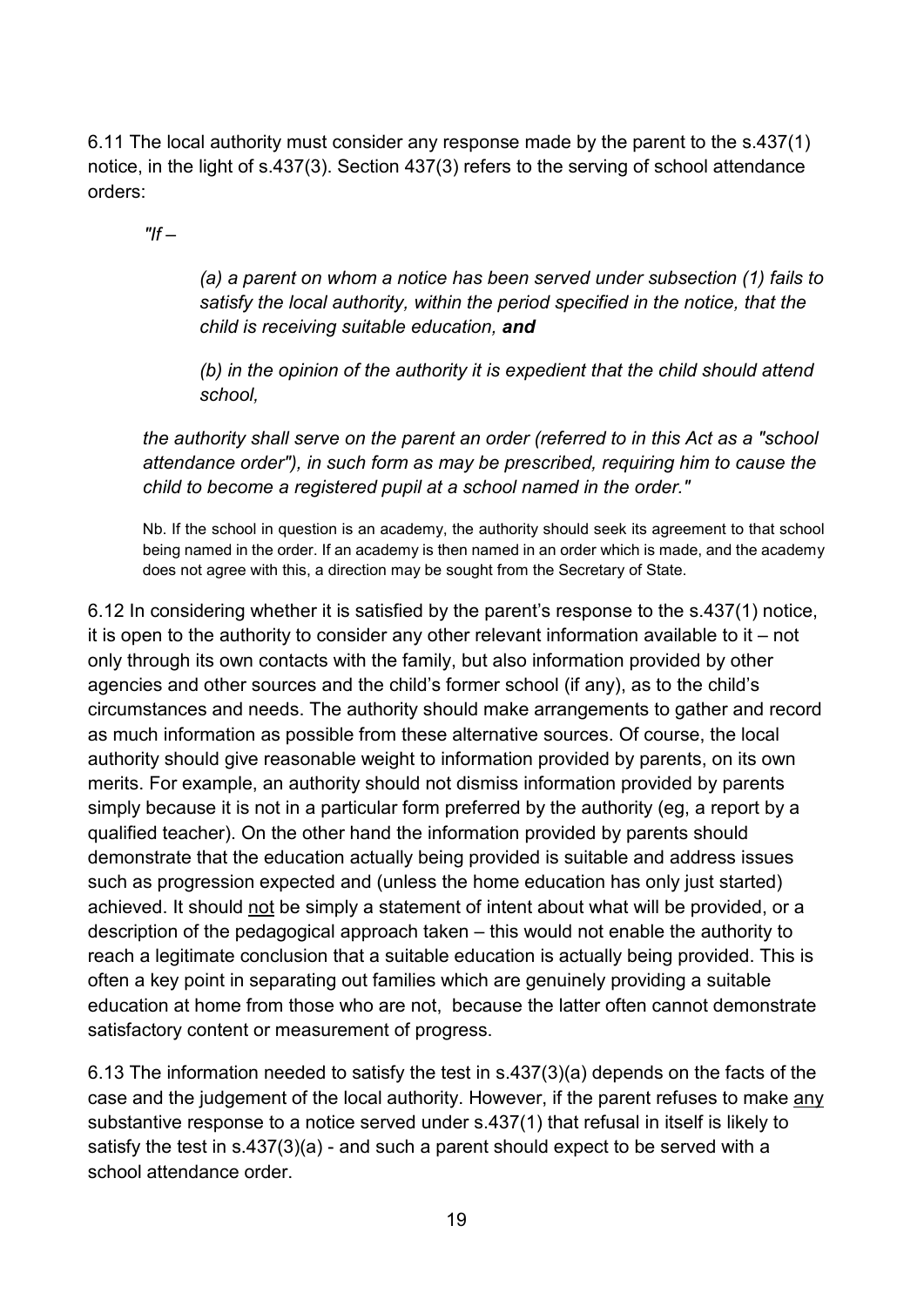6.14 The other limb of s.437(3) relates to whether the authority considers that it is expedient for the child to attend school. If the home education is not suitable in terms of s.7, then normally it would be expedient<sup>10</sup>. However, there are cases in which the authority might reasonably take the view that it is not expedient. Examples where this position could be justified are:

a. if the child is within a few weeks of ceasing to be of compulsory school age (especially as there may be a delay in enforcement through the courts);

b. if the child has physical, medical or educational needs leading to extreme vulnerability in a school setting - and the local authority should then consider alternatives such as tuition provided by the authority itself;

c. the parent is actively working with the authority to improve the home education and seems likely to achieve suitability within a very short time.

#### **After a school attendance order is served**

6.15 At any stage following the issue of the order, parents may present evidence to the local authority that they have now made satisfactory arrangements for the child's education and apply to have the order revoked. This evidence must be considered, and the order must be revoked unless the authority is of the opinion, having considered that evidence, that the parents have not made satisfactory arrangements.

6.16 If the local authority refuses to revoke the order, parents can choose to refer the matter to the Secretary of State, who may give a direction to the local authority which either requires revocation of the order, or confirms it (s.442 of the Education Act 1996).

6.17 Whether or not the parents have sought revocation and intervention by the Secretary of State, if they do not cause the child to be registered at a school, and regularly attend it, then the authority should consider prosecution, and should proceed with this unless there is very good reason not to do so. An example of that might be because the circumstances point to seeking an Education Supervision Order instead of prosecution (see following section on safeguarding). Under s.447(1) of the 1996 Act, a local authority considering prosecuting a parent for non-compliance with a school attendance order must in any case consider, either as an alternative to prosecution or as well as prosecution, making an application for an Education Supervision Order.

6.18 If the local authority does prosecute the parents for not complying with the school attendance order, then it will be for a court to decide whether or not the education being provided is suitable, full-time and efficient. The court can direct that the order shall cease to be in force if it is satisfied that the parent is fulfilling his or her duty.

6.19 The department is aware that some local authorities have been reluctant to

<span id="page-19-0"></span><sup>-</sup><sup>10</sup> In *Phillips v Brown*, 'expedient' was defined as 'advantageous, fit, proper or suitable to the circumstances of the case'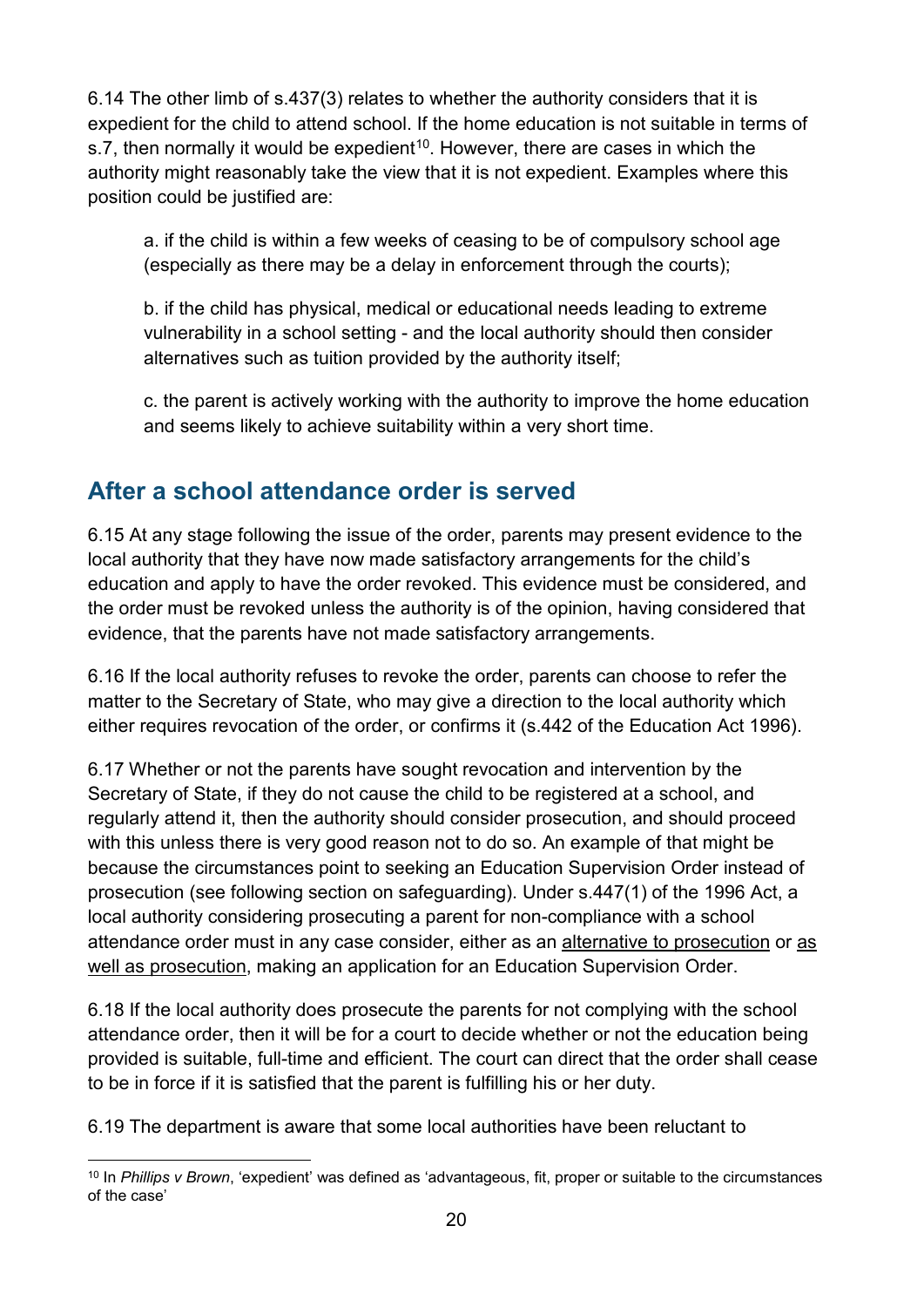prosecute for non-compliance with a school attendance order, for reasons connected with costs, and the behaviour of some parents who deliberately withhold information about home education provision but are then able to easily satisfy the court that the home education is suitable. This is an understandable concern, but local authorities must bear in mind their public responsibilities as prosecutors; in such cases they may wish to seek legal advice about the prospect of obtaining a costs order against a successful defendant on the basis that the prosecution would have been unnecessary if not for the defendants' unreasonable conduct.

6.20 It should be noted that the offence of not complying with a specific school attendance order is only committed once. Therefore if a parent is convicted and fined, but still does not send the child to school, the process of serving a notice under s.437(1) and if necessary, serving a further order under s.437(3) must be undertaken again. This means that a parent willing and able to be fined repeatedly can continue the unsatisfactory provision of home education indefinitely, if the local authority relies on education law alone. The implication of this is that in such cases the local authority will need to consider using other powers - see the following section on safeguarding.

6.21 Under section 8 of the Crime and Disorder Act 1998, when a person is found guilty of breaching a school attendance order, the court can make a parenting order. A parenting order requires the parent to attend up to three months of a counselling or guidance (which can be specified by the local authority). The court can add other requirements intended to prevent the parent committing the offence again. Such an order can only be made if there is provision for such counselling or guidance. A breach of the order can result in a substantial fine. Local authorities should consider whether there is scope for seeking such an order in appropriate cases.

6.22 The department will be happy to support local authorities to test the boundaries of current case law through discussion with them of potentially difficult home education cases which they are contemplating bringing before the courts, on the basis that the public interest means that local authorities should take this approach in suitable circumstances.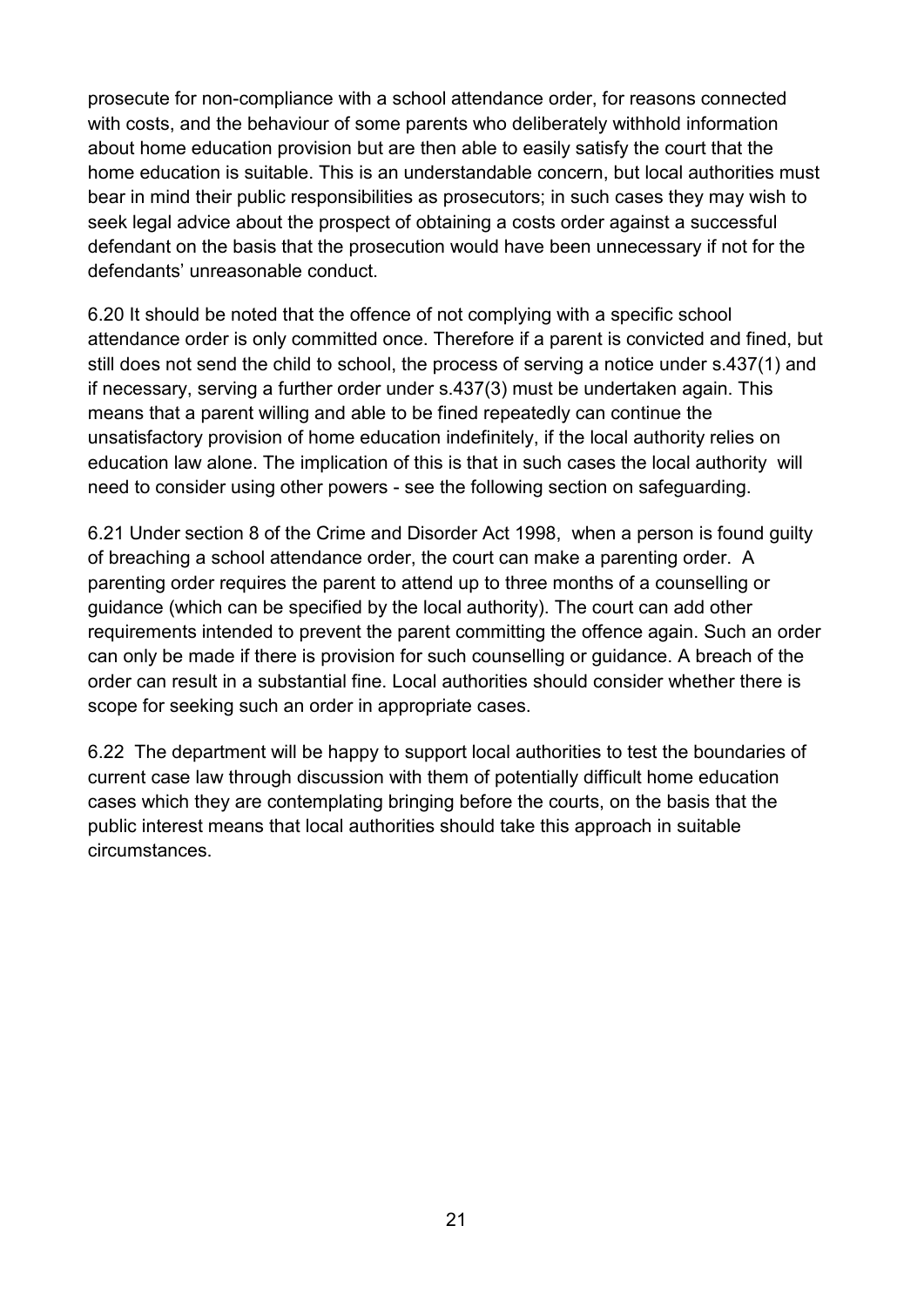## <span id="page-21-0"></span>**7. Safeguarding: the interface with home education**

7.1 A situation in which a child is not receiving a suitable full-time education requires action by a local authority under education law, as described above. But it is important to bear in mind that unsuitable or inadequate education can also impair a child's intellectual, emotional, social or behavioural development, and may therefore bring child protection duties into play. This will depend on the facts of the case, but local authorities should consider whether they ought to take action under safeguarding law, especially where the steps described above have not been, or seem unlikely to be, sufficient to address a risk to a child's welfare

7.2 Sections 10 and 11 of the Children Act 2004 give local authorities general duties for promoting the well-being and (in relation to their non-education functions) safeguarding and promoting the welfare of children in their areas. This includes children educated at home as well as those attending school. Section 175 of the Education Act 2002 requires authorities to make arrangements for ensuring that their education functions are exercised with a view to safeguarding and promoting children's welfare. Therefore the general duties of local authorities in relation to safeguarding are the same for all children, however they are educated. Social services teams in local authorities and those dealing with home education should take steps to ensure that relevant information on individual children is shared.

7.3 There is no proven correlation between home education and safeguarding risk. In some serious cases of neglect or abuse in recent years, the child concerned has been home educated but that has not usually been a causative factor and the child has normally been known anyway to the relevant local authority. However, a child being educated at home is not necessarily being seen on a regular basis by professionals such as teachers and this logically increases the chances that any parents who set out to use home education to avoid independent oversight may be more successful by doing so. Several recent Serious Case Reviews have illustrated this. However, safeguarding is not simply a matter which arises in relation to the family. Some parents who educate at home believe that by doing so, they are safeguarding the child from risk in the school system (eg through serious bullying).

7.4 Local authorities should approach all cases where the suitability of home education is in doubt using their powers in the Education Act 1996, but they should also be ready, if a lack of suitable education appears likely to impair a child's development, to fully exercise their safeguarding powers and duties to protect the child's well-being, which includes their suitable education. In the light of this, local authorities should also ensure that their published home education policies, and their staff, clearly state the circumstances where safeguarding action is likely to be appropriate in cases where a child is not or may not be receiving suitable education. Such clarity will also reduce the likelihood of disputes with parents caused by ambiguity over the powers which local authorities have, and how they can be applied to home educated children in certain circumstances.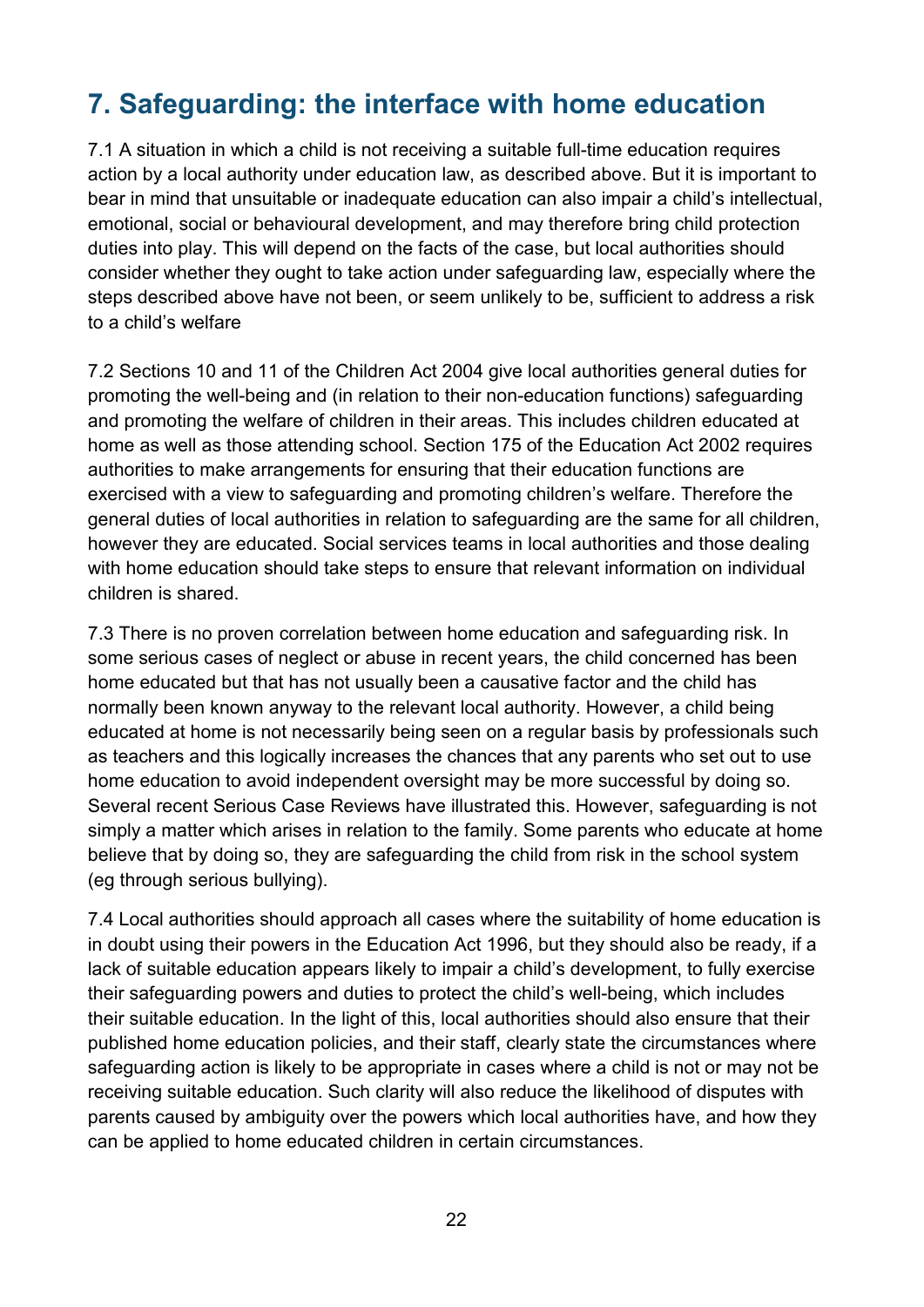7.5 A failure to provide suitable education is capable of satisfying the threshold requirement contained in s.31 of the Children Act 1989 that the child is suffering or is likely to suffer significant harm. 'Harm' can include the impairment of health or development, which means physical, intellectual, emotional, social or behavioural development, so the provision of unsuitable education clearly can amount to this. The causing of significant harm need not be intentional or deliberate, but case law<sup>11</sup> indicates that it must be 'considerable, noteworthy or important'. This is a key point for local authorities in considering whether the use of safeguarding powers is appropriate in a case relating to the home education of a specific child. However, local authority staff should be clear that when the use of safeguarding powers is justified, they should be used.

7.6 Whether the provision of unsuitable education does amount to significant harm must always depend on the particular circumstances of the child, and whether those circumstances mean that the child's intellectual and social development are being, or are likely to be, significantly impaired. Case law does provide examples where lack of suitable education has amounted to significant harm.<sup>[12](#page-22-1)</sup> Although some cases will be relatively clear-cut (for example if a child was being provided with no education at all for months), in other cases a local authority may need expert advice from teachers or educational psychologists, preferably those with some familiarity with educational approaches which are wider than conventional schooling.

7.7 Sometimes the local authority may not have been able to obtain sufficient information to determine whether the significant harm threshold is met and the authority should consider employing its powers under Part 5 of the Children Act 1989.

7.8 The starting point for this would normally be an investigation under s.47 of the 1989 Act, which requires an authority to make enquiries to enable it to decide whether action should be taken to protect the child's welfare, if it has reasonable cause to suspect that the 'significant harm' threshold referred to above is met. Reasonable cause can include the lack of any substantive information about a child's education, so if the 'if it appears' test in s.437(1) is satisfied, then there will usually be reasonable cause in terms of s.47. These enquiries can include taking steps to gain access to the child.

7.9 Such enquiries may yield enough information. If they do not, and in particular because the parents refuse access to the child then the authority has a number of options available. It can apply to a court for a child assessment order under s.43 of the 1989 Act. For such an order to be made there must be reasonable cause to suspect that the significant harm threshold is met, the assessment must be necessary to determine whether the threshold is met, and it must be unlikely that an assessment would be satisfactorily made without such an order.

<sup>-</sup><sup>11</sup> *In re B (A Child)(Care proceedings: Threshold Criteria)[2013] 1 WLR 1911*

<span id="page-22-1"></span><span id="page-22-0"></span><sup>12</sup> *Re S(A Minor) (Care Order: Education) [1978] QB 120* and *Re O (A Minor) (Care Proceedings: Education) [1992] 1 WLR 912*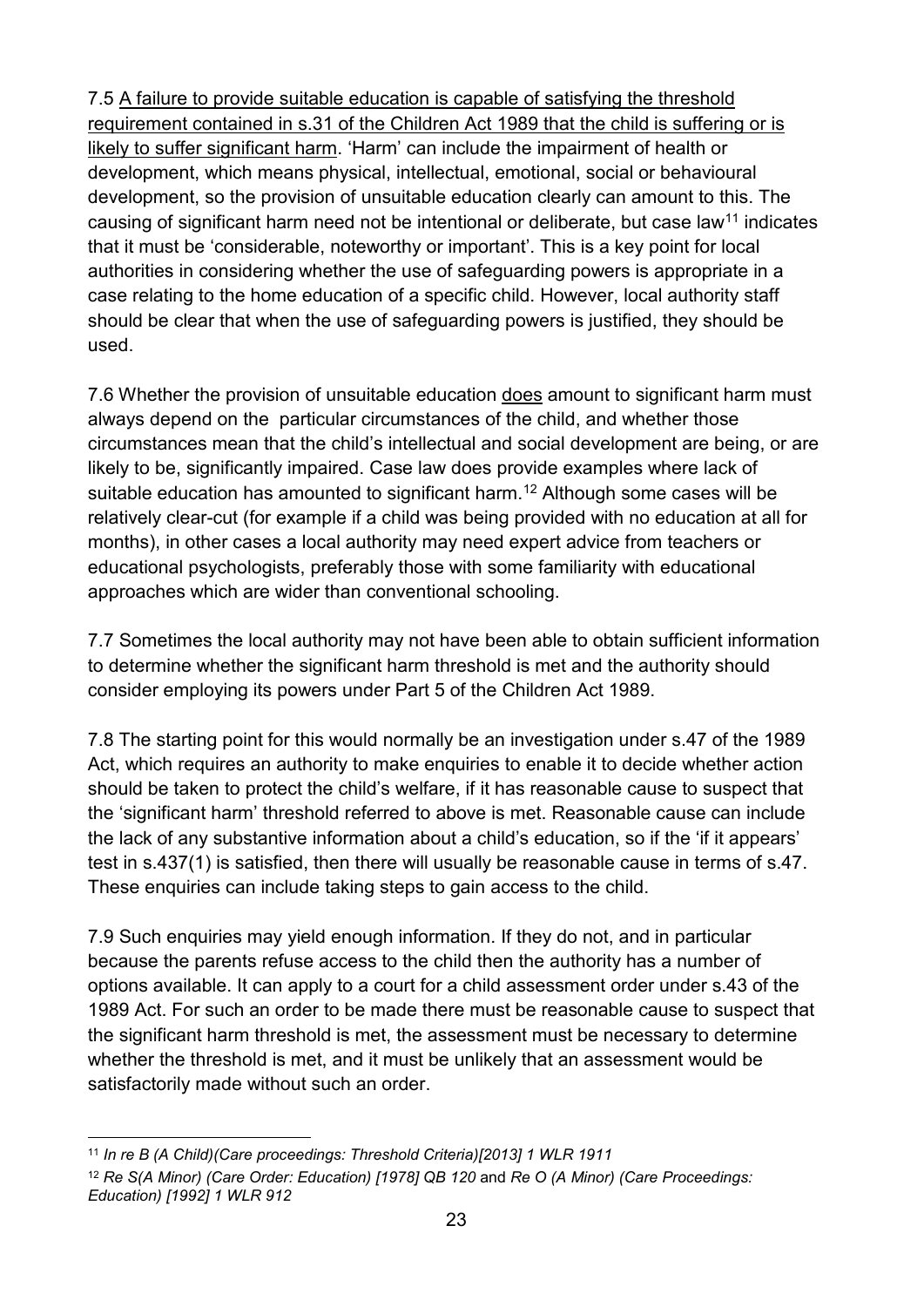## **Education Supervision Orders**

7.10 In many cases the use of an education supervision order (ESO) under s.36 of the 1989 Act will in any case be appropriate and sufficient. These orders are made under s.36 of the Children Act 1989 and give local authorities a formal supervisory role in the education of children who are subject to them. The High Court or the Family Court can make an order if satisfied that a child of compulsory school age is not receiving efficient full-time education suitable to the child's age, ability and aptitude and to any special educational needs they may have. Where a school attendance order is in force for the child but has not been complied with, there is a presumption that the child is not receiving a suitable education unless the contrary is demonstrated. The advantage of an education supervision order is that it continues to be in force so long as determined by the court (which may extend it beyond the initial one-year term); it is not a 'one-off' like prosecution for non-compliance with a school attendance order.

7.11 As noted previously, the use of an ESO should in any case be considered as an alternative to, or as well as, prosecution for non-compliance with a school attendance order. Use of an Education Supervision Order does not depend on the 'significant harm' threshold being met, and under s.36(5) of the 1989 Act, unless it is proved that a child who is currently subject to a school attendance order is being properly educated, then it is assumed that he or she is not, for the purposes of deciding whether an ESO should be made. Applying for an ESO will often be the proportionate response when parents are not complying with a school attendance order.

7.12 The local authority is under a duty, if an ESO is made, to give 'due consideration' to the 'wishes and feelings' of the child and the parent(s); and this might result in improved home education. However, an ESO imposes a duty on parents to allow the supervisor (the authority) reasonable contact with the child, though this need not necessarily be at the child's home - unless the court imposes a visit at home as a specific condition of the order (paragraph 16 of Schedule 3 to the 1989 Act). Persistent failure to comply with direction given under an ESO is an offence unless the parent can show that he has taken all reasonable steps to comply, or that the direction is unreasonable. But in such cases the authority should be prepared to first make clear to the parents that the result of this may be an application to the court for a care order under s.31 of the Children Act 1989. This makes ESOs potentially very useful in ensuring that a child is suitably educated if one is appropriate.

#### **Care orders**

7.13 Whether or not an ESO is made, if it is concluded that the significant harm threshold is met but the parents continue to refuse to remedy the situation, it is highly unlikely that circumstances would make it appropriate to seek an emergency protection order under s.44 of the 1989 Act. However, it may be necessary in certain cases to apply for a care order under s.31. The effect of such an order is that the local authority is given parental responsibility for the child and has him or her in its care while the order remains in force.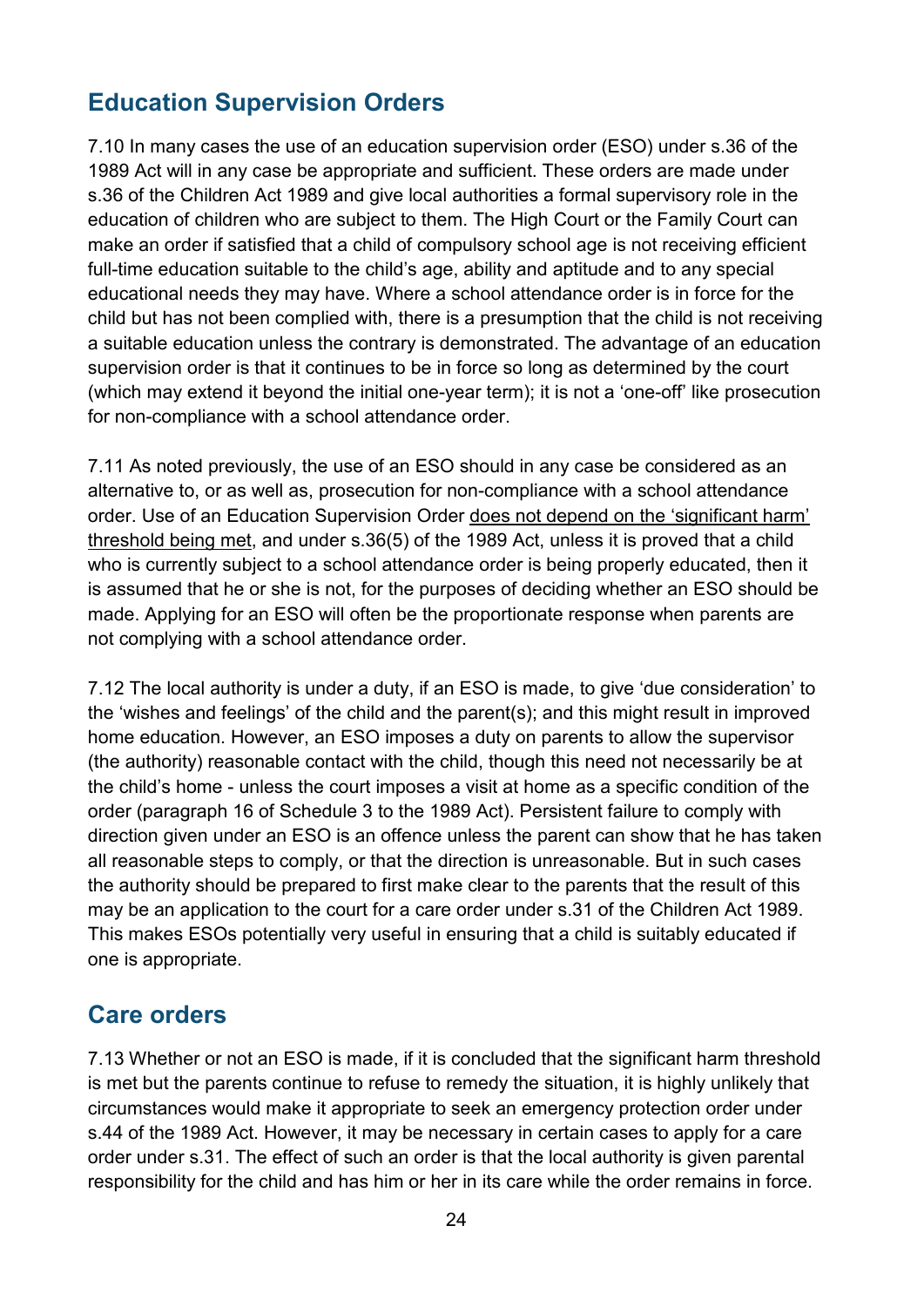The authority also has power to determine the extent to which a parent may meet his or her parental responsibility for the child. It is not necessarily the case that the child is removed from the parental home; the care plan filed with the court by the local authority would set out where it was proposed the child would live and it is for the court to approve that, or not. If the child did live at home but the parents did not comply by causing the child to attend school - assuming the authority has decided he or she should - then the child could be removed from the home into the local authority's direct care. The use of such an order is of course a last resort, and should only be necessary in a very small minority of cases. But the key point for local authorities to bear in mind – and make clear to parents – is that this could be the end result of continued failure to provide suitable education and a continued obstruction of an authority's efforts to ensure that the child receives suitable education.

7.14 It must be emphasised that resorting to the use of care orders should only arise very rarely, in the most egregious cases of a failure to provide a suitable education, and a persistent refusal by parents to co-operate with the local authority. By demonstrating a determination to use last resort powers when necessary, the likelihood of having to deploy them is generally greatly reduced.

7.15 Statutory guidance on these provisions of the 1989 Act and ss.10 and 11 of the 2004 Act, among other child safeguarding and welfare matters, is set out in Working [Together to Safeguard Children.](https://www.gov.uk/government/publications/working-together-to-safeguard-children--2)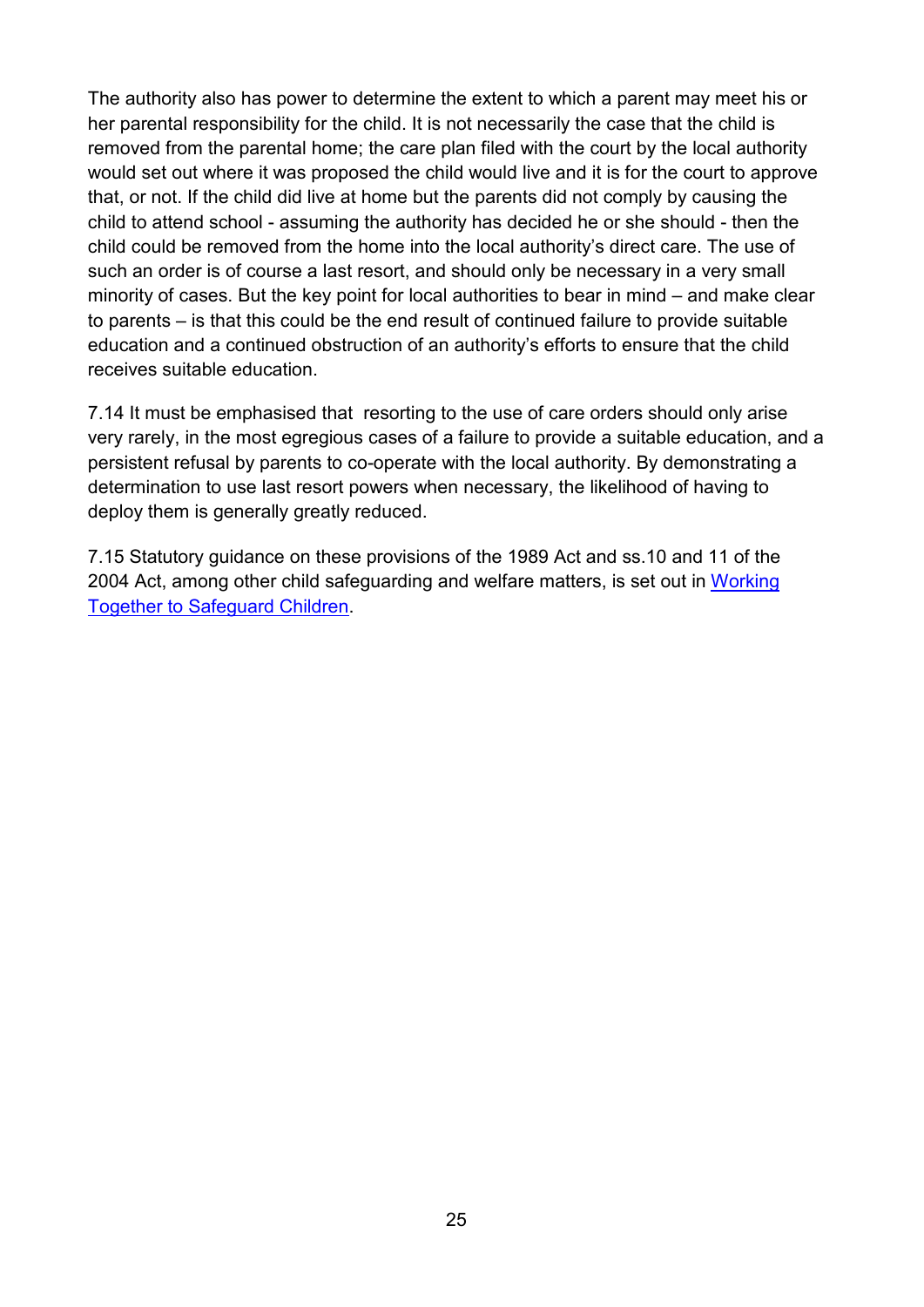## <span id="page-25-0"></span>**8. Home-educated children with special educational needs (SEN)**

8.1 The parents' right to educate their child at home applies equally where a child has SEN. This right is irrespective of whether the child has a statement of special educational needs or an Education, Health and Care Plan (EHC plan), or neither. References hereafter to 'EHC plans' include statements of SEN unless otherwise stated. It can, of course, be the case that a local authority has no knowledge of a child's special educational needs if the family has not sought assessment or support. However, local authorities have a duty under s.22 of the Children and Families Act 2014 to try to identify all children in their areas who have SEN. This includes home-educated children.

8.2 Local authorities must have regard to the statutory guidance in the [Special](https://www.gov.uk/topic/schools-colleges-childrens-services/special-educational-needs-disabilities)  [Educational Needs Code of Practice](https://www.gov.uk/topic/schools-colleges-childrens-services/special-educational-needs-disabilities) when carrying out SEN functions. The Code provides information about SEN in relation to home education (paragraphs 10.30 – 10.38). The Code emphasises the importance of local authorities and other providers working in partnership with parents. They must fulfil their statutory duties towards children and young people with SEN or disabilities in the light of the guidance set out in it.

8.3 Some parents educate, or attempt to educate, children at home because of dissatisfaction with local SEN provision. However, educating at home a child who has special needs is often more difficult than for other children. Local authorities should do their best to ensure that when children with special educational needs are being educated at home, the full range of powers available are used to ensure that the education is suitable and remains so; and that their assessment of this is properly linked with the process of keeping special needs provision under review.

8.4 When a child has a EHC plan, it is the local authority's duty to ensure that the educational provision specified in the plan is made available to the child - but only if the child's parents have not arranged for the child to receive a suitable education in some other way. Therefore if the home education is suitable, the local authority has no duty to arrange any special educational provision for the child; the plan should simply set out the type of special educational provision that the authority thinks the child requires but it should state in a suitable place that parents have made their own arrangements under s.7 of the Education Act 1996. The authority will of course continue to check the suitability of the home education as required by sections 436A and 437 of the 1996 Act, and if at any point it considers that the home education is no longer suitable, it must ensure that the special educational provision specified in the EHC plan is made available.

8.5 Under s.19 of the Children and Families Act 2014, a local authority must have regard to the views, wishes and feelings of the child and parents when exercising its SEN functions. Where parents feel strongly that their child with SEN (with or without an EHC plan) should be educated at home but cannot undertake this themselves, and the local authority agrees that it would be inappropriate for the child to receive the necessary special educational provision in a school, post-16 institution, or state-funded early years setting, the authority has the power, under s.61 of the 2014 Act, to arrange for the special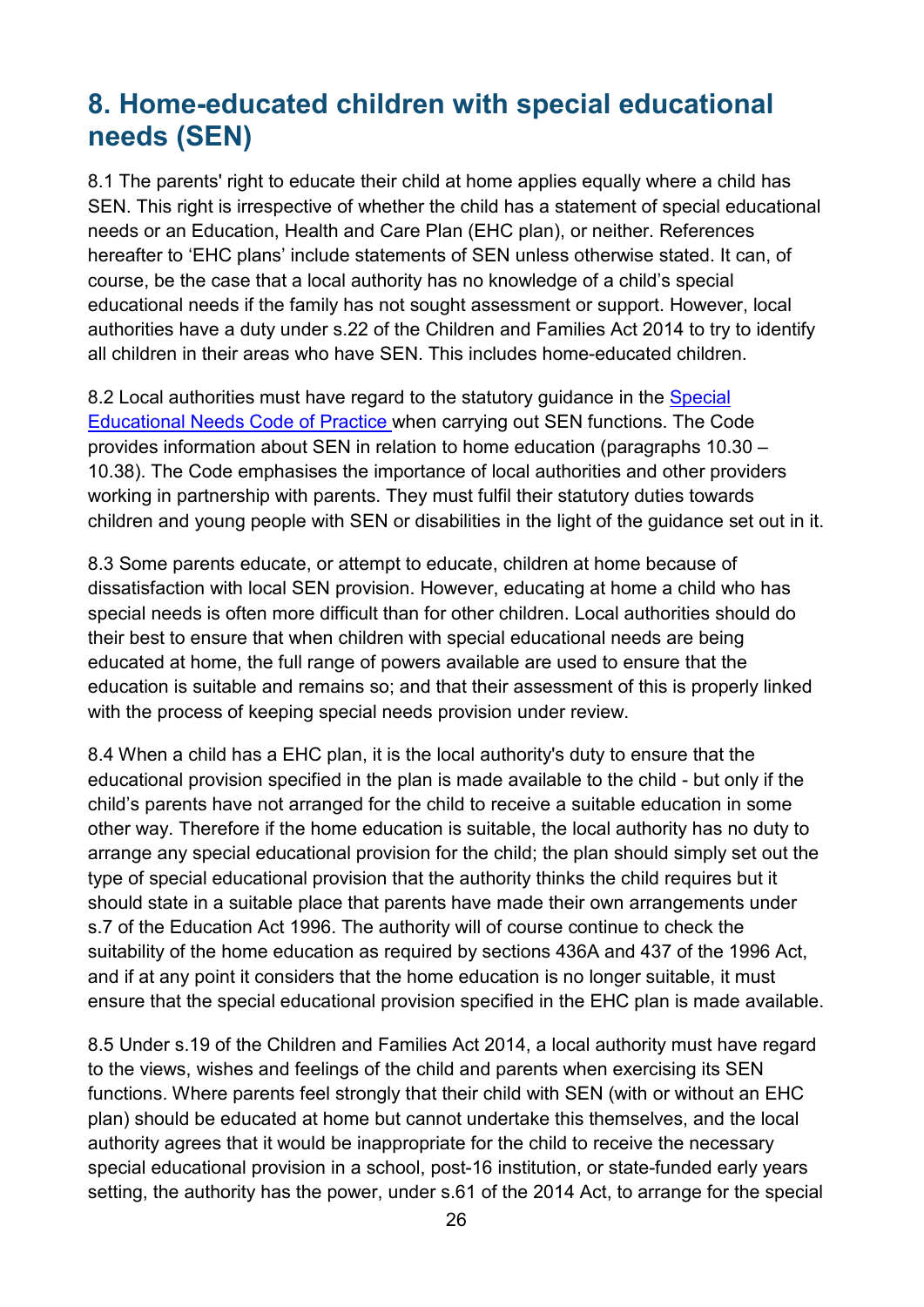educational provision that the child requires to be made in the child's home. If a local authority does this for a child with an EHC plan, the plan should clearly explain the arrangements, and the authority will have a duty under s.42(2) to ensure that the education specified in the plan is provided. It is important to distinguish between a situation like this, in which a local authority itself arranges special educational provision in a child's home because it considers education in a school or other institution inappropriate, and a situation in which a child's parents arrange their own home education as described in the paragraph above. The former is not 'elective home education'.

8.6 If a school already attended by a child is a special school and the child is attending it under arrangements made by the local authority, the local authority's consent<sup>[13](#page-26-0)</sup> is necessary for the child's name to be removed from the admission register, but this should not be a lengthy or complex process and consent must not be withheld unreasonably. If the child is to be withdrawn to be educated at home then the local authority, in deciding whether to give consent, should consider whether the home education to be provided would meet the special educational needs of the child, and if it would, should give consent. However, that consideration should take into account the additional difficulties of providing education at home to a child whose special educational needs are significant enough to warrant a place at a special school. There is no equivalent requirement for children with an EHC Plan who attend a mainstream school; the parents of a child may withdraw him or her without the local authority's consent, although they should be encouraged to engage with the authority before doing so, whenever possible.

8.7 As with other children educated at home, local authorities do not have a right of entry to the family home to check that the provision being made by the parents for a child with special educational needs is appropriate, and may only enter the home at the invitation of the parents. However, parents should be encouraged to see a process of engagement with the child as part of the authority's overall approach to home education of pupils with SEN, including the provision of appropriate support, rather than an attempt to undermine the parents' right to home educate. Local authorities should not assume that because the provision being made by parents is different from that which was being made or would have been made in school, the provision is necessarily unsuitable.

8.8 Although local authorities have power under s.61 of the Children and Families Act 2014 (as described above) to arrange to make the special educational provision that they consider necessary for a child with special educational needs in the form of education provided at home (eg through tutors), that is not the same as parents deciding to educate the child at home. The latter is not a matter for a local authority to 'arrange'. If a local authority offers the special education provision that it considers necessary and appropriate for a child (whether at a school or other education setting or at home) but the child's parents choose to make their own arrangements rather than taking up that offer, the local authority has no duty to then assist the parents with the costs they incur, and many local authorities do not. However, even if a local authority's general policy is not to

<span id="page-26-0"></span><sup>&</sup>lt;u>.</u> <sup>13</sup> Regulation 8(2) of the Education (Pupil Registration) (England) Regulations 2006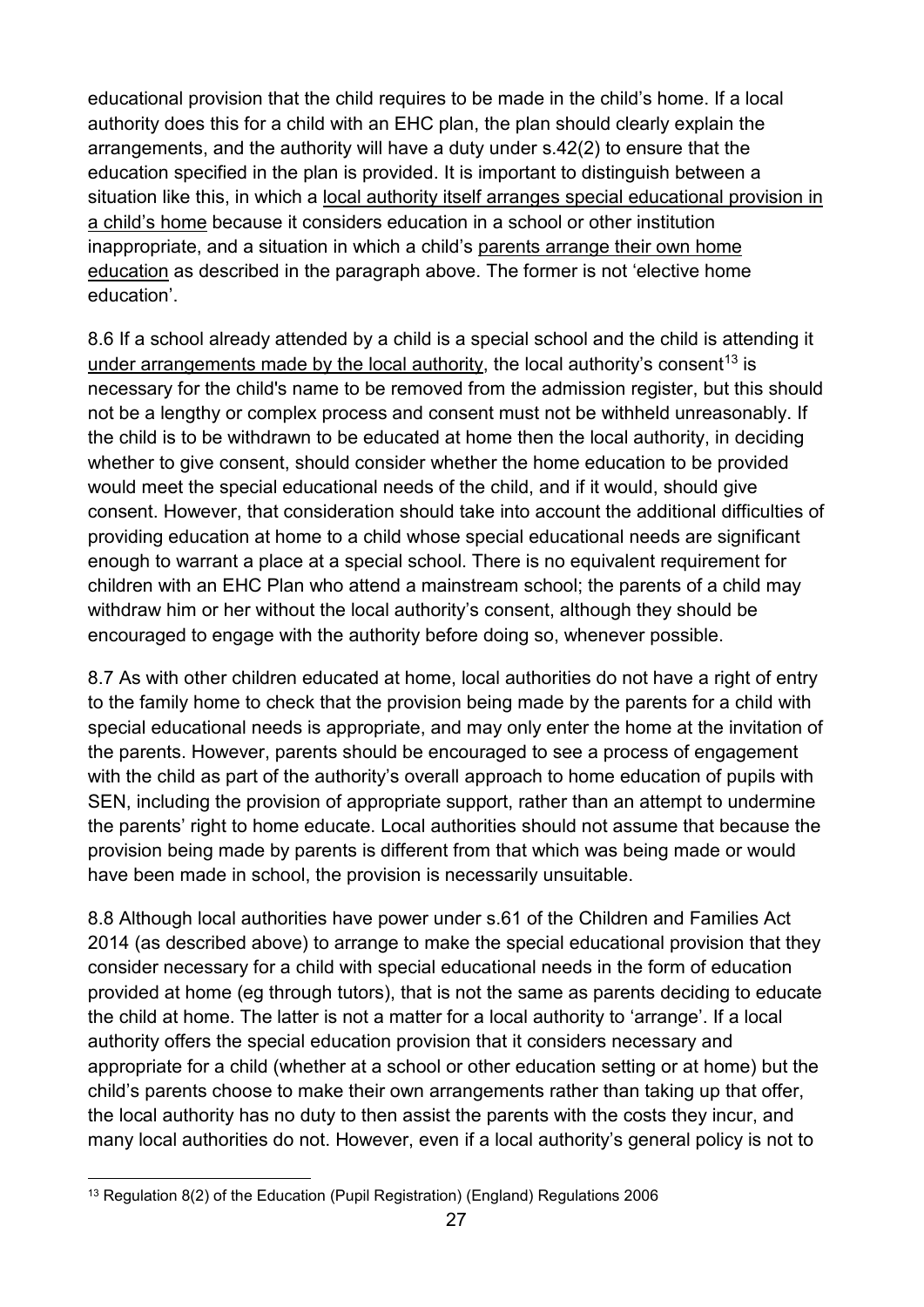provide such support, it must give reasonable consideration to any request for assistance - including considering whether it has any legal power to comply with the request and whether in the circumstances it ought to do so. The high needs block of the Dedicated Schools Grant is intended to fund provision for all relevant children and young people in the authority's area, including home-educated children, although the majority of the high needs block will inevitably be devoted to the cost of school placements. Direct support to the parents, if given at all, should relate only to costs incurred by parents as a result of the special needs of the child, insofar as these can reasonably be identified. Costs which would be incurred anyway by the parents in providing home education even if there were no special needs (for example the cost of day-time heating), should not be funded, in line with the general position that parents who choose to educate children at home bear the financial responsibility for doing so, since a state school place (or state-funded place) is available for the child.

8.9 In some cases a local authority will conclude that the home education provision that is being made for a child with a EHC plan is not suitable. In such cases the procedure to be followed in s.437 of the Education Act 1996 is the same as for other children who are educated at home but are not receiving a suitable education, although the consideration of suitability may well be more complex and need to draw on a wider variety of information, for example educational psychologist reports. Furthermore, the naming of a school in the order must conform with the provisions of s.441. Parents who have withdrawn a child from a setting they regarded as unsatisfactory may co-operate more willingly with this process if the authority is willing to explore options which are different in nature from the previous setting.

8.10 When a home-educated child's EHC plan names a school, some local authorities instruct the school to add the child's name to its admission register without the parent's agreement, with the result that the parent is committing an offence if the child does not attend the school. It is not lawful for a school to do this, and local authorities should ensure that both schools and their own staff know that. It is up to the child's parent whether to arrange for the child to be registered as a pupil at the school, and if the parent does not, the local authority should then consider whether a s.437(1) notice, and in due course a school attendance order, should be issued.

8.11 Information about the right to request an EHC needs assessment and the right to appeal should be available to all parents including those who are considering home education because they feel that the special educational support being provided in the school is insufficient to meet the child's needs. The authority should be ready to help explore with parents and the school the extent to which additional support can be put in place at the school even if initial efforts to secure this have not worked.

8.12 Even if the parent is making suitable alternative arrangements by the provision of home education the local authority is still under an obligation to conduct an annual review of the EHC plan, and that should provide an opportunity for parents to seek additional support or discuss alternatives to home education.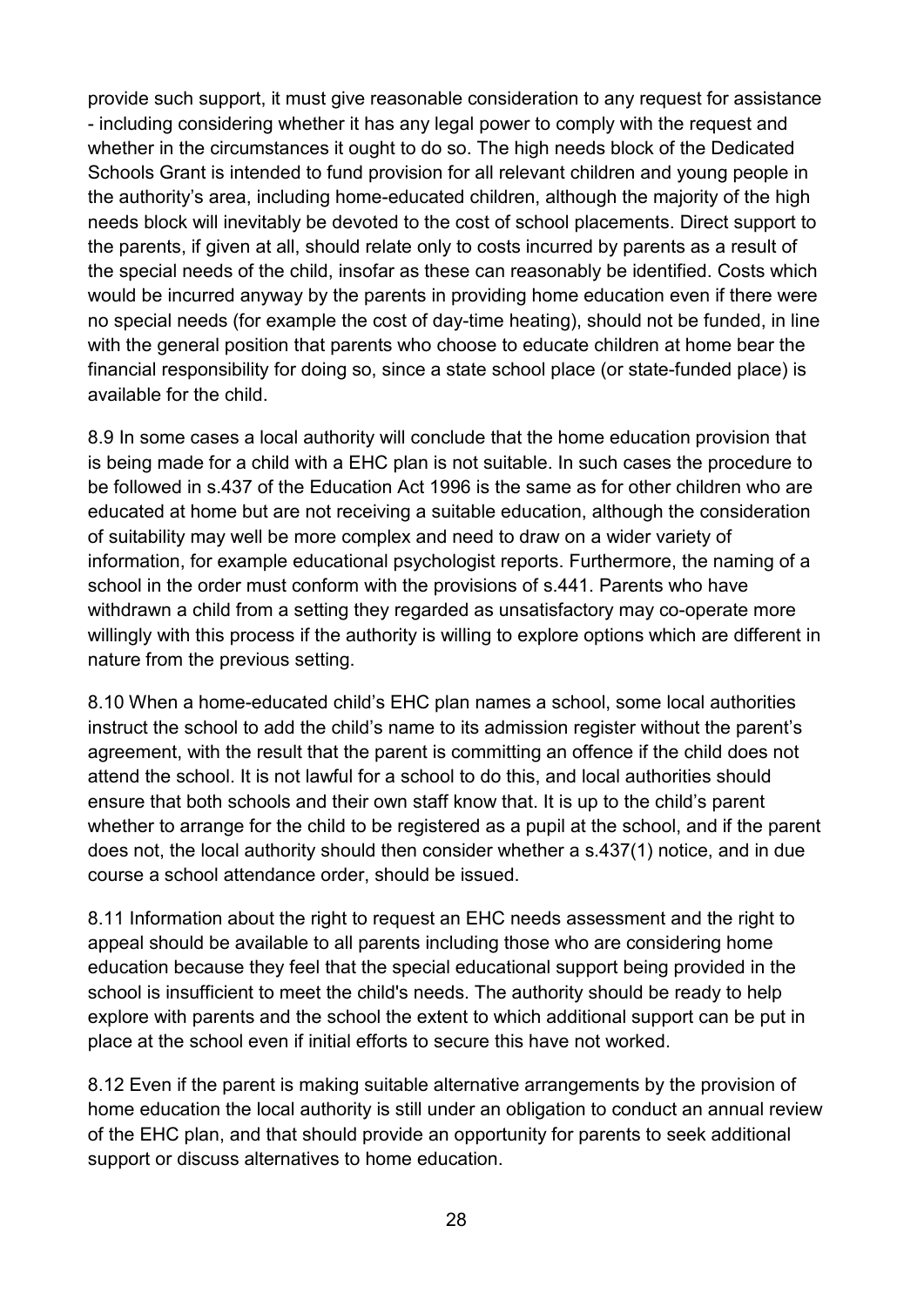8.13 Young people may also be educated at home in order to meet the requirements to participate in education or training until the age of 18. Local authorities should involve parents, as appropriate, in the reviews of EHC plans of home educated young people who are over compulsory school age.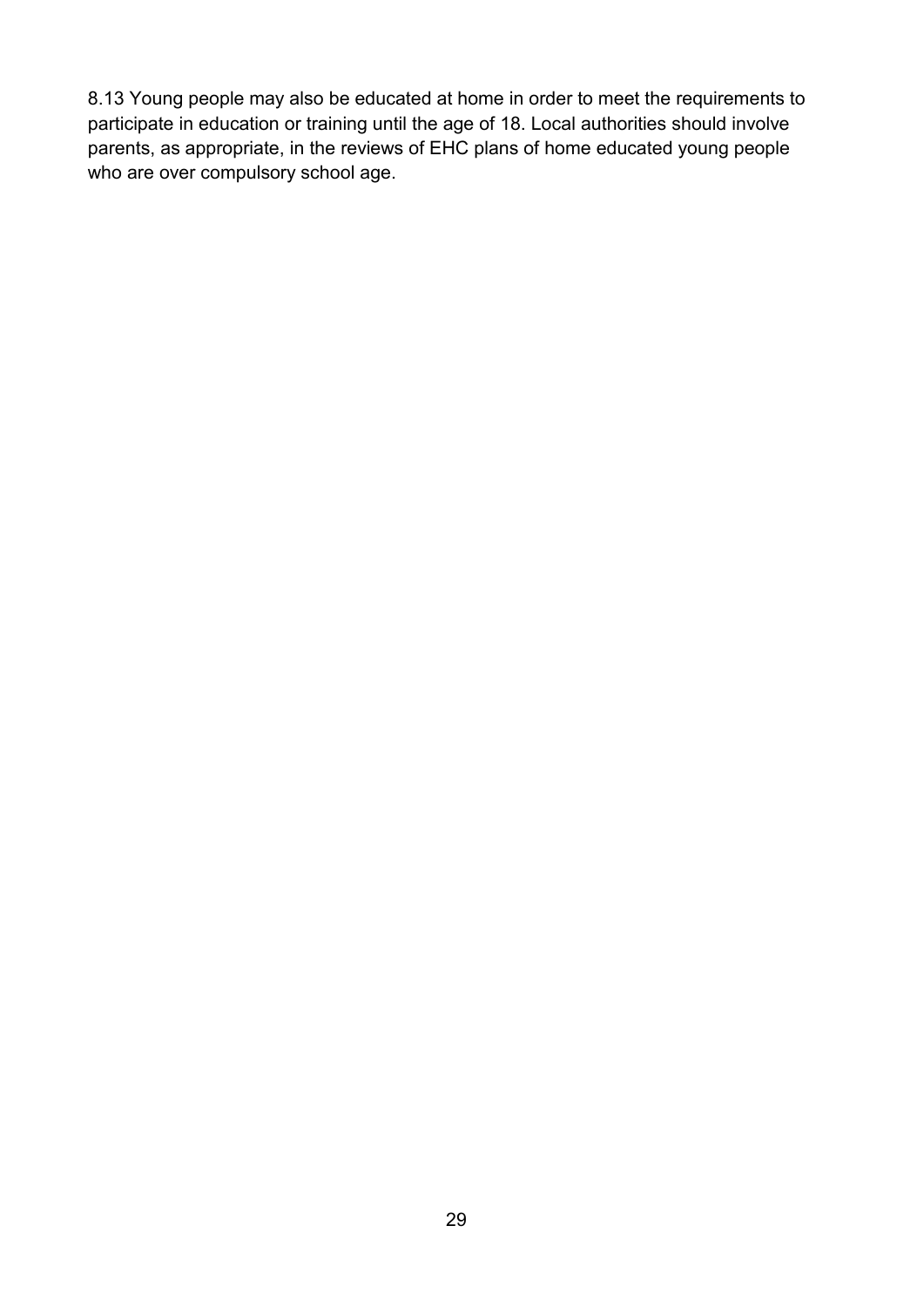## <span id="page-29-0"></span>**9. What do the s.7 requirements mean?**

9.1 Section 7 of the 1996 Act requires parents to provide an efficient, full time education suitable to the age, ability and aptitude of the child and any special educational needs which the child may have.

#### **'Suitable'**

9.2 Article 2 of Protocol 1 of the European Convention on Human Rights states that:

*"No person shall be denied the right to education. In the exercise of any functions which it assumes in relation to education and to teaching, the State shall respect the right of parents to ensure such education and teaching is in conformity with their own religious and philosophical convictions."*

9.3 This means that the wishes of parents are relevant. However, it does not mean that parents are the sole arbiters of what constitutes a suitable education. There is no definition of a 'suitable' education in English statute law. A court will reach a view of suitability based on the particular circumstances of each child and the education provided.

9.4 However, clearly a local authority must have a basis on which to reach the decisions called for in s.437 of the Education Act 1996 as to whether or not the education being provided is suitable. The term 'suitable' should be seen in the following light:

a. it should enable a child to participate fully in life in the UK by including sufficient secular education. This means that even if the home education is primarily designed to equip a child for life within a smaller community within this country it should not foreclose the child's options in later life to adopt some other mode of living, and to be capable of living on an autonomous basis so far as he or she chooses to do so. This view is compatible with the small amount of potentially relevant case law;[14](#page-29-1)

b. notwithstanding (a), the home education provision does not need to follow specific examples such as the National Curriculum, or the requirement in academy funding agreements for a 'broad and balanced' curriculum, nor the independent school standards prescribed by the Secretary of State<sup>[15](#page-29-2)</sup>. Conversely, however, if the home education does consist of one or more of those, then that would constitute strong evidence that it was 'suitable' in terms of s.7;

c. local authorities should interpret 'suitable' in the light of their general duties, especially that in s.13 of the Education Act 1996 relating to the development of their community, and that in s.175 of the Education Act 2002 requiring that

<span id="page-29-1"></span><sup>-</sup><sup>14</sup> Eg *Harrison & Harrison v Stevenson* (Appeal, 1981, Worcester Crown Court, unreported) and *R v Secretary of State for Education and Science ex parte Talmud Torah Machzikei Hadass School Trust* (April 1985, unreported)

<span id="page-29-2"></span><sup>15</sup> In regulations made under s.94 of the Education and Skills Act 2008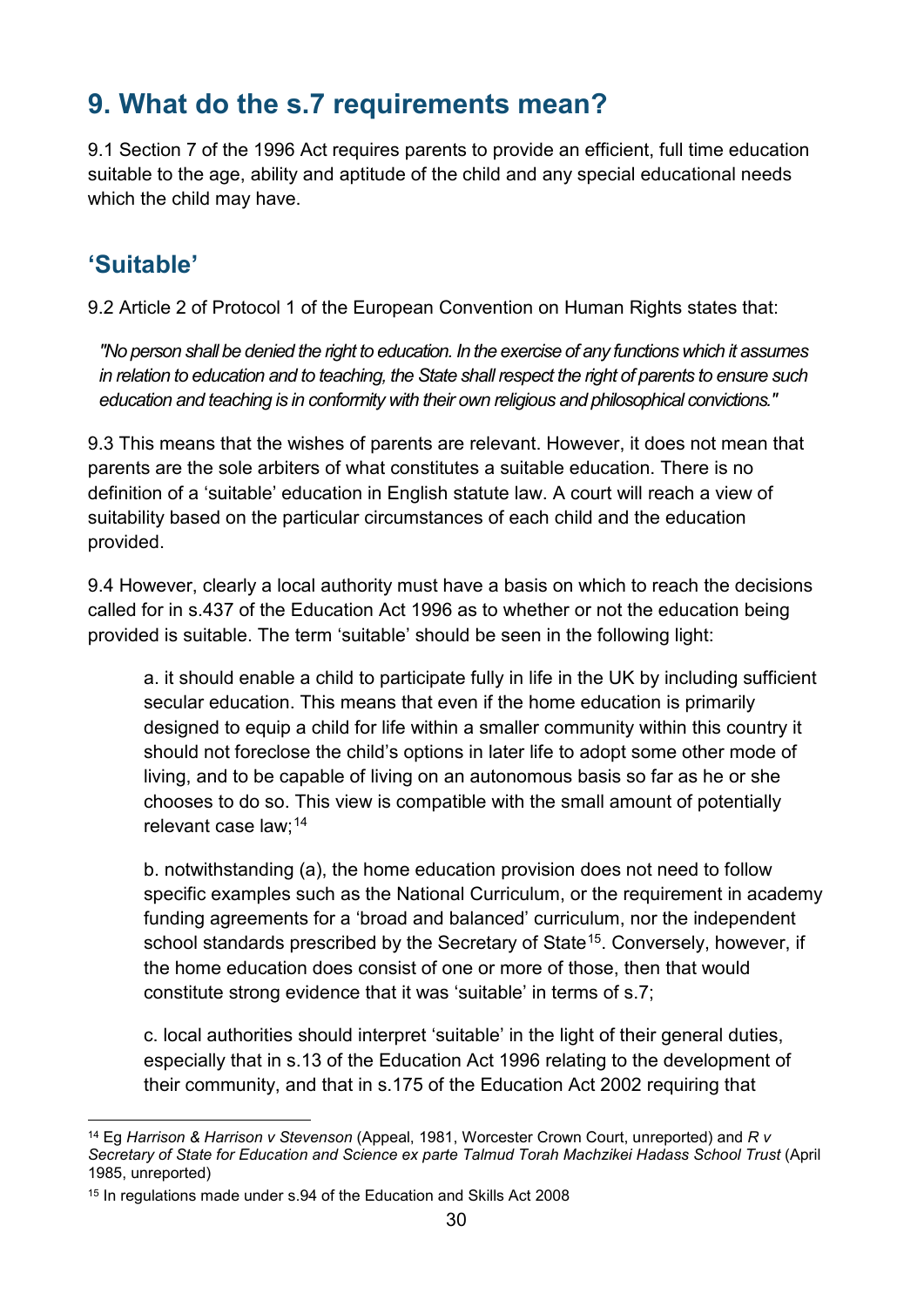education functions are exercised with a view to safeguarding and promoting the welfare of children. Whilst these duties are very broadly drawn, it will be evident that if home education provided by a family taught children values or behaviour which was in conflict with 'Fundamental British Values' as defined in government guidance[16](#page-30-0) (for example by seeking to promote terrorism, or advocating violence towards people on the basis of their race, religion or sex), then it would not be in accordance with the authority's general duties to regard that education as being 'suitable'. However, there is no requirement on parents to actively promote the Fundamental British Values in the same way as there is for schools;

d. the first sentence of ECHR Article 2 of Protocol 1 quoted above confers the fundamental right to an effective education, and relevant case law<sup>[17](#page-30-1)</sup> also confers very broad discretion on the state in how this is to be implemented. For example, a local authority may specify requirements as to effectiveness in such matters as literacy and numeracy, in deciding whether education is suitable, whilst accepting that these must be applied in relation to the individual child's ability and aptitudes;

e. although it may well be a good starting point in assessing suitability to assess whether the curriculum and teaching have produced attainment in line with the national norms for children' of the same age, it must be borne in mind that the s.7 requirement is that the education is suitable to the child's ability and aptitude. If a child's ability is significantly above or below what might be regarded as 'average' then allowances must be made for that; and similarly the home education may legitimately cater specifically for particular aptitudes which a child has, even if that means reducing other content;

f. factors such as very marked isolation from a child's peers can indicate possible unsuitability. Suitable education is not simply a matter of academic learning but should also involve socialisation;

g. any assessment of suitability should take into account the environment in which home education is being provided. Most obviously, home accommodation which is noisy and/or cramped is likely to make it very difficult for a child to learn and make satisfactory progress. Environmental factors such as these may therefore prevent a child receiving suitable education and should be taken into account in assessing suitability in a specific case if present on a significant scale. They may also affect consideration as to whether the education is 'efficient' and indeed whether it is being 'received' at all in s.7 terms. Local authorities should also be alert to any evidence that the home in which education is being provided has defects which, whilst not affecting the education directly, suggest that the child is at risk of harm for instance because of fire hazards in the home. Any such evidence may be relevant in considering the use of safeguarding powers;

<span id="page-30-0"></span><sup>-</sup><sup>16</sup> [Fundamental British Values Government Guidance](https://www.gov.uk/government/news/guidance-on-promoting-british-values-in-schools-published)

<span id="page-30-1"></span><sup>17</sup> Eg *Konrad v Germany* (2006) European Court of Human Rights app. 35504/03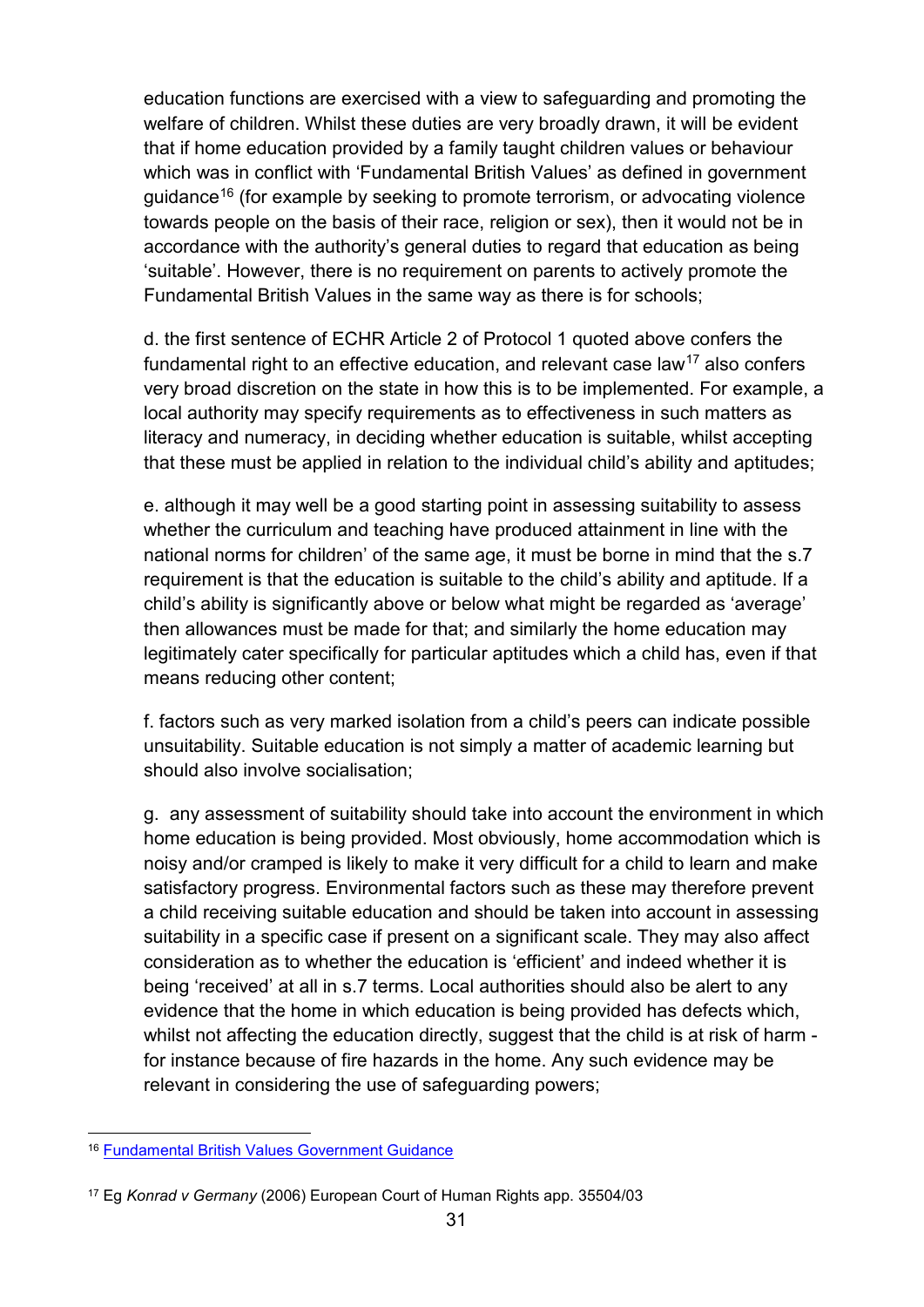h. local authorities should not set rigid criteria for suitability which have the effect of forcing parents to undertake education in particular ways, for example in terms of the pattern of a typical day, subjects to be followed and so on. Some parents may decide that a very formal approach is necessary; others may decide to make a more informal provision that is more appropriate to the particular child. Whatever the views of the parents, the key focus for the authority should be on suitability for the child in question.

9.5 The department does not believe that it is in the interests of home educated children, parents or local authorities for there to be detailed centralised guidance on what constitutes suitability. This issue should be viewed on a spectrum, and although there will be clear conclusions to be drawn at either end of that spectrum, each case must rest on a balance of relevant factors depending on the circumstances of each child.

9.6 Local authorities should nonetheless attempt to make clear in their home education policies what overall factors they will take into account and how they will go about assessing suitability.

#### **'Efficient'**

9.7 An efficient education, within the meaning of s.7, is one which achieves what it sets out to achieve. It is important this concept is not confused with suitability. A wholly unsuitable education can be efficiently delivered – but would still be unsuitable.

#### **'Full-time'**

9.8 The starting point is that there is currently no legal definition of what constitutes 'fulltime' education, either at school or in the home. Although there is no need for home education to replicate school timetables, it may nonetheless be useful for it to be borne in mind that in state schools, children of compulsory school age normally receive around 4.5-5.0 hours of education a day, for about 190 days a year. The department's registration guidance for independent schools sets 18 hours of operation a week as the baseline for registration of the school. However, in home education there is often continual one-to-one contact; education may take place outside normal 'school hours' and term time, and the type of educational activity can be varied and flexible.

9.9 Despite this greater flexibility inherent in home education, local authorities should be enabled by parents to assess the overall time devoted to home education of a child on the basis of the number of hours per week, and weeks per year so that this information can be set alongside that relating to suitability to ensure that the home education meets the requirements of section 7. As with suitability, the issue as to whether education is 'full-time' should be viewed on a spectrum but education which manifestly is not occupying a significant proportion of a child's life (making due allowance for holiday periods) will probably not meet the s.7 requirement.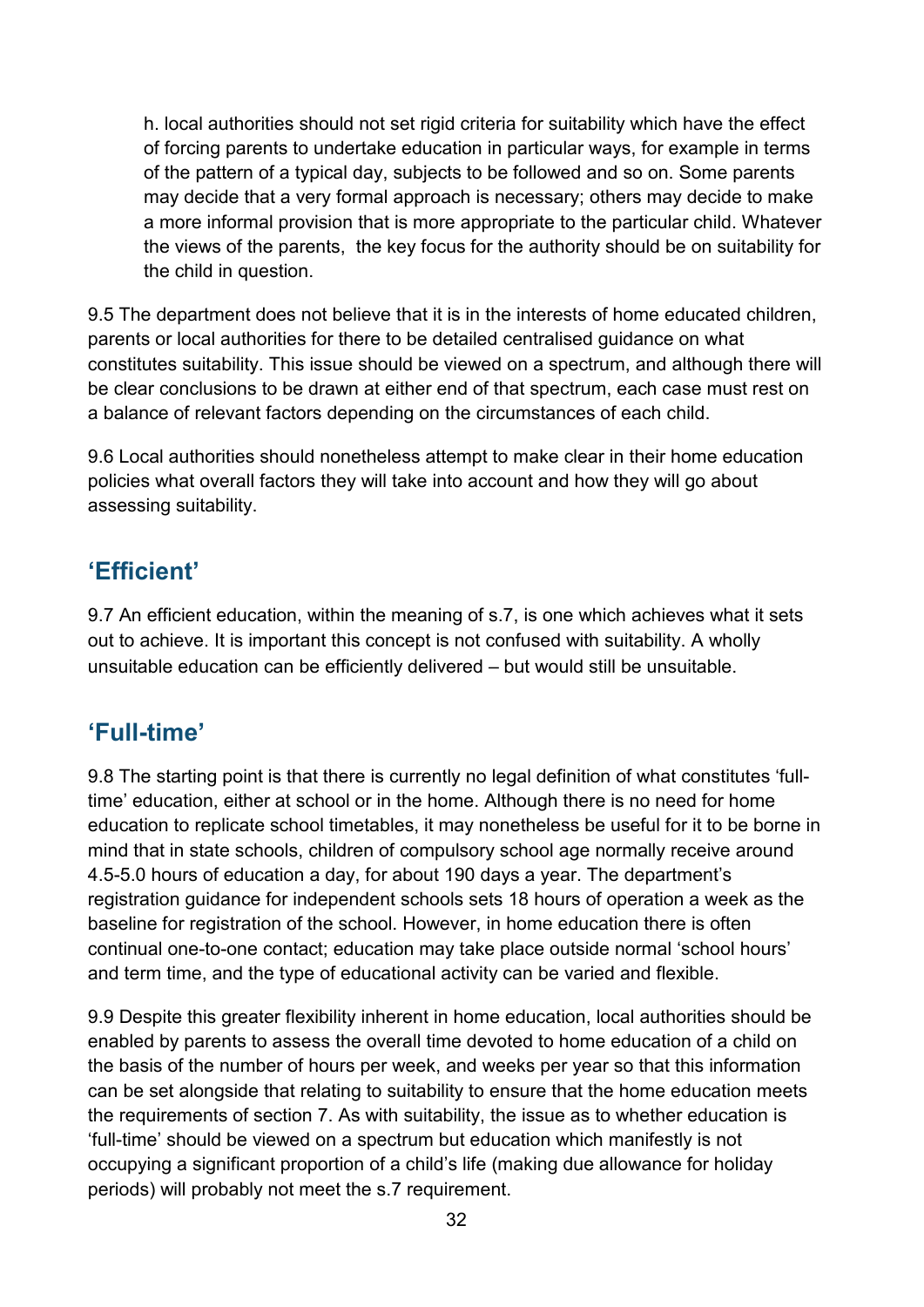## <span id="page-32-0"></span>**Further information**

#### **Children's rights and views**

10.1 The United Kingdom has ratified the United Nations Convention on the Rights of the Child (UNCRC). Article 12 of the UNCRC requires states to provide a right for children to express their views and for due weight to be given to those views, in accordance with the age and maturity of the child. This does not give children authority over parents, and a decision to educate a child at home is a matter for parents, in the same way as a decision to send a child to school. If information and views provided by the child cast doubt on whether the education provided is actually suitable in terms of the s.7 criteria (for example, the child indicates that the parent is not providing education suitable to his or her age because the parent does not sufficiently understand the subjects in question) then that opinion might be part of the information leading to a conclusion by the authority that the education is not suitable. However, if the child's attitude to home education is only negative for reasons which are not directly relevant to the s.7 criteria (for example, a child's preference for a change from the home environment during the school day) then it should not bear on the authority's conclusions as to suitability. Nonetheless, if it is clear to the local authority that a child does not wish to be educated at home although the education provided meets the s.7 requirement and there are no safeguarding concerns, it should seek to discuss the reasons for this with the parents and encourage them to consider whether home education is ultimately likely to be successful if their child is unhappy to be educated in this way.

10.2 Section 17(4A) of the Children Act 1989 puts a duty on local authorities to, so far as reasonably practicable, take into account a child's wishes and feelings with regard to the provision of services for a child in need. However, s.17(4A) does not extend local authorities' functions. It does not, for example, place an obligation on local authorities to ascertain the child's wishes about elective home education, as that is not a service provided by the local authority. If a young person has an EHC plan, however, then there is a duty on the local authority to consult with the young person about his or her wishes as to education, including any home education currently provided.

#### **Disputes between parents**

10.3 In some cases two parents (usually divorced or separated, but both having parental responsibility) may disagree as to whether home education is desirable, or at least is being provided properly. The local authority should do its best to obtain full details of who has parental responsibility in such cases. The parent with whom the child lives for most of the time, is normally in effective control of the education provided and whether the child attends school. However that can be subject to a specific issue order made by the Family Court. If the local authority believes that the education being provided in the home in these circumstances is not suitable, it should take action and keep both parents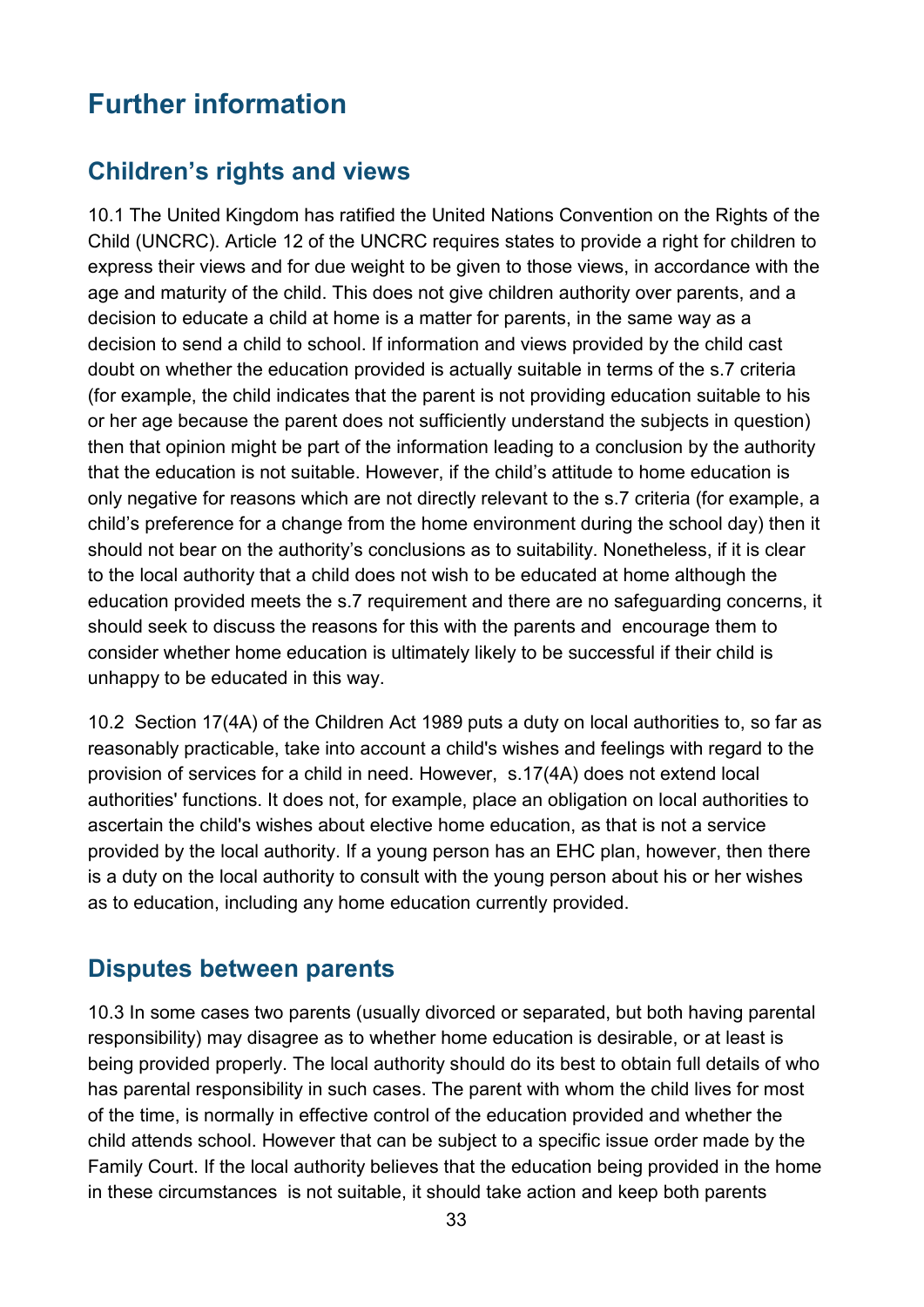informed of what is happening, unless there is a specific reason (usually arising from safeguarding considerations) to limit this information for one parent.

10.4 If there is no relevant order by the Family Court, the parent who does not agree with the provision of home education may succeed in getting a child's name entered onto the register of a school. If the child then does not attend that school, both parents may be committing an offence. This situation can arise because the law of education generally assumes that parents will agree on the education of their child. Clearly however it is desirable for matters to be resolved without recourse to the courts and local authorities should attempt to help parents reach a common view on what is in their child's best interests, drawing on support from those who know the child - such as staff at any school that he or she attends or has previously attended - although such mediation may not always be possible

#### **Pressure exerted by schools on parents**

10.5 Schools should not seek to persuade parents to educate their children at home as a way of avoiding an exclusion or because the child has a poor attendance record. In the case of exclusion, they must follow the relevant legislation and have regard to the statutory guidance. If the pupil has a poor attendance record, the school and, if appropriate, local authority should seek to address the issues behind the absenteeism and use the other remedies available to them.

10.6 The practice of 'off-rolling' pupils through pressure on parents to withdraw them for home education is thought to be a significant contributor to the increase in numbers of home educated children, particularly those aged 14-16, although information on the practice is difficult to obtain. In such cases it is possible that the parent will be unable to provide proper home education, even if willing to attempt this. Local authorities should seek to reach agreements through schools forums which discourage pressure on parents to educate children at home, and address this issue directly in discussion with relevant schools. Local authorities should also consider informing Ofsted of schools where offrolling appears to be happening on a significant scale so that this can be looked into at the school's next inspection.

### **Flexi-schooling, and college attendance**

10.7 Although most children educated at home have all the provision made at home, or alternatively partly at home and partly in other ways such as attendance at privately-run part-time tuition settings, it is not essential that this be so. Some children who are educated at home most of the time are also registered at school and attend school for part of the week – perhaps one day a week. The purpose of this is usually to ensure the provision in specific subjects is satisfactory, although it can also help in other ways such as socialisation. If a child is of compulsory school age he or she must, overall, be receiving full-time education even if components of it are part-time.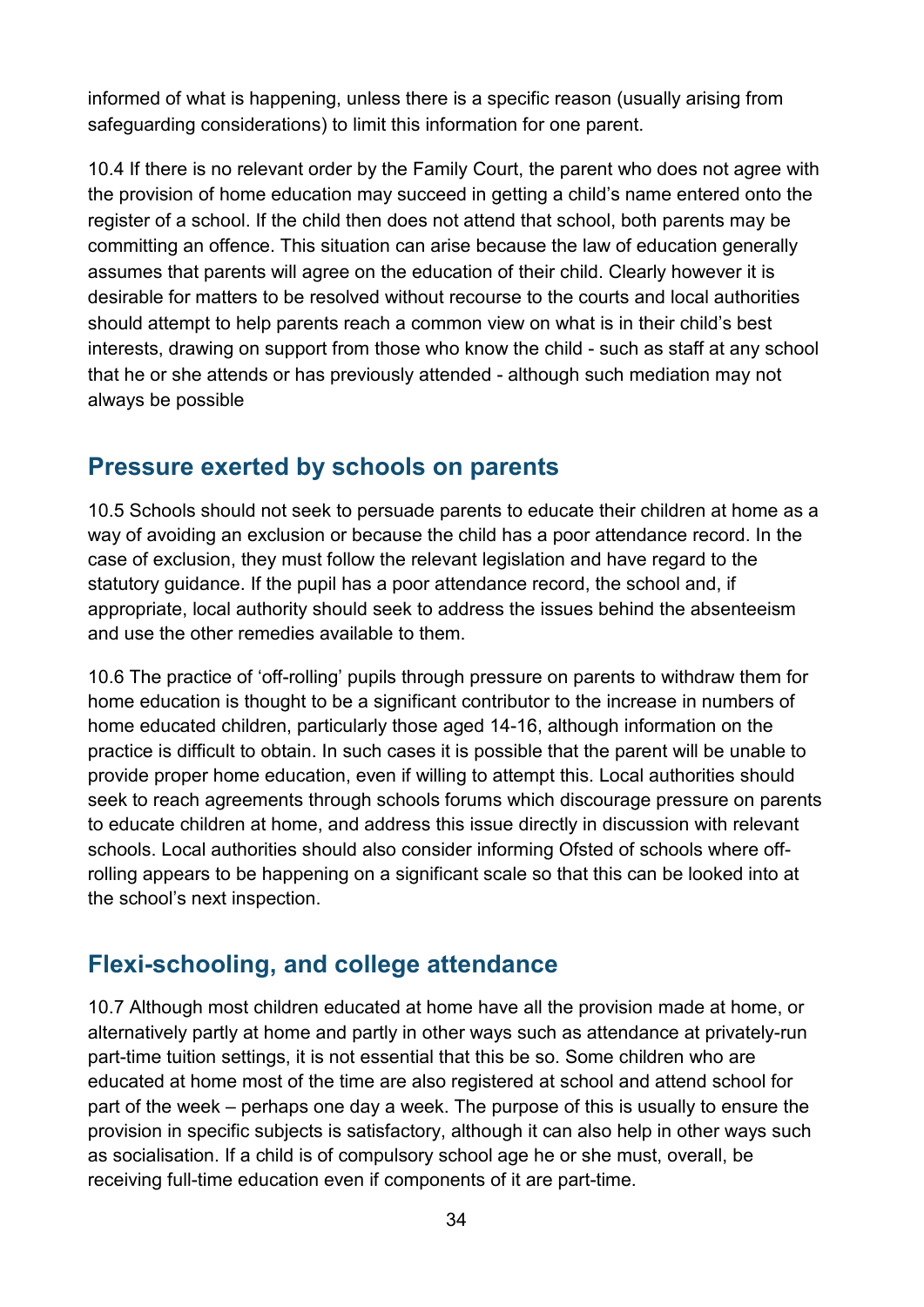10.8 Schools are not obliged to accept such arrangements if requested by parents. If they do, then time spent by children being educated at home should be authorised as absence in the usual way and marked in attendance registers accordingly. It is not appropriate to mark this time as 'approved off-site activity' as the school has no supervisory role in the child's education at such times and also has no responsibility for the welfare of the child while he or she is at home. The department does not propose to institute a new attendance code specific to flexi-schooling. Some schools have expressed concern that such absence may have a detrimental effect for the purpose of Ofsted inspection, but this is not the case; some schools with significant flexi-schooling numbers have had good outcomes from Ofsted inspections. Schools which have flexischooled pupils should be ready to discuss with Ofsted inspectors the arrangements they have in place to deal with the requirements caused by such pupils. Schools are held to account through inspection for the performance of pupils, and that will include any who attend the school as part of a programme of flexi-schooling.

10.9 Another form of provision available to home educated children aged 14-16 is parttime attendance at further education colleges, sixth form colleges and 16-19 academies or free schools. Again, this is normally to help with specific subjects and/or socialisation. When children who are educated at home attend such college settings part-time then the provision made should be taken into account by the local authority in deciding whether the education provided as a whole for the child meets the s.7 requirement.

#### **Unregistered settings**

10.10 Local authorities may encounter children who are said to be educated at home but in practice spend large amounts of time at various types of unregistered settings. These are distinct from the part-time settings mentioned previously which are genuinely supplementary to home education; the unregistered settings normally provide most if not all the education received by the child. Such settings fall into two main groups:

a. unregistered independent schools. These settings often serve specific communities, whose members may not always understand the legal obligations of parents to ensure a full time suitable education for their children, although in other cases the settings form a type of alternative provision. As unregistered independent schools meeting the criteria for registration, such settings are operating illegally. The department works with Ofsted and local authorities to have them shut down whenever they are found and, where necessary or appropriate, to bring prosecutions. If investigations into home education of children suggest the existence of an unregistered independent school, the department would be grateful to receive relevant information. It is not illegal for parents to send their children to such settings simply because the setting itself is operating unlawfully; but such a setting may not be meeting the educational standards required of registered independent schools and so by sending the child there, a parent may be failing to ensure the child is receiving a suitable education. The local authority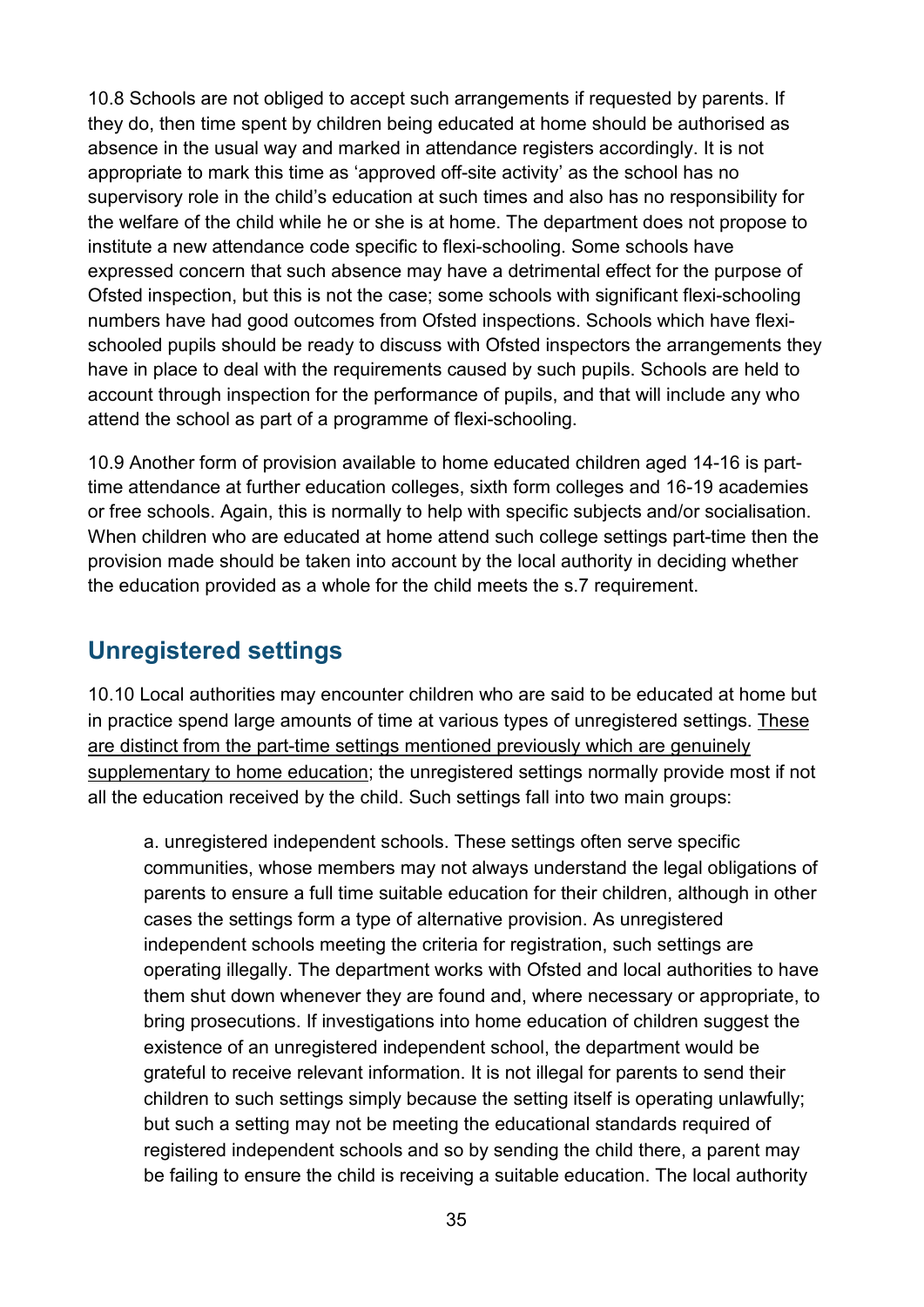must consider whether the education received by the child taken as a whole, at the setting and at home, is suitable, and take action as required. The authority may also need to consider whether any safeguarding issues arise from the child's attendance at the setting if it is not safe;

b. yeshivas, which provide religious education to males, some of them still of compulsory school age, in certain Jewish communities. These settings are not regulated, although the department has recently announced its intention to consult on a requirement that all settings providing a full-time education to children of compulsory school age must register, and that would encompass these settings. The boys aged 13-16 attending yeshivas are normally said to be educated at home for secular subjects. When a local authority is considering whether home education provided is suitable, it should take into consideration the education provided both at home and at the yeshiva, and also the hours attended at the yeshiva.

10.11 Home educated children sometimes attend settings which operate part-time with a specific purpose. An example of these would be madrassahs, which teach children Arabic and about the Koran; but this category of setting would also encompass sports clubs and dance/drama schools. Parents may say that such attendance constitutes part of the child's overall home education package; and in assessing whether education is suitable and full-time, local authorities should be prepared to take account of such attendance - although if the attendance is for only a short period each week and is of a specialised nature, it may in practice be marginal to the conclusion as to whether the child's education meets the s.7 requirement.

#### **Safeguarding – use of tutors by parents providing home education**

10.12 Parents may choose to employ other people to educate their child, though they themselves will continue to be responsible for the education provided. As in all situations where parents themselves employ tutors, the suitability of those tutors in terms of access to children is for the parents to ascertain. Parents should be advised to satisfy themselves on this point by taking up appropriate references and ensuring that the tutor has a reasonably recent Disclosure and Barring Service (DBS) disclosure certificate. A small number of local authorities choose to assist home-educating parents in this task by undertaking DBS checks free of charge on independent home tutors, and the DfE endorses this helpful practice while recognising that for many local authorities with large numbers of home-educated children living in their areas, it may not be practicable to do this.

10.13 Tutors employed by a local authority, a school, or an agency may also undertake work for home-educating parents, in which case DBS checks ought to have been made already and parents should confirm whether this is so with the body supplying the tutor.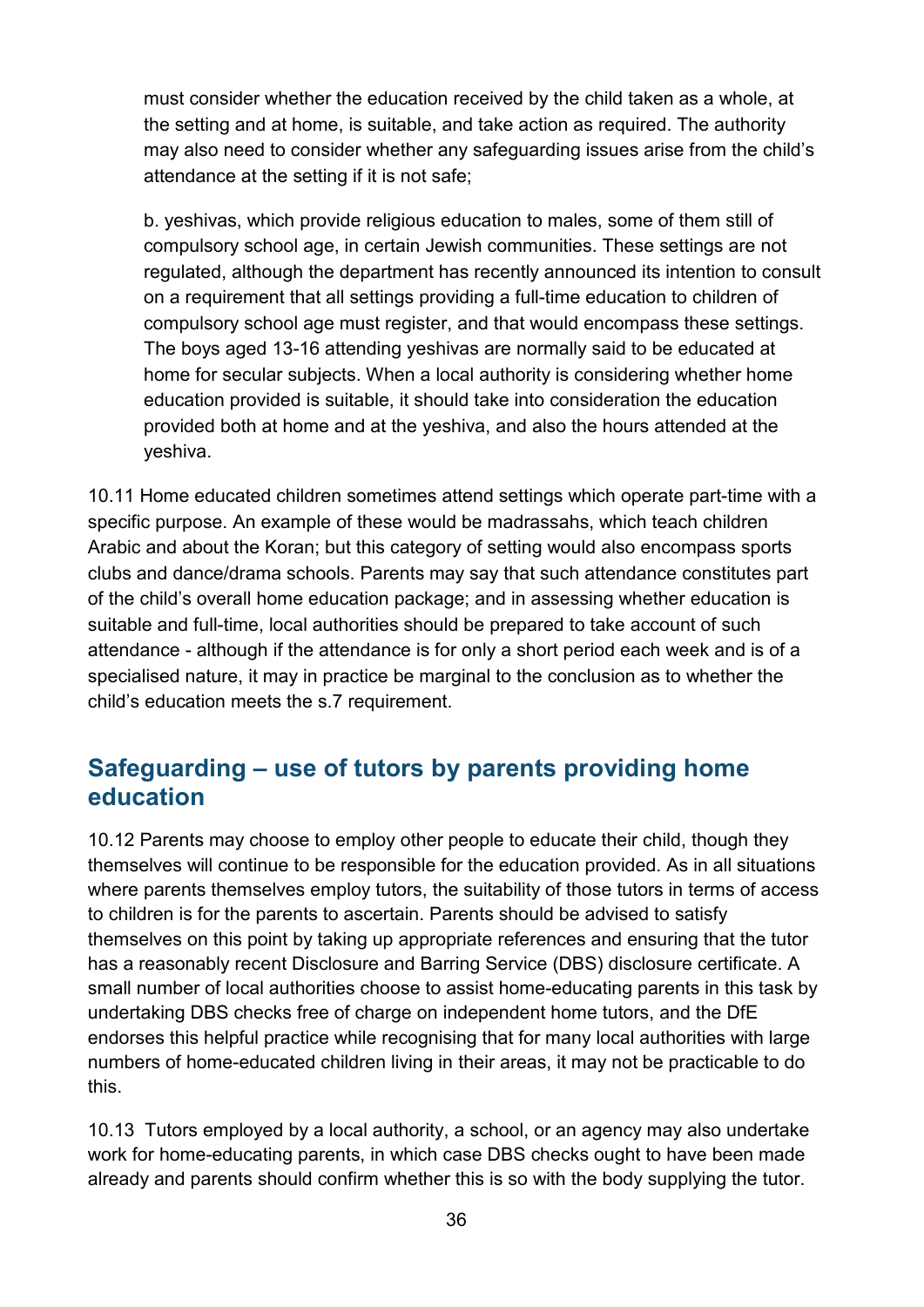## **Acknowledging diversity**

10.14 Parents' education provision will reflect a diversity of approaches and interests. Some parents may wish to provide education in a formal and structured manner, following a traditional curriculum and using a fixed timetable that keeps to school hours and terms. Other parents may decide to make more informal provision that is responsive to the developing interests of their child. One approach is not necessarily any more efficient or effective than another. Although some parents may welcome general advice and suggestions about resources, methods and materials, local authorities should not specify a curriculum or approach which parents must follow.

10.15 Children learn in different ways and at different times and speeds. It should be appreciated that parents and their children may require a period of adjustment before finding their preferred mode of learning and that families may change their approach over time. Parents are not required to have any qualifications or training to provide their children with a suitable education. It should be noted that parents from all educational, social, linguistic, religious and ethnic backgrounds successfully educate children outside the school setting and these factors should not in themselves raise a concern about the suitability of the education being provided.

10.16 In discharging their responsibilities in relation to home education, local authorities should bear in mind that they are subject to the Public Sector Equality Duty contained in s.149 of the Equality Act 2010, and should ensure that their policy and practice in relation to home education is consistent with that duty. For example, a local authority should not assume that home education is any less likely to be successful when carried out by people with a particular protected characteristic; but equally the fact that a family has particular protected characteristics should not deter the local authority from taking action to secure a suitable education for a child who is not receiving suitable education at home.

## **Support for home educators**

10.17 When parents choose to home educate their children they assume financial responsibility for their children's education. This, and the time involved in educating a child properly at home, form an onerous challenge for many parents.

10.18 Local authorities do not receive funding to support home-educating families (except in relation to high needs SEN as described above), and the level and type of support will therefore vary between one local authority and another. However, DfE recommends that all local authorities should adopt a consistent, reasonable and flexible approach in this respect, particularly where there are minimal resource implications. As a minimum, local authorities should provide written information (which is also available through the internet) on elective home education that is clear and accurate and which sets out the legal position. Some local authorities may be able to offer additional support to home-educating parents, but this will vary depending on their resources. Examples of additional support include: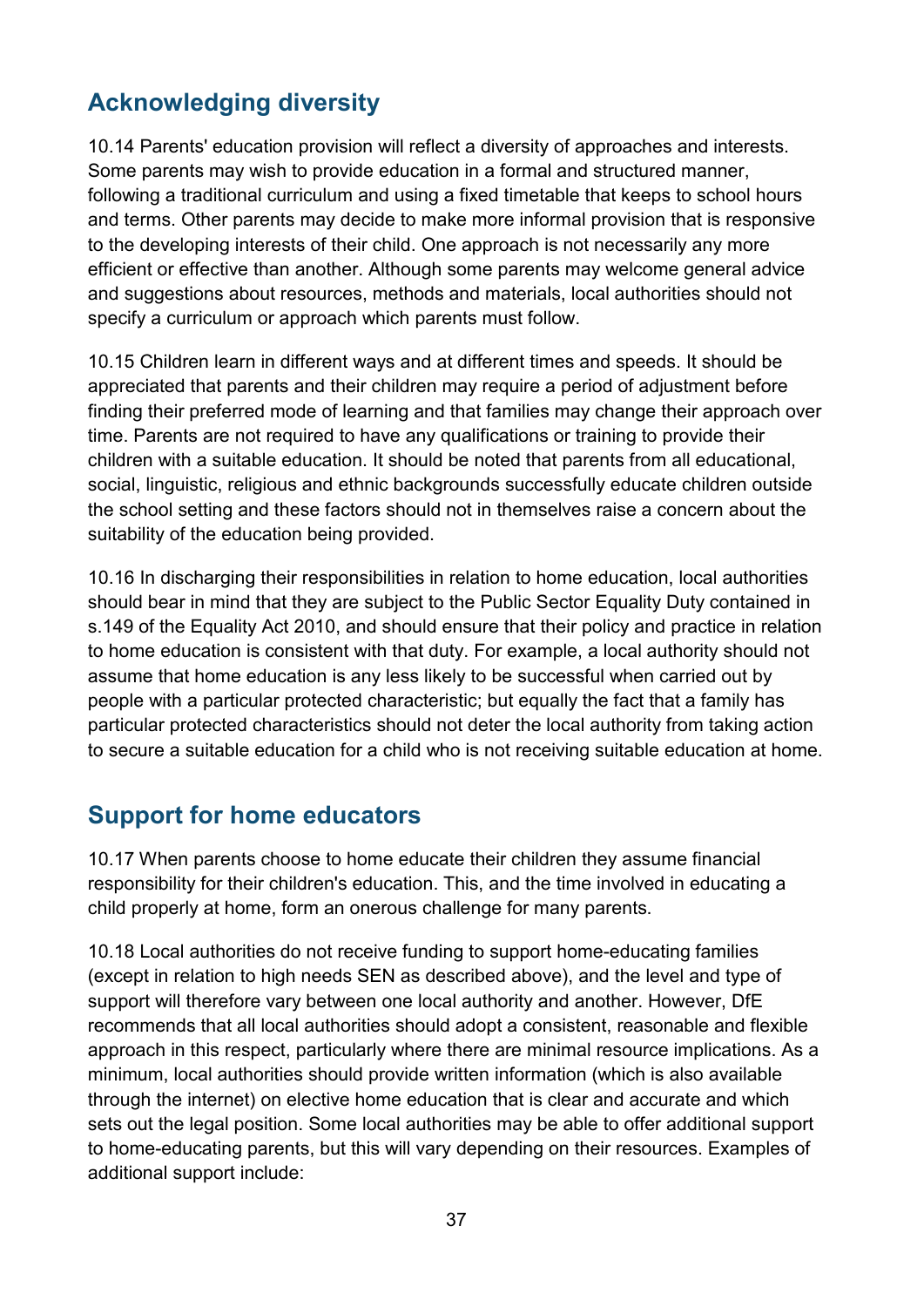- provision of a reading or lending library with resources for use with home educated children
- free, or discounted, admission into community programmes (including local authority owned community and sports facilities)
- access to resource centres (including local school resources where feasible)
- National Curriculum materials and curricula offered by other educational institutions
- information about educational visits and work experience
- providing assistance with identifying exam centres willing to accept external candidates

#### **National Careers Service**

10.19 The [National Careers Service](https://nationalcareersservice.direct.gov.uk/) is a free careers service for adults and young people aged 13 and over in England. Advice and guidance can be accessed via the telephone and online. The National Careers Service provides confidential advice and guidance to help children make decisions on learning, training and work opportunities.

#### **Work experience**

10.20 Work experience is not a statutory requirement for children. If a work experience placement is secured for a home educated child via arrangements made by the local authority, the employer should contact the local authority's education department or education welfare service to find out if a child permit is required.

### **16 to 19 bursary fund**

10.21 The [16 to 19 bursary fund](https://www.gov.uk/1619-bursary-fund) is not payable to young people whose parents elect to home educate them after the age of 16.

## **Gypsy, Roma and Traveller Children**

10.22 Local authorities should have an understanding of and be sensitive to the distinct ethos and needs of Gypsy, Roma and Traveller communities. It is important that these families who are educating their children at home are treated in the same way as any other families in that position. Home education should not be regarded as less appropriate than in other communities. When a Gypsy, Roma and Traveller family with children of school age move into an area, they should be strongly encouraged to contact the local Traveller Education Support Service for advice if one is in place, or the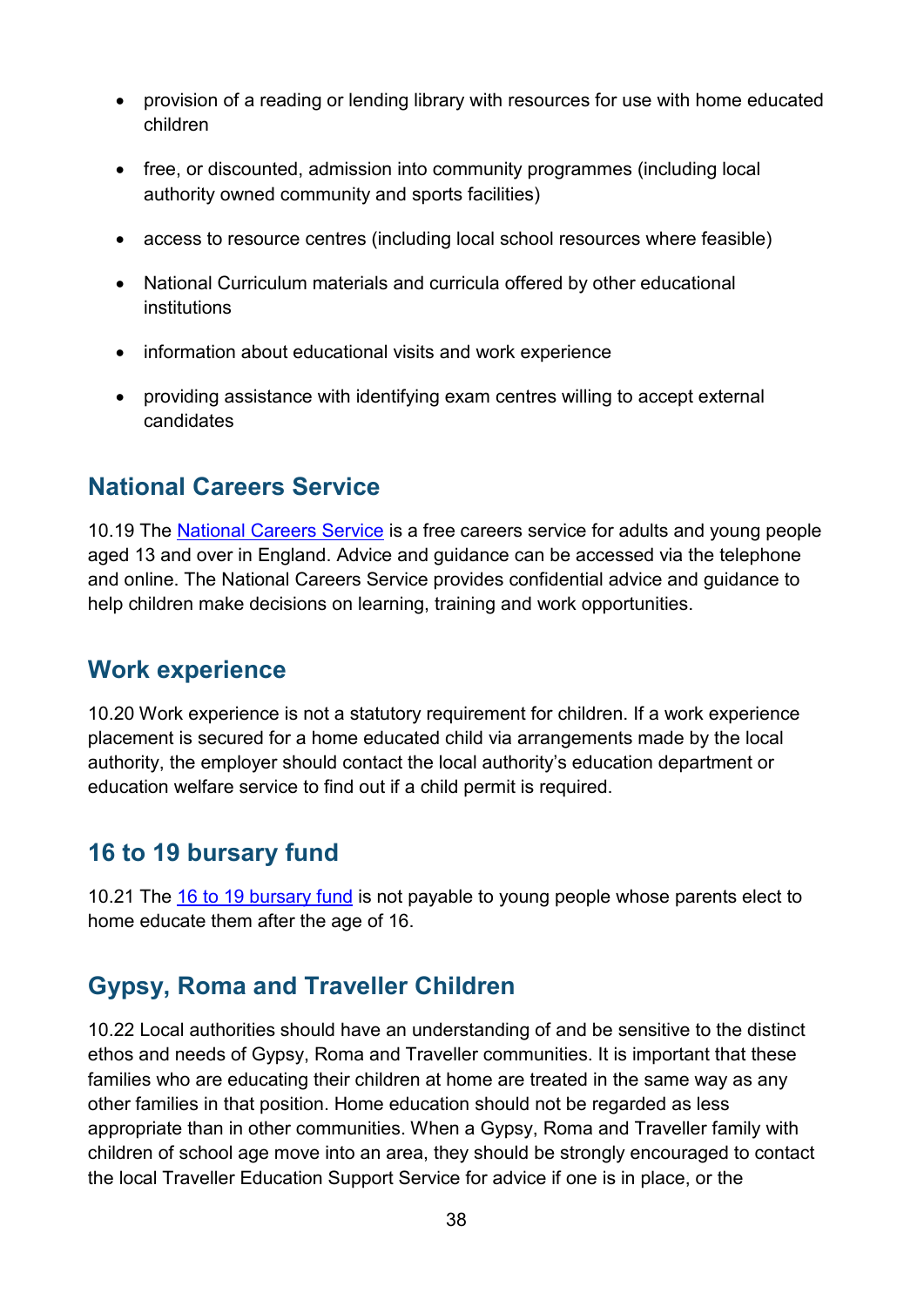authority's admissions team for help to access local educational settings if school places are desired. Further guidance can be obtained from the DfE's report: [Improving the](https://www.gov.uk/government/publications/improving-the-outcomes-for-gypsy-roma-and-traveller-pupils-final-report)  [outcomes for Gypsy, Roma and Traveller's pupils.](https://www.gov.uk/government/publications/improving-the-outcomes-for-gypsy-roma-and-traveller-pupils-final-report) The [Advisory Council for the](http://acert.org.uk/)  [Education of Romany and other Travellers](http://acert.org.uk/) is another source of information.

#### **Looked-after children**

10.23 Local authorities acting as corporate parents of looked-after children should bear in mind that they assume the duties of parents under s.7 of the 1996 Education Act to ensure that the child receives a suitable full-time education; and local authorities in whose areas such children are placed by other authorities should take the same steps to ensure that the child is not missing education as they would for any other child resident in their area. It is legally possible for a looked-after child to be educated at home (for example by foster carers) if the local authority as corporate parent decides this is appropriate after discussion with the carers.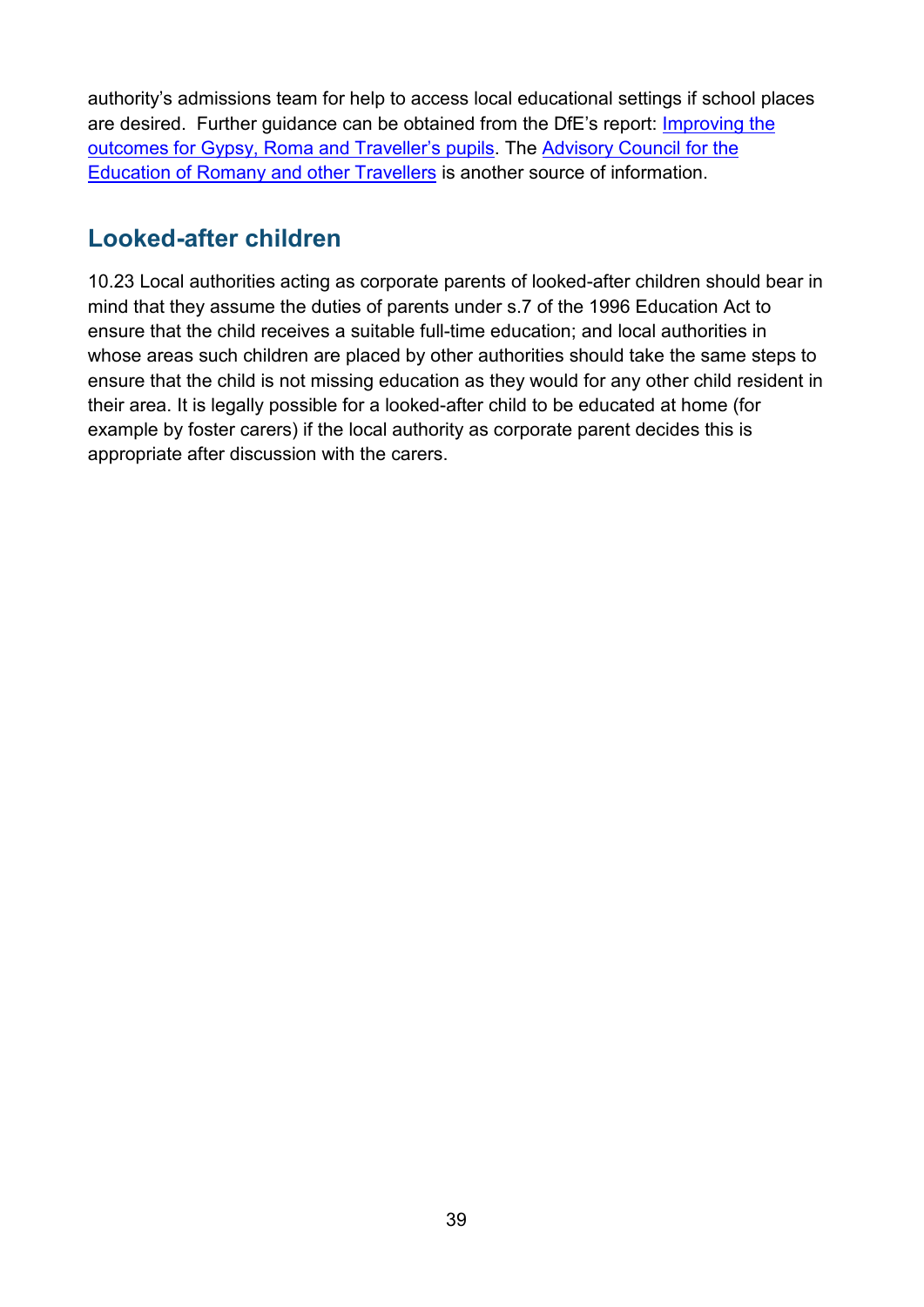## <span id="page-39-0"></span>**Flow Charts**

The flow charts on the following three pages are intended to show in diagrammatic form the main steps which can be taken once it is apparent that there is a question as to whether a child is receiving suitable home education. Not all the steps shown will be applicable in all cases.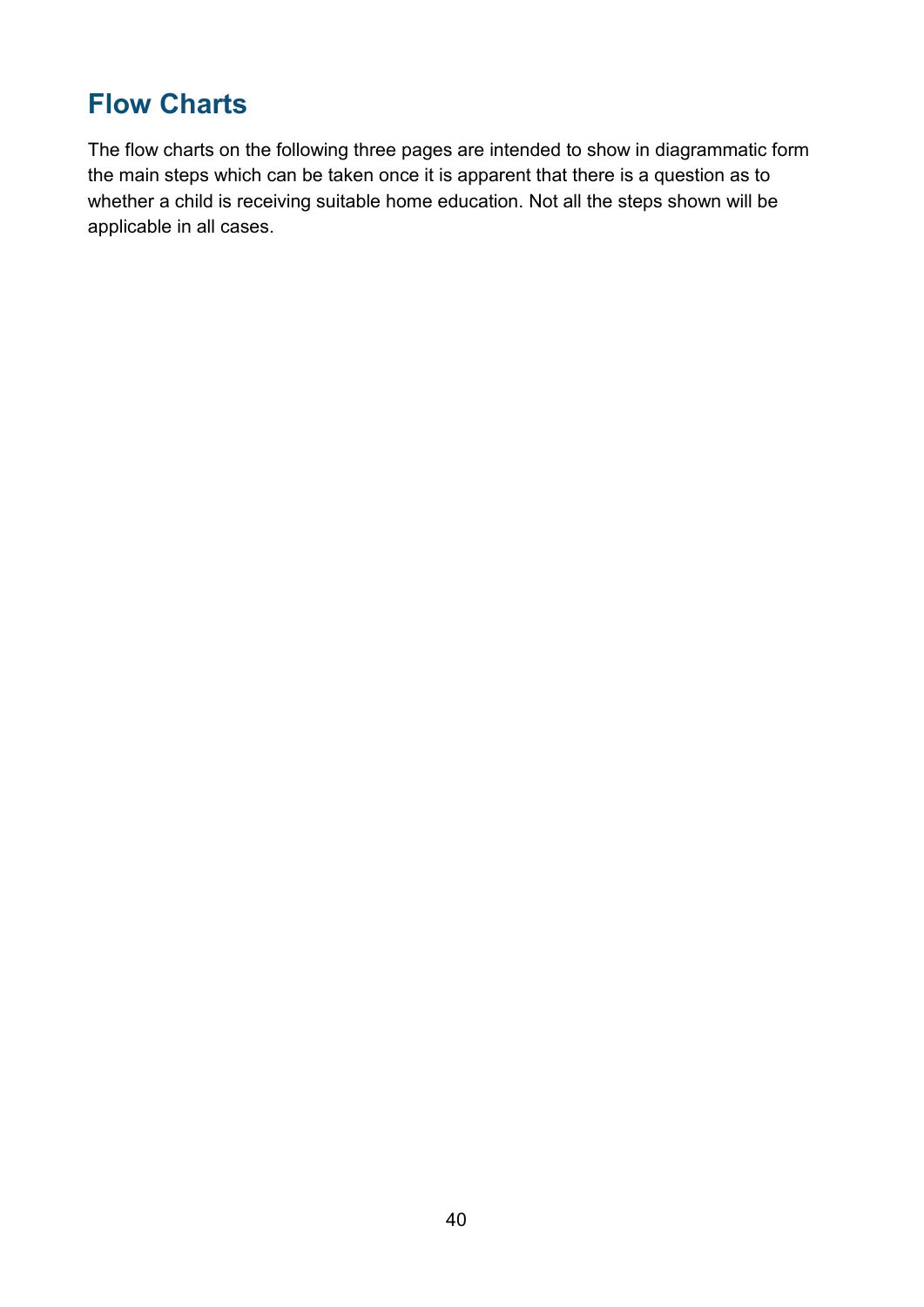#### **Flow chart 1**

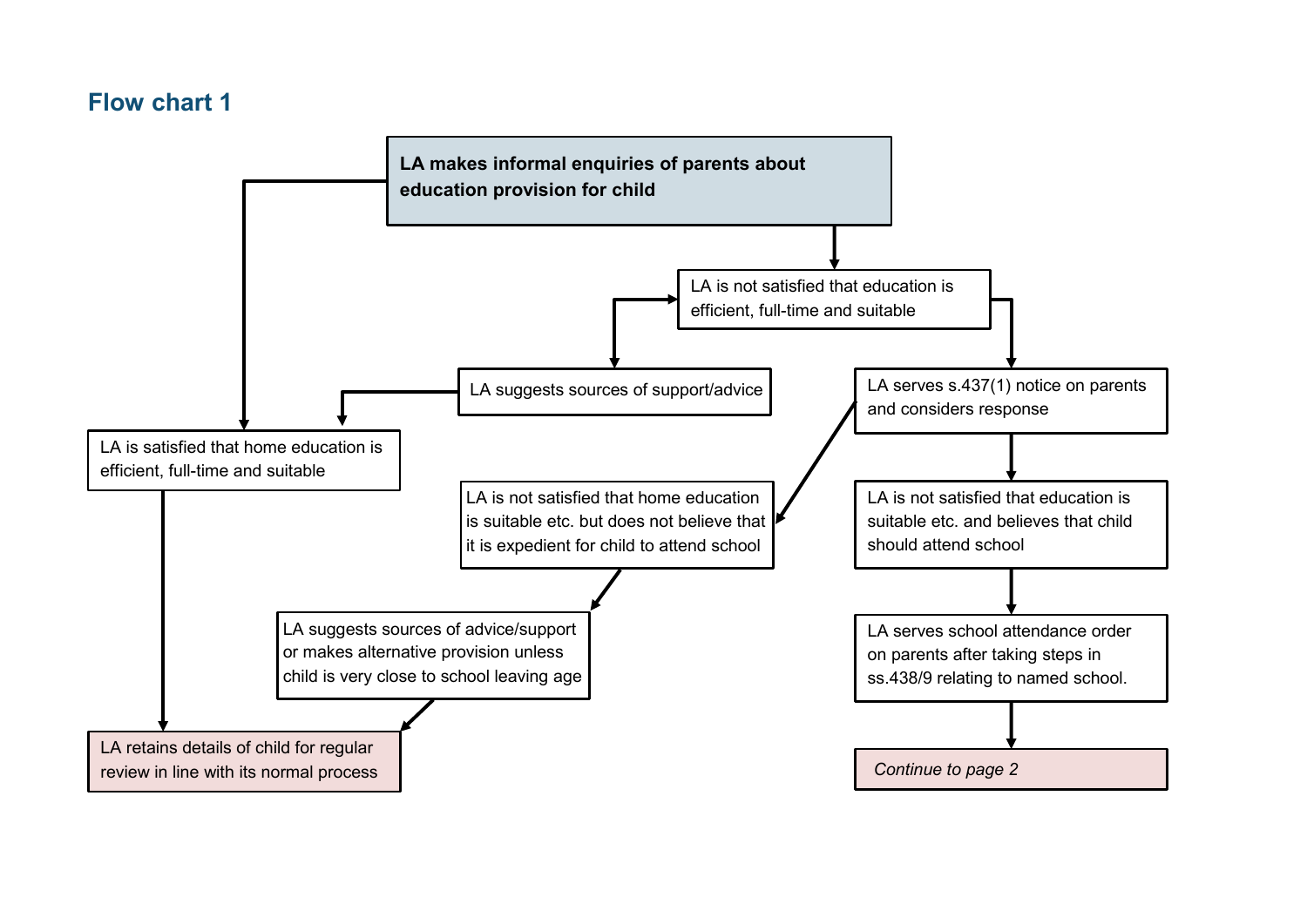#### **Flow chart 2**

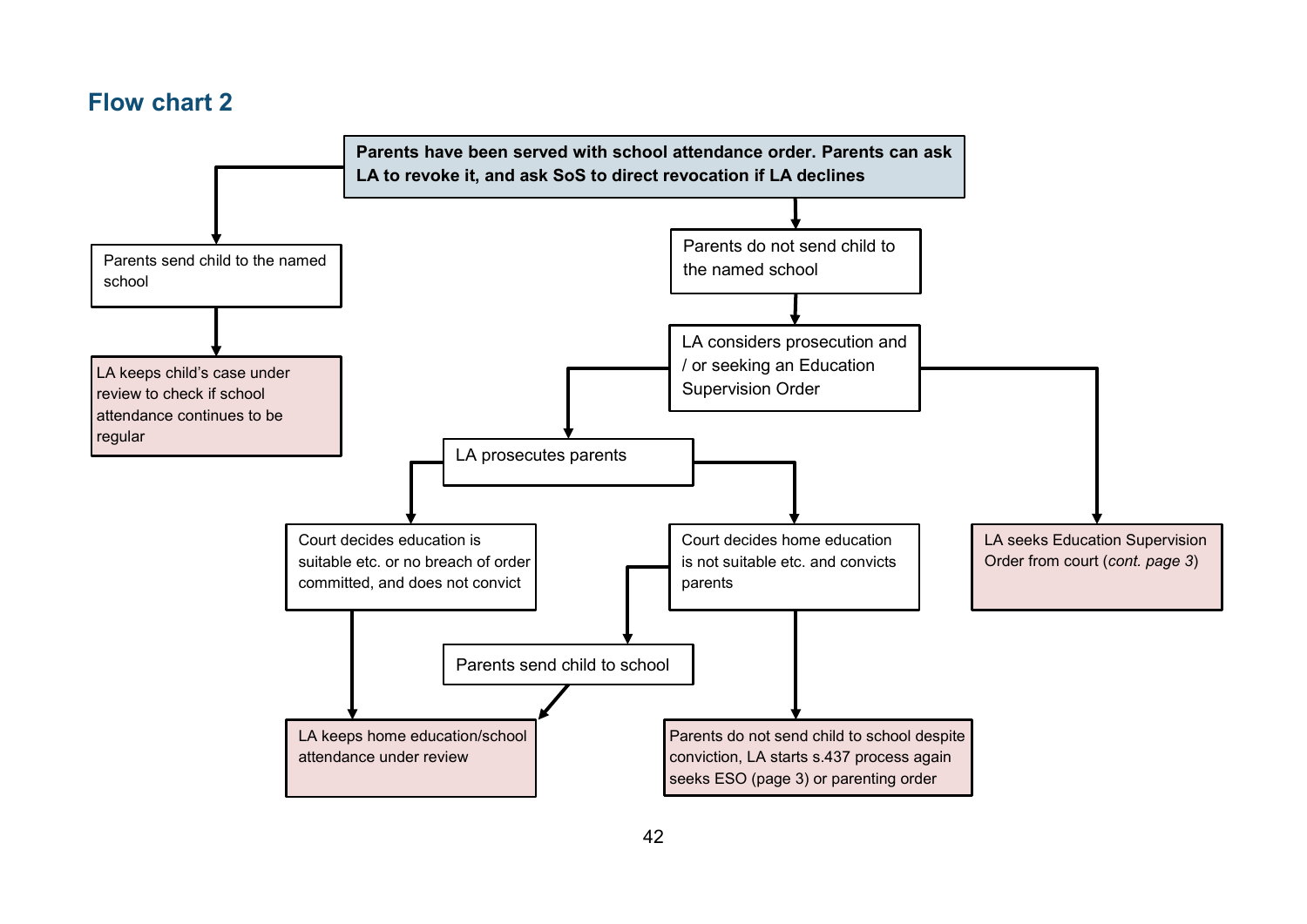#### **Flow chart 3**

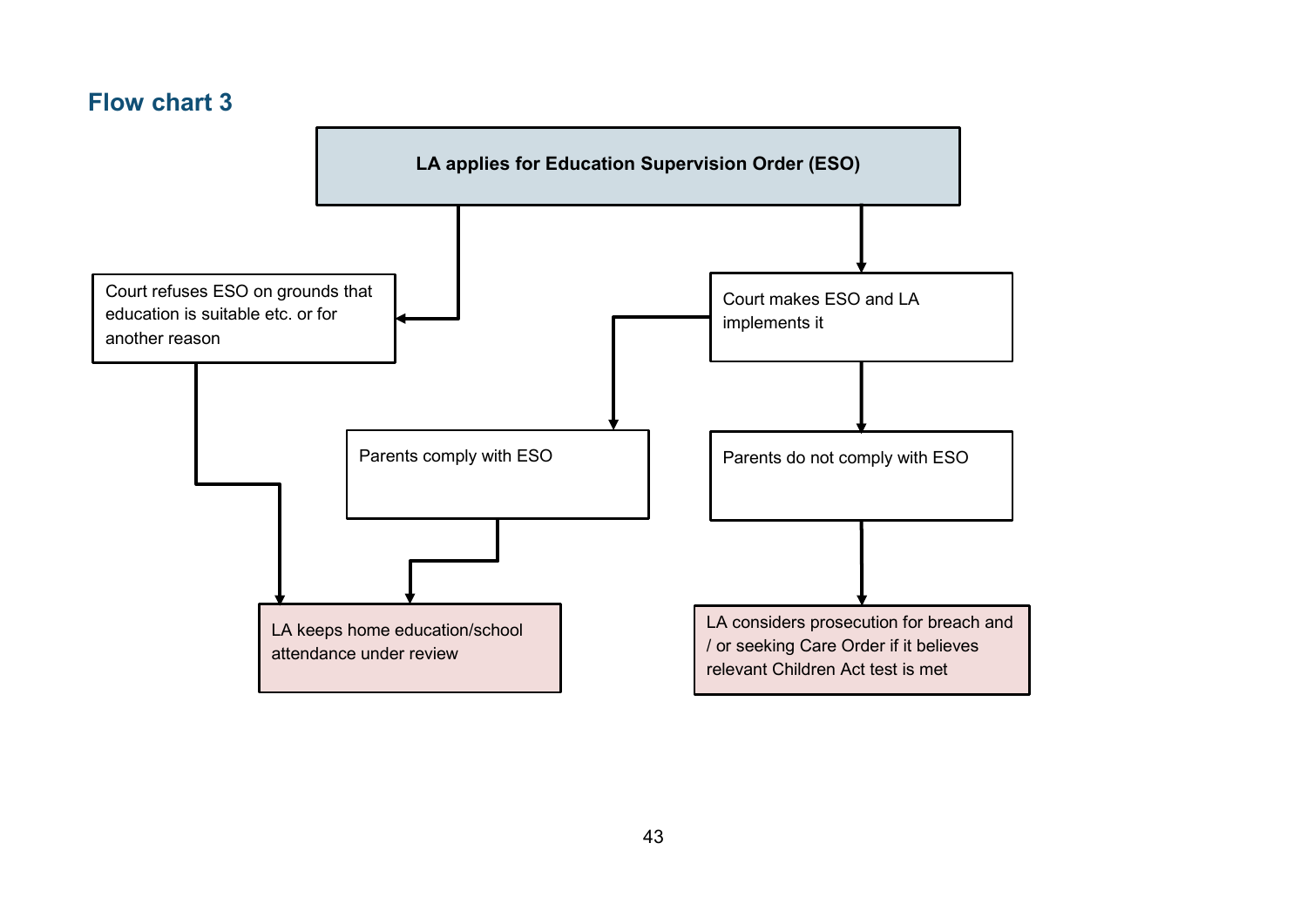#### **Other relevant departmental advice and statutory guidance**

1. Children Missing Education: DfE guidance - this is available at:

[Children Missing Education DfE Guidance](https://www.gov.uk/government/publications/children-missing-education)

2. School attendance: DfE guidance for schools

[School Attendance DfE Guidance](https://www.gov.uk/government/publications/school-attendance)

[Parental Responsibility and Behaviour and attendance DfE Guidance](https://www.gov.uk/government/publications/parental-responsibility-measures-for-behaviour-and-attendance)

3. Education Act 1996:

[Education Act 1996](http://www.legislation.gov.uk/ukpga/1996/56/contents)

4. Pupil Registration Regulations

These can be found at:

[Pupil Registration Regulations 2006](http://www.legislation.gov.uk/uksi/2006/1751/contents/made)

The regulations have been amended several times - see especially:

[Pupil Registration Regulations 2016 amendments](http://www.legislation.gov.uk/uksi/2016/792/contents/made)

*Examples of local authority guidance on home education at March 2019*

[Norfolk LA home education guidance](https://www.norfolk.gov.uk/education-and-learning/home-education/home-education-faq)

[Lancashire LA home education guidance](https://www.lancashire.gov.uk/children-education-families/educating-your-child-at-home/)

[Darlington LA home education guidance](https://www.darlington.gov.uk/education-and-learning/school-years/support-for-parents-and-pupils/elective-home-education/)

[North Yorkshire LA home education guidance](https://www.northyorks.gov.uk/home-education-and-homeschooling)

*Enquiries to DfE about home education matters can be sent by email to:*

*[Registration.enquiries@education.gov.uk](mailto:Registration.enquiries@education.gov.uk)*

*Please put 'home education' in the title line of the email*